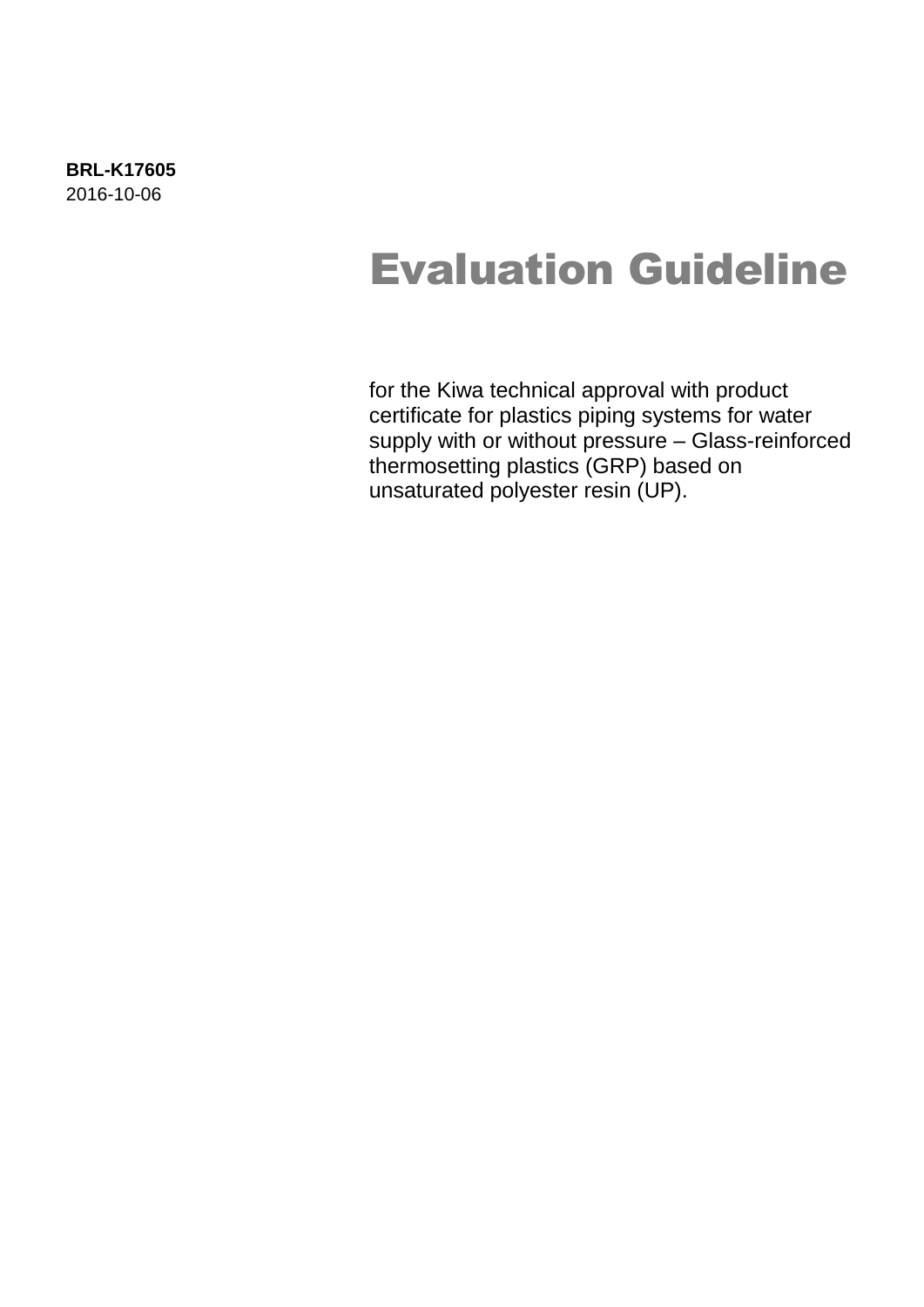## **Preface**

This evaluation guideline has been prepared by the Kiwa Board of Experts Watercycle (CWK), in which all relevant parties in the field of plastics piping systems for water supply with or without pressure – Glass-reinforced thermosetting plastics (GRP) based on unsaturated polyester resin (UP) are represented. The Board of Experts also supervises the certification activities and where necessary requires the evaluation guideline to be revised. All references to Board of Experts in this evaluation guideline pertain to the above mentioned Board of Experts.

This evaluation guideline will be used by Kiwa in conjunction with the Kiwa Regulations for Product Certification. This regulation details the method used by Kiwa for conducting the necessary investigations prior to issuing the product certificate and the method of external control.

The product requirements and test methods comply with the requirements listed in NEN-EN 1796. The aspects of the assessment of conformity comply with NPR-CEN/TS 14632. The guideline includes additional requirements and test methods set by the Board of Experts.

Kiwa Nederland B.V. Sir Winston Churchilllaan 273 Postbus 70 2280 AB RIJSWIJK The Netherlands

Tel. +31 088 998 44 00 info@kiwa.nl www.kiwa.nl

© 2016 Kiwa N.V.

All rights reserved. No part of this book may be reproduced, stored in a database or retrieval system, or published, in any form or in any way, electronically, mechanically, by print, photo print, microfilm or any other means without prior written permission from the publisher. The use of this evaluation guideline by third parties, for any purpose whatsoever, is only allowed after a written agreement is made with Kiwa to this end.

#### **Validation**

This evaluation guideline has been validated by Kiwa on Date 2016-10-06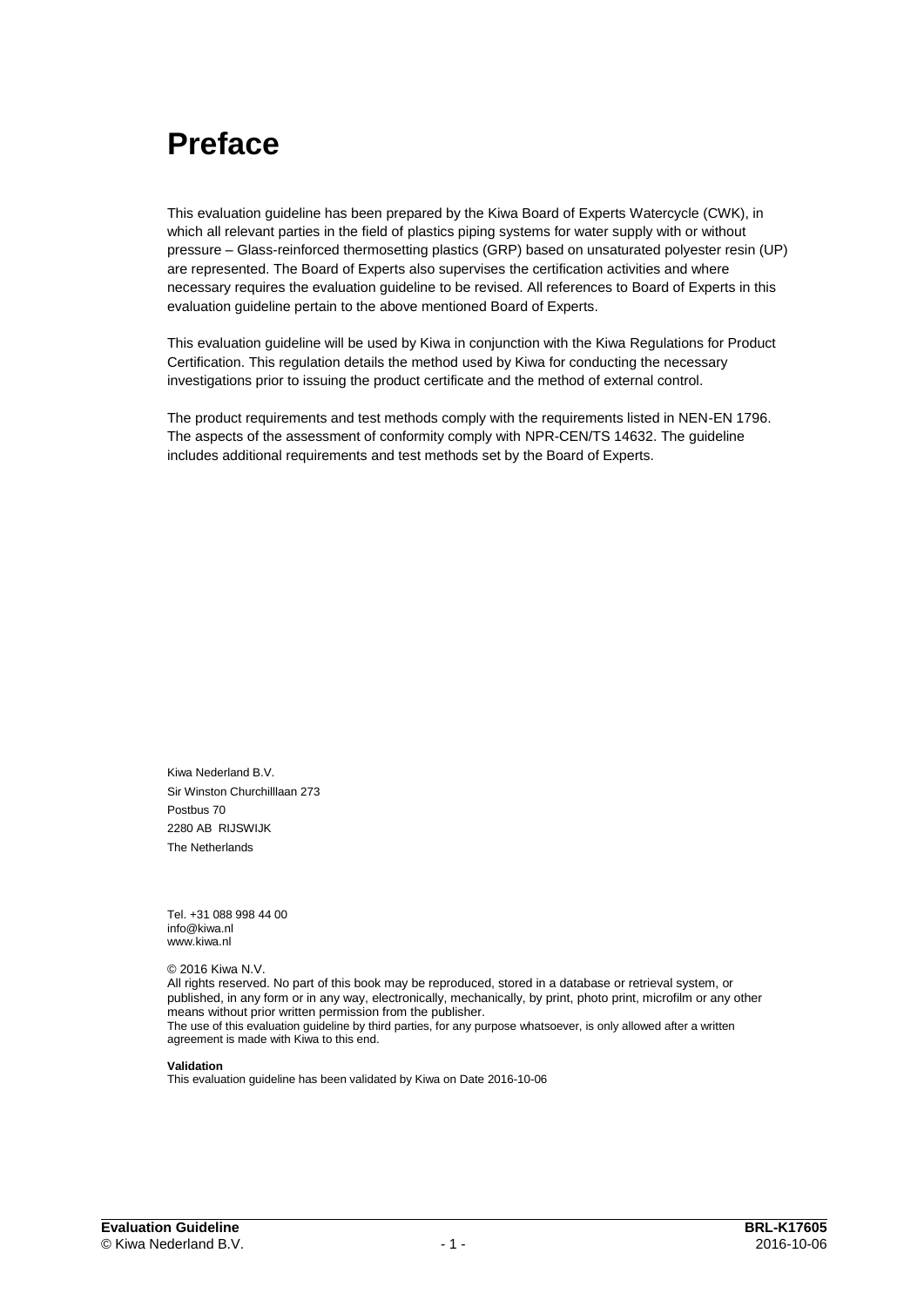## **Contents**

## **Preface 1**

| 1                                       | <b>Introduction</b>                                                                                             | 5                          |
|-----------------------------------------|-----------------------------------------------------------------------------------------------------------------|----------------------------|
| 1.1                                     | General                                                                                                         | 5                          |
| 1.2                                     | Field of application / scope                                                                                    | 5                          |
| 1.3                                     | Acceptance of test reports provided by the supplier                                                             | 5                          |
| 1.4                                     | Quality declaration                                                                                             | 6                          |
| 2                                       | <b>Terms and definitions</b>                                                                                    | 7                          |
| 3                                       | Procedure for granting the quality declaration                                                                  | 8                          |
| 3.1                                     | Pre-certification tests                                                                                         | 8                          |
| 3.2                                     | Granting the quality declaration                                                                                | 8                          |
| 4                                       | Performance requirements and test methods of the piping system 9                                                |                            |
| 4.1                                     | Requirements to avoid deterioration of the quality of drinking water                                            | 9                          |
| 4.2                                     | Demonstration of soundness of pipes, fitting and joints design                                                  | 9                          |
| 4.3                                     | Competence of personnel                                                                                         | 10                         |
| 4.4                                     | Classification                                                                                                  | 10                         |
| 4.5<br>4.5.1<br>4.5.2<br>4.5.3<br>4.5.4 | <b>Materials</b><br>Reinforcement<br>Resin<br>Particle size aggregates<br>Constancy of the material composition | 11<br>11<br>11<br>11<br>11 |
| 4.6                                     | Elastomers                                                                                                      | 11                         |
| 4.7                                     | Fixation of the elastomeric sealing element                                                                     | 12                         |
| 4.8                                     | Locking key                                                                                                     | 12                         |
| 4.9                                     | Metals                                                                                                          | 12                         |
| 4.10                                    | Type test groups                                                                                                | 12                         |
| 4.11                                    | Wall construction                                                                                               | 12                         |
| 4.12                                    | Determination of dimensions                                                                                     | 13                         |
| 4.13                                    | Appearance of pipes and fittings                                                                                | 13                         |
| 4.14                                    | Reference conditions for TT and AT                                                                              | 13                         |
| 4.15                                    | Reference conditions for BRT and PVT                                                                            | 13                         |
| 4.16                                    | Elapsed or extrapolated time for determination of the long-term properties, (x) 13                              |                            |
| 4.17                                    | Temperature effects                                                                                             | 13                         |
| 4.18                                    | Fitness for purpose of joints                                                                                   | 13                         |
| 4.19                                    | Protection of products during storage and transport                                                             | 14                         |
| 5                                       | Product requirements and test methods: pipes                                                                    | 15                         |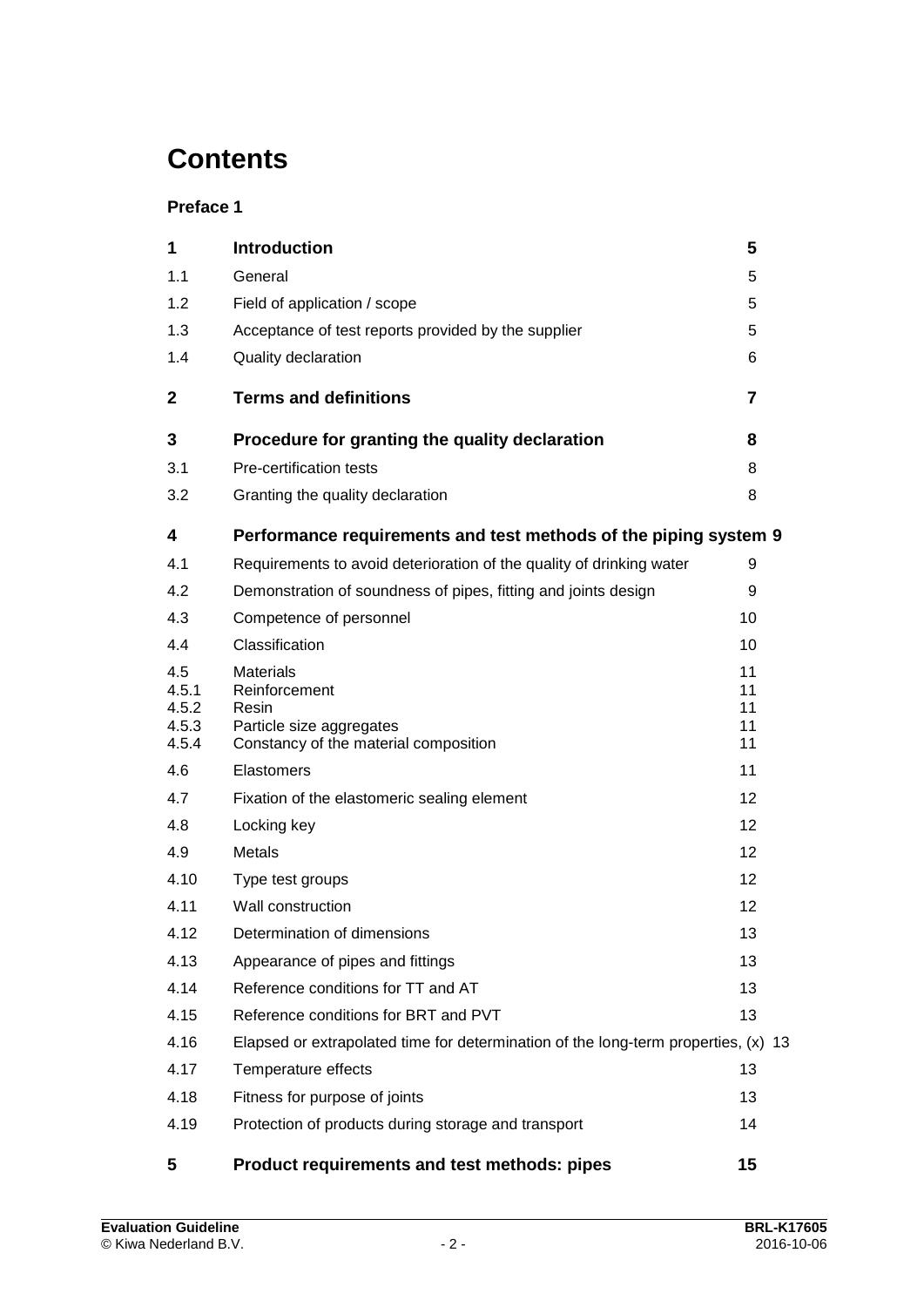| 5.1                                                                         | General                                                                                                                                                                                                                                                                                                                                                            | 15                                                 |
|-----------------------------------------------------------------------------|--------------------------------------------------------------------------------------------------------------------------------------------------------------------------------------------------------------------------------------------------------------------------------------------------------------------------------------------------------------------|----------------------------------------------------|
| 5.2<br>5.2.1<br>5.2.2<br>5.2.3<br>5.2.4<br>5.2.5<br>5.2.6<br>5.2.7          | Geometrical characteristics<br>Diameter<br>Total wall thickness<br>Thickness of structural layer ( $e_{\text{eff}}$ ) and inner and outer layers.<br>Winding angle<br>Length<br>Sockets and spigots formed at the pipe or formed on the pipe end provided with<br>a elastomeric sealing<br>Sockets and spigots formed on the pipe for the purpose of bonded joints | 15<br>15<br>15<br>15<br>15<br>16<br>16<br>16       |
| 5.3                                                                         | Material composition of the pipe                                                                                                                                                                                                                                                                                                                                   | 16                                                 |
| 5.4<br>5.4.1                                                                | Mechanical characteristics<br>Resistance to shock or impact                                                                                                                                                                                                                                                                                                        | 16<br>17                                           |
| 5.5<br>5.5.1<br>5.5.2                                                       | Marking of pipes<br>General<br>Certification mark                                                                                                                                                                                                                                                                                                                  | 18<br>18<br>18                                     |
| 6                                                                           | <b>Product requirements and test methods: Fittings</b>                                                                                                                                                                                                                                                                                                             | 19                                                 |
| 6.1                                                                         | General                                                                                                                                                                                                                                                                                                                                                            | 19                                                 |
| 6.2                                                                         | Dimension and tolerances                                                                                                                                                                                                                                                                                                                                           | 19                                                 |
| 6.3                                                                         | Structural design                                                                                                                                                                                                                                                                                                                                                  | 19                                                 |
| 6.4<br>6.4.1<br>6.4.2                                                       | Marking of fittings<br>General<br>Certification mark                                                                                                                                                                                                                                                                                                               | 19<br>19<br>19                                     |
|                                                                             |                                                                                                                                                                                                                                                                                                                                                                    |                                                    |
| 7                                                                           | <b>Assessment of conformity</b>                                                                                                                                                                                                                                                                                                                                    | 20                                                 |
| 7.1                                                                         | General                                                                                                                                                                                                                                                                                                                                                            | 20                                                 |
| 7.2                                                                         | Audit testing                                                                                                                                                                                                                                                                                                                                                      | 20                                                 |
| 7.4<br>7.4.1<br>7.4.2                                                       | Manufacture of test pieces<br>Effect of change<br>Assessment of conformity                                                                                                                                                                                                                                                                                         | 20<br>20<br>20                                     |
| 7.5                                                                         | Product changes / production changes                                                                                                                                                                                                                                                                                                                               | 20                                                 |
| 7.6<br>7.6.1<br>7.6.2<br>7.6.3<br>7.6.4<br>7.6.5<br>7.6.6<br>7.6.7<br>7.6.8 | Test methods<br>Amount of constituents (material composition)<br>Initial Specific ring stiffness<br>Initial resistance to ring deflection<br>Initial circumferential tensile wall strength<br>RLTT long-term resistance to internal pressure<br>Creep factor (24 h)<br>$\alpha$ and $\beta$ factors<br>Joint performance tests                                     | 21<br>21<br>21<br>21<br>21<br>22<br>22<br>22<br>22 |
| 8                                                                           | Requirements in respect of the quality system                                                                                                                                                                                                                                                                                                                      | 23                                                 |
| 8.1                                                                         | Manager of the quality system                                                                                                                                                                                                                                                                                                                                      | 23                                                 |
| 8.2                                                                         | Internal quality control/quality plan                                                                                                                                                                                                                                                                                                                              | 23                                                 |
| 8.3                                                                         | Control of test and measuring equipment                                                                                                                                                                                                                                                                                                                            | 23                                                 |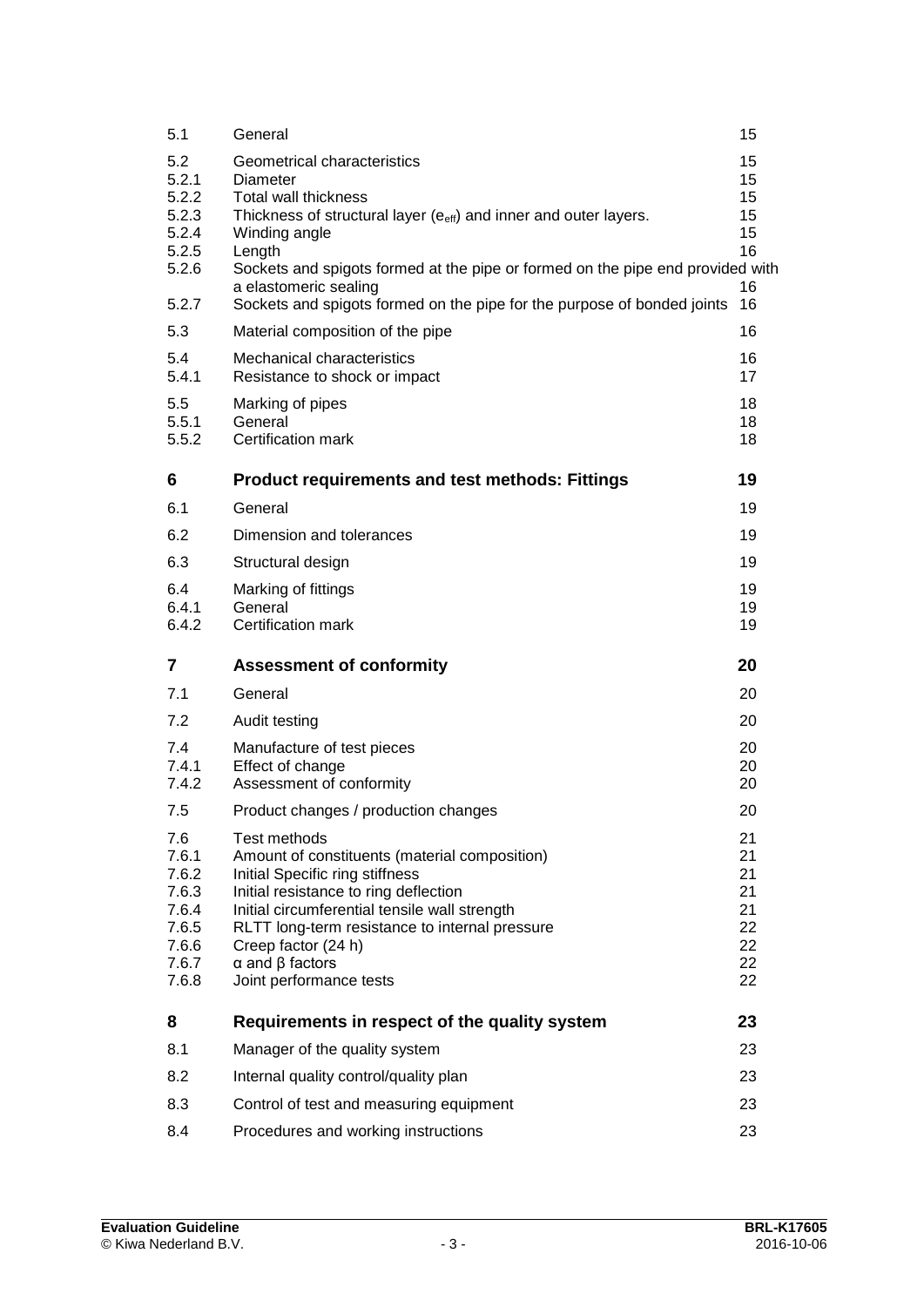| 9                        | <b>Summary of tests and inspections</b>                            | 24             |
|--------------------------|--------------------------------------------------------------------|----------------|
| 9.1                      | Investigation matrix for type testing and inspections              | 24             |
| 9.2                      | Inspection of the quality system                                   | 27             |
| 10                       | Agreements on the implementation of certification                  | 28             |
| 10.1                     | General                                                            | 28             |
| 10.2<br>10.2.1<br>10.2.2 | Certification staff<br>Qualification requirements<br>Qualification | 28<br>29<br>29 |
| 10.3                     | <b>Report Pre-certification tests</b>                              | 30             |
| 10.4                     | Decision for granting the certificate                              | 30             |
| 10.5                     | Layout of quality declaration                                      | 30             |
| 10.6                     | Nature and frequency of third party audits                         | 30             |
| 10.7                     | Report to the Board of Experts                                     | 30             |
| 10.8                     | Non conformities                                                   | 31             |
| 10.9                     | Interpretation of requirements                                     | 31             |
| 11                       | Titles of standards                                                | 32             |
| 11.1                     | Public law rules                                                   | 32             |
| 11.2                     | Standards / normative documents                                    | 32             |
| п                        | <b>Model Certificate (informative)</b>                             | 35             |
| Ш                        | <b>Model IQC Scheme (informative)</b>                              | 36             |
| Ш                        | <b>Prevention of contamination (informative)</b>                   | 42             |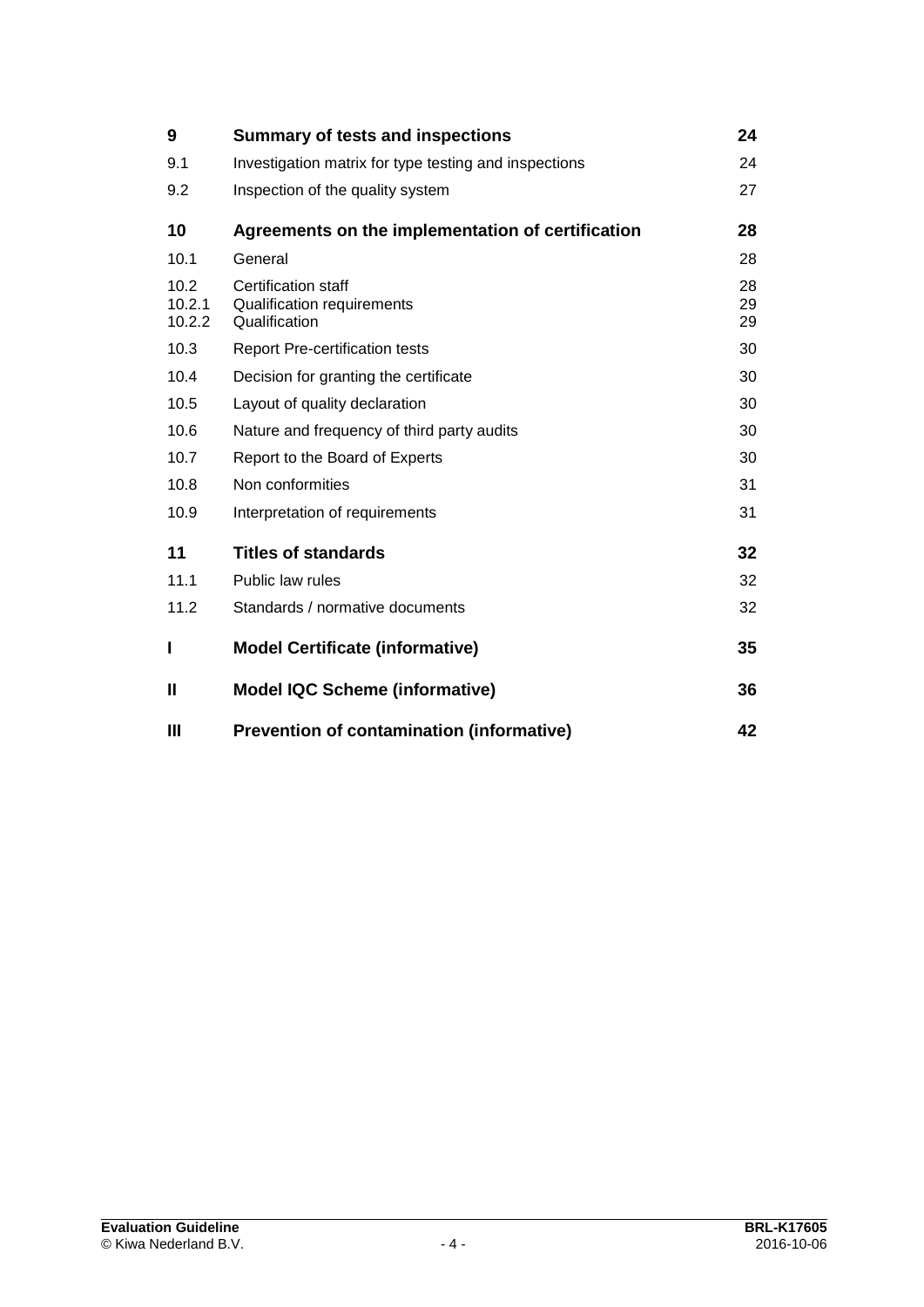## **1 Introduction**

## **1.1 General**

This evaluation guideline includes all relevant requirements which are adhered to by Kiwa as the basis for the issue and maintenance of a certificate for products used for plastics piping systems for water supply with or without pressure – Glass-reinforced thermosetting plastics (GRP) based on unsaturated polyester resin (UP).

These evaluation guideline replaces BRL-K17605 dated 2014-02-20. Certificates issued on the basis of this guideline lose their validity after 2017-10-06.

For the performance of its certification work, Kiwa is bound to the requirements as included in NEN-EN-ISO/IEC 17065 "Conformity assessment - Requirements for bodies certifying products, processes and services".

## **1.2 Field of application / scope**

The products are intended to be used for underground piping systems and its components made from glass-reinforced thermosetting plastics (GRP) based on unsaturated polyester resin (UP) intended to be used for water supply (drinking or raw), with or without pressure. In a pipework system, pipes and fittings of different nominal pressure and stiffness ratings may be used together.

The evaluation guideline is applicable to pipes, fittings and their joints (flexible or rigid) of nominal diameters from DN 100 to DN 4000, which are intended to be used for the conveyance of tap water at temperatures up to 50 °C.

In this application, the products are not intended for use under continuously varying load. With a continuously varying load is meant here cycling loads with a frequency of at least 1 cycle per minute varying between two load levels.

Remark: The product could be used under continuously varying load in internal pressure applications. In that case test should be carried out according to ISO 15306.

Pipes can be made according to different processes, e.g.: centrifugal casting, continuous filament winding or cross filament winding.

Fittings could be made using any of the following techniques:

- 1) Fabricated from straight pipe;<br>2) moulded by:
- moulded by:
	- i) filament winding;
	- ii) tape winding;
	- iii) contact moulding (hand lay-up);
	- iv) hot or cold press moulding.

This evaluation guideline is applicable to joints which are or are not intended to be resistant to axial loading:

- 1) Socket-and-spigot (either integral with pipe or sleeve coupling) or mechanical joint.
- 2) Locked socket-and spigot joint;
- 3) Cemented or wrapped joint;
- 4) Bolted flange joint.

## **1.3 Acceptance of test reports provided by the supplier**

If the supplier provides reports from test institutions or laboratories to prove that the products meet the requirements of this evaluation guideline, the supplier shall prove that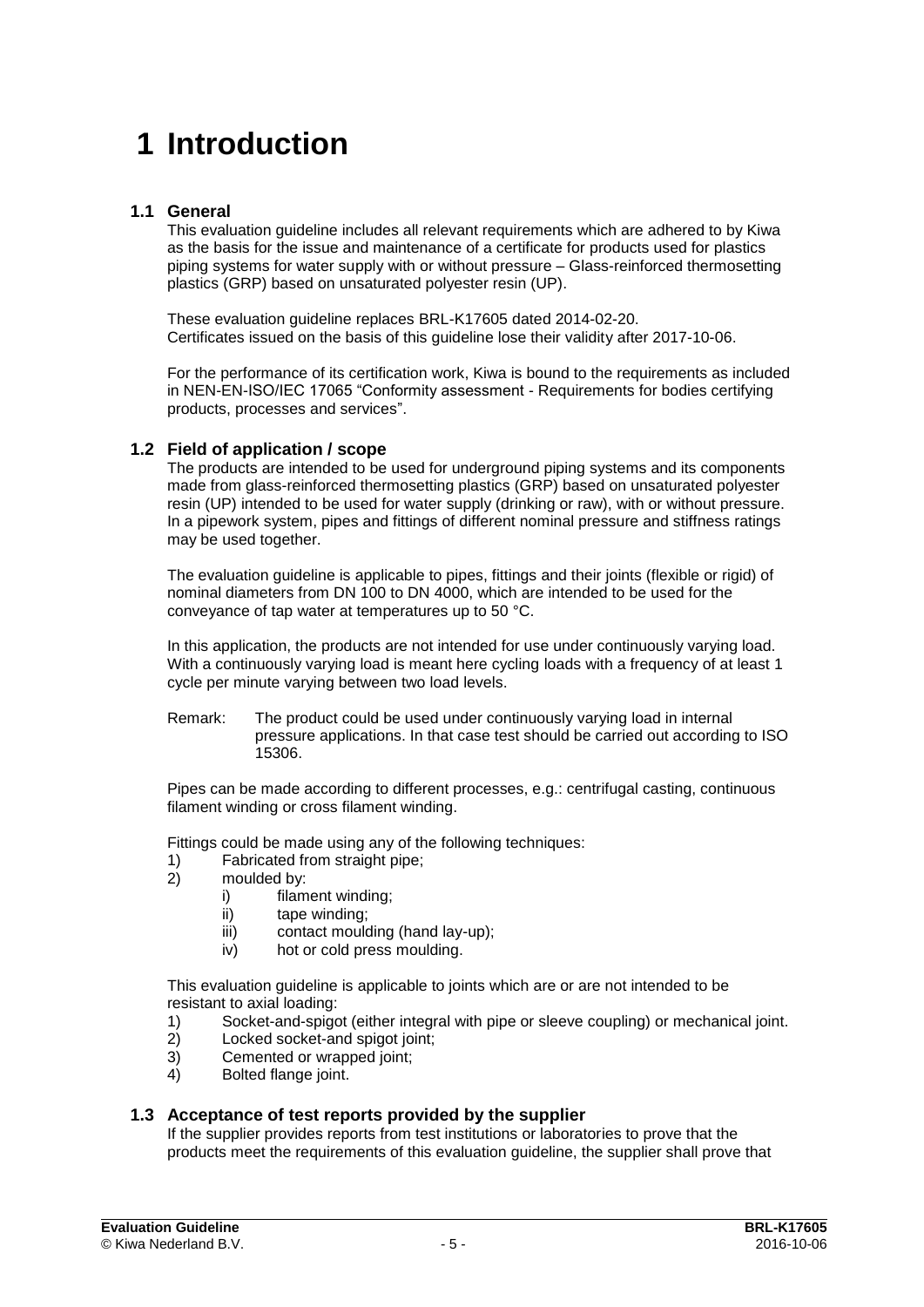these reports have been drawn up by an institution that complies with the applicable accreditation standards, namely:

- NEN-EN-ISO/IEC 17020 for inspection bodies;
- NEN-EN-ISO/IEC 17021 for certification bodies certifying systems;
- NEN-EN-ISO/IEC 17024 for certification bodies certifying persons;
- NEN-EN-ISO/IEC 17025 for laboratories;
- NEN-EN-ISO/IEC 17065 for certification bodies certifying products.

#### Remark:

This requirement is considered to be fulfilled when a certificate of accreditation can be shown, issued either by the Board of Accreditation (RvA) or by one of the institutions with which an agreement of mutual acceptance has been concluded by the RvA. The accreditation shall refer to the examinations as required in this evaluation guideline. When no certificate of accreditation can be shown, Kiwa shall verify whether the accreditation standard is fulfilled.

### **1.4 Quality declaration**

The quality declaration to be issued by Kiwa is described as a Kiwa technical approval with product certificate.

A model of the certificate to be issued on the basis of this evaluation guideline has been included for information as Annex I.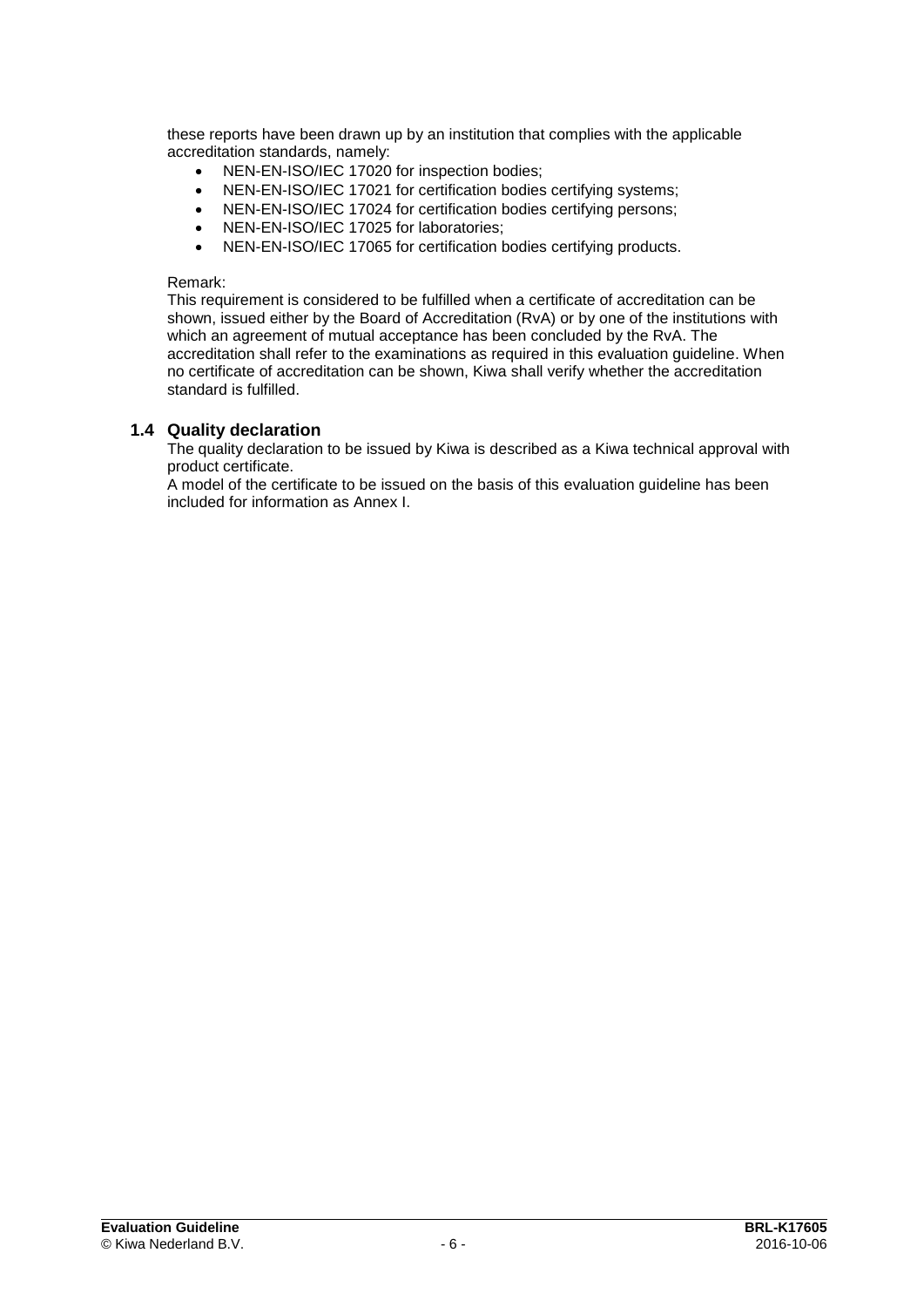## **2 Terms and definitions**

For the purpose of this document, the terms and definitions given in EN 1796 and NPR-CEN/TS 14632 and the following apply.

## **2.1 General terms**

## *2.1.1 Drinking water*

Water intended or partly intended for drinking, cooking or food preparation or other domestic purposes, but does not include hot water, and is made available by pipeline to consumers or other customers.

## *2.1.2 Evaluation Guideline (BRL)*

The agreements made within the Board of Experts on the subject of certification.

## *2.1.3 Inspection tests*

Tests carried out after the certificate has been granted in order to ascertain whether the certified products continue to meet the requirements recorded in the evaluation guideline.

## *2.1.4 IQC scheme (IQCS)*

A description of the quality inspections carried out by the supplier as part of his quality system.

## *2.1.5 Pre-certification tests*

Tests in order to ascertain that all the requirements recorded in the evaluation guideline are met.

## *2.1.6 Product certificate*

A document in which Kiwa declares that a product may, on delivery, be deemed to comply with the product specification recorded in the product certificate.

## *2.1.7 Product requirements*

Requirements made specific by means of measures or figures, focussing on (identifiable) characteristics of products and containing a limiting value to be achieved, which can be calculated or measured in an unequivocal manner.

## *2.1.8 Supplier*

The party that is responsible for ensuring that the products meet and continue to meet the requirements on which the certification is based.

## *2.1.9 Fitting*

Pressure-tight, fluid-containing component with a geometry different from straight pipe.

## *2.1.10 Joint*

Means of connecting between two or more components, for example: plain pipe to a fitting or plain pipe to plane pipe.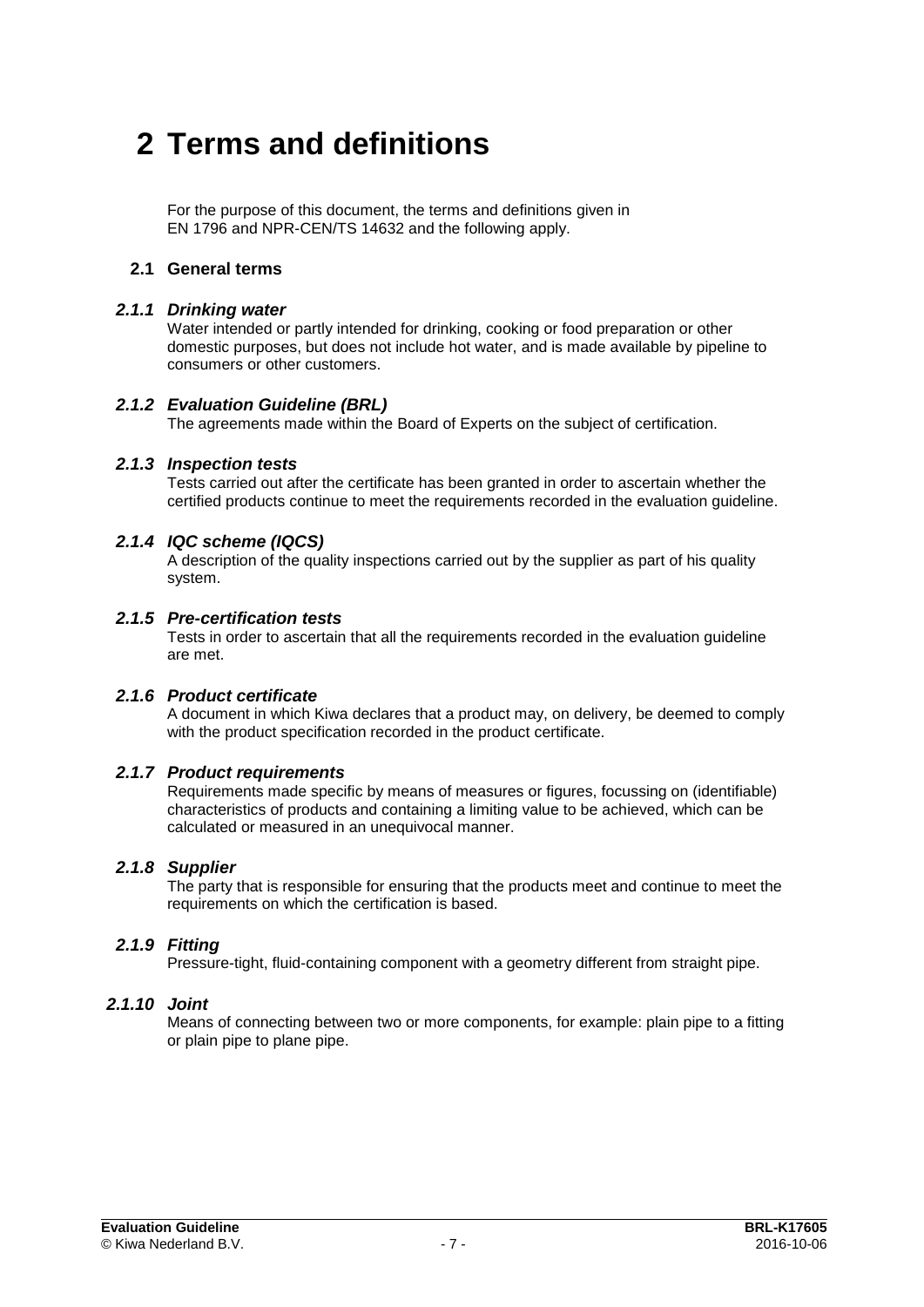## **3 Procedure for granting the quality declaration**

## **3.1 Pre-certification tests**

The pre-certification tests to be performed are based on the (product) requirements as contained in this evaluation guideline, including the test methods, and comprise of, depending on the nature of the product to be certified, the following:

- type testing to determine whether the products comply with the product and/or functional requirements;
- production process assessment;
- assessment of the quality system and the IQC-scheme;
- assessment on the presence and functioning of the remaining procedures.

## **3.2 Granting the quality declaration**

After finishing the pre-certification tests, the results are presented to the Decision maker deciding on granting of the certificate. This person evaluates the results and decides whether the certificate can be granted or if additional data and/or tests are necessary.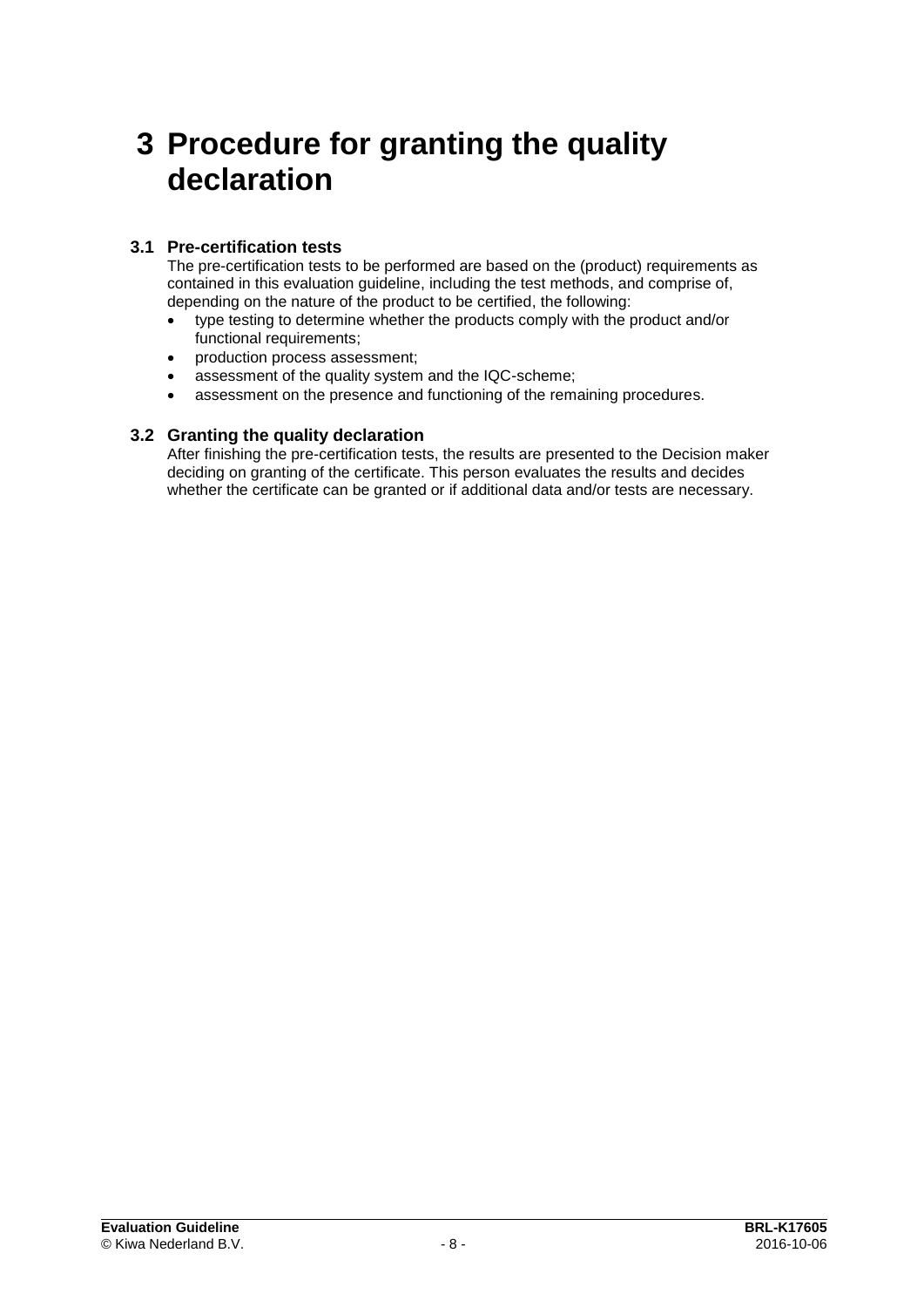## **4 Performance requirements and test methods of the piping system**

This chapter contains the requirements that the products when used as a piping systems have to fulfil. These requirements will form part of the technical specification of the products, as included in the certificate.

## **4.1 Requirements to avoid deterioration of the quality of drinking water**

The requirements in this clause are public law requirements.

To prevent harmful effects on the quality of drinking water, the following government imposed provisions apply.

Products and materials which (may) come into contact with drinking water or warm tap water, shall not release substances in quantities which can be harmful to the health of the consumer, or negatively affect the quality of the drinking water. Therefore, the products or materials shall meet toxicological, microbiological and organoleptic requirements as laid down in the currently applicable "Ministerial Regulation materials and chemicals drinking water and warm tap water supply", (published in the Government Gazette). Consequently, the procedure for obtaining a recognised quality declaration, as specified in the currently effective Regulation, has to be concluded with positive results.

## **4.2 Demonstration of soundness of pipes, fitting and joints design**

The supplier shall demonstrate to Kiwa that the design and manufacturing of pipes, fittings and arrangements for the joints are in accordance with relevant design practices that results in a mechanical performance of the fitting or joint equal to or greater than that of a straight GRP-UP pipe of the same pressure and stiffness rating when installed in a piping system and, if appropriate, supported by anchor blocks or encasements.

The quality management system of the supplier shall document the procedures for designing and manufacturing the pipes, fittings and joints.

It also include the results of testing programs to verify performance and establish over what range the test results are applicable and how the design procedures are proven and how they apply across the product range.

It is likely that multiple tests will be required to qualify the full range of PN and DN for any given combination of fitting or joint configuration and loading condition and these results shall be documented as part of the quality management system.

The quality management system shall document the fabricated fitting and joint design procedures including materials, material properties, sequence of attaching and reinforcing layups, the process for applying layups and quality control procedures during and after fabrication for the entire range of fittings produced.

Remark: The soundness of the design procedure can be demonstrated by means of a (validated) calculation program.

In order to keep the total test burden within acceptable limits but at the same time to control the use of test data beyond their limits of application, the concept of Type Test Groups is used in this evaluation guideline. The supplier shall declare its Fitting Type Test Groups in his quality plan.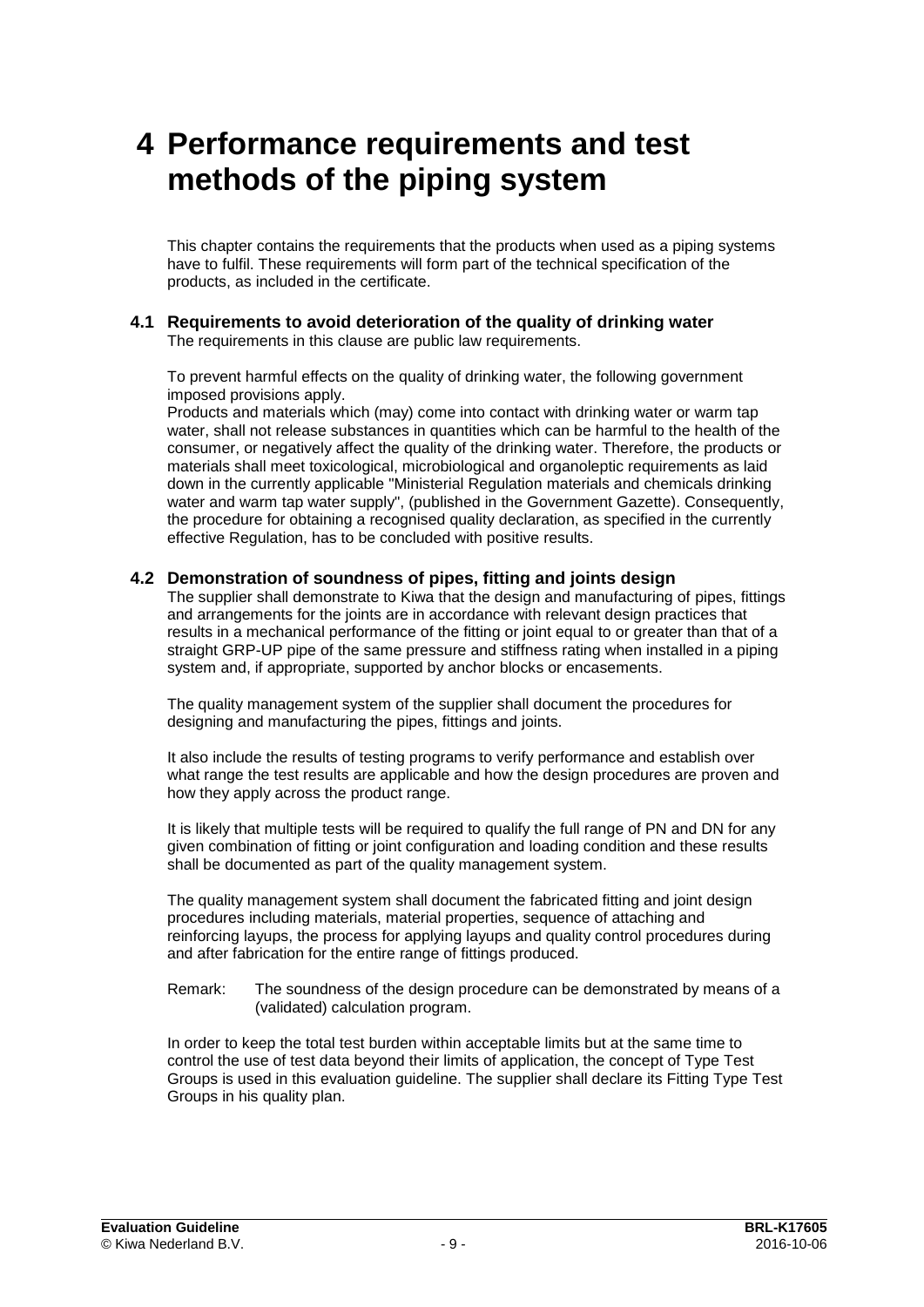## **4.3 Competence of personnel**

The supplier shall demonstrate in his quality plan education, training and/or work experience of the personnel.

It is recommended to demonstrated competence of the laminators by means of:

- certification of personnel according to NEN-EN-ISO/IEC 17024 or;
- DVS 2220 or;
- NEN-EN-ISO 9001, clause 6.2.

## **4.4 Classification**

Pipes and fittings shall be classified according to nominal size (DN) and nominal pressure (PN) and joint type (e.g. flexible joint, rigid joint) according to NEN-EN 1796. In addition pipes shall include nominal stiffness (SN) in their classification (see table 1).

| Table 1 - Nominal stiffness class (SN), unit (N/m <sup>2</sup> ). |       |  |  |  |
|-------------------------------------------------------------------|-------|--|--|--|
| 630                                                               | 5000  |  |  |  |
| 1250                                                              | 10000 |  |  |  |

2500 -

- Remark 1: Nominal stiffness classes higher than 10000 N/m<sup>2</sup> could be required in special piping systems like casings for wells subject to external load and/or offshore piping subject to possible large water heads, piping systems under runways of airports.
- Remark 2: In Europe it is common practice to classify stiffness on the basis of the specific initial (ring) stiffness. In the Netherlands it is usual to classify pipes by means of their specific tangential end stiffness or long-term specific ring stiffness calculated on the basis of a period of use of 50 years.

For underground applications in the Netherlands a so-called specific tangential end stiffness (STES) of 2000 (N/m<sup>2</sup>) is required. This STES value is defined by:

$$
STES = STIS \times \alpha \times \beta \tag{1}
$$

where:

STIS is the specific tangential initial stiffness, determined according to NEN 7037; α is the reduction factor, associated with creep, determined according to

NEN 7037;

β is the reduction factor, associated with ageing in water, determined according to NEN 7037.

The STIS shall be determined according to NEN 7037. The STIS may also be determined according to ISO 7685. α the reduction factor, associated with creep, may also be determined according to ISO 7684. The STES shall be calculated using equation 1.

Remark 3: In special cases, it is possible to apply a piping system with a STES lower than 2000 N/m<sup>2</sup>. In these special cases, the manufacturer shall demonstrate to Kiwa applicability of the piping system.

The nominal pressure (PN) shall conform to one of those given in table 2.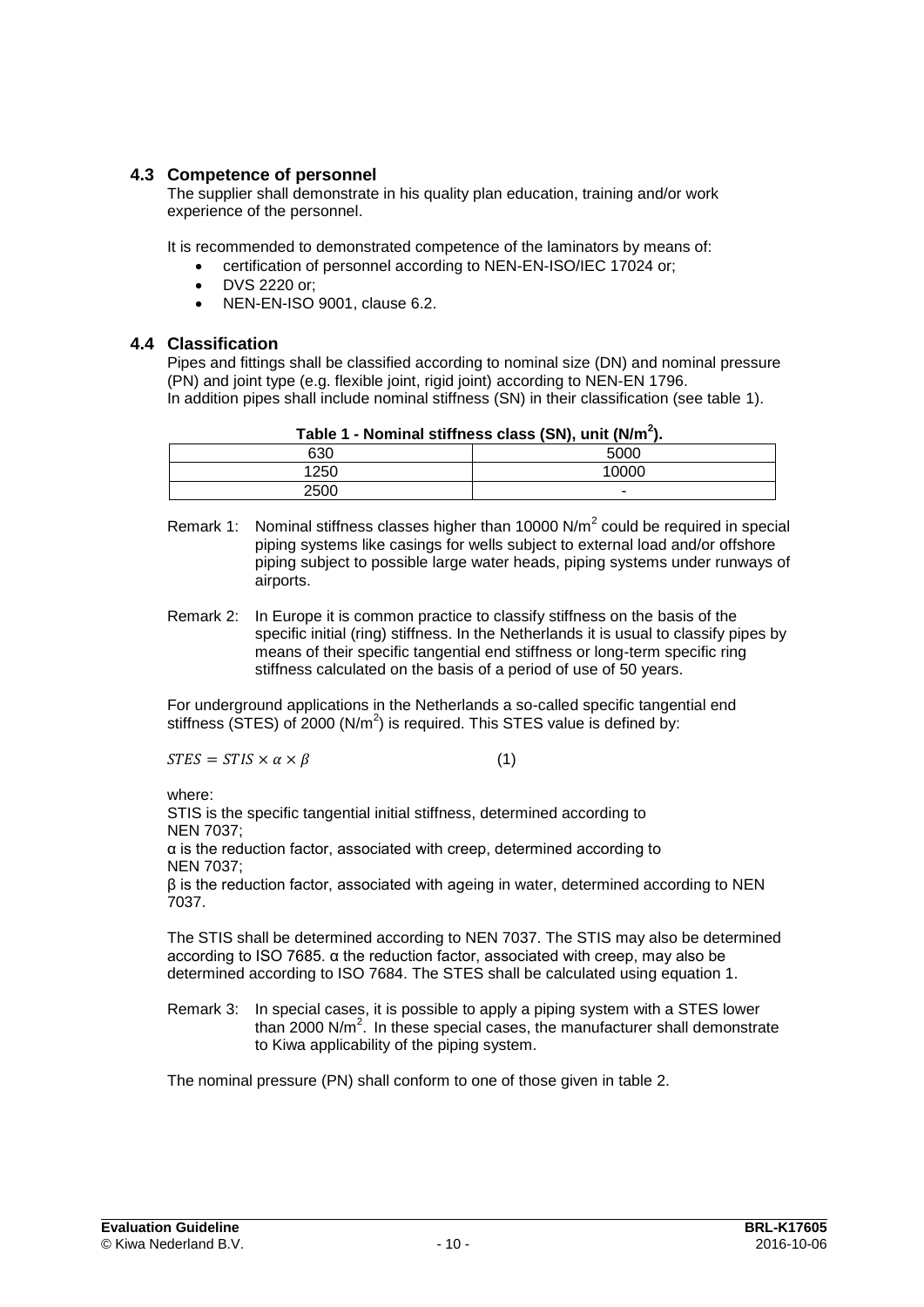| $\frac{1}{2}$ $\frac{1}{2}$ $\frac{1}{2}$ $\frac{1}{2}$ $\frac{1}{2}$ $\frac{1}{2}$ $\frac{1}{2}$ $\frac{1}{2}$ $\frac{1}{2}$ $\frac{1}{2}$ $\frac{1}{2}$ $\frac{1}{2}$ $\frac{1}{2}$ $\frac{1}{2}$ $\frac{1}{2}$ $\frac{1}{2}$ $\frac{1}{2}$ $\frac{1}{2}$ $\frac{1}{2}$ $\frac{1}{2}$ $\frac{1}{2}$ $\frac{1}{2}$ |               |  |  |
|---------------------------------------------------------------------------------------------------------------------------------------------------------------------------------------------------------------------------------------------------------------------------------------------------------------------|---------------|--|--|
|                                                                                                                                                                                                                                                                                                                     | 1つ ち<br>ن.∠ ا |  |  |
|                                                                                                                                                                                                                                                                                                                     |               |  |  |
|                                                                                                                                                                                                                                                                                                                     |               |  |  |
|                                                                                                                                                                                                                                                                                                                     | 25            |  |  |
|                                                                                                                                                                                                                                                                                                                     | ົ             |  |  |
|                                                                                                                                                                                                                                                                                                                     |               |  |  |

**Table 2 - Nominal pressure class (PN)**

Remark 4: Components marked PN 1 are non-pressure (gravity) components.

## **4.5 Materials**

The pipe or fitting shall be constructed using chopped and/or continuous glass filaments, strands, or rovings, mats, or fabric, glass or synthetic veils, and polyester resin with or without fillers and if applicable additives necessary to impart specific properties of the resin. The pipe and fitting may also incorporate aggregates.

## *4.5.1 Reinforcement*

The glass used for the manufacture of the reinforcement shall be one of the types listed in NEN-EN 1796.

## *4.5.2 Resin*

### *4.5.2.1 Resin type*

Application of this evaluation guideline shall be limited to the manufacture of rigid components made from thermosetting resins (GRP components). Typical resins are polyester and vinyl ester.

## *4.5.2.2 Temperature of deflection*

The resin used in the structural layer shall have a temperature of deflection of at least 70 °C when the test specimen is tested in accordance with method A of NEN-EN-ISO 75-2.

## *4.5.3 Particle size aggregates*

The size of particles in aggregates and fillers shall not exceed 1/5 of the total wall thickness of the pipe or fitting or 2,5 mm, whichever is the lesser.

## *4.5.4 Constancy of the material composition*

The constancy of the material composition of the wall construction of the product shall be determined according to ISO 7510. The following constituents can be distinguished: resin, aggregate and filler and type and arrangement of the glass layers. The difference in mass of each constituent of two samples, taken in two diametrically opposite places in one cross-section shall not exceed 5%, when based on the lowest value determined.

The masses of the glass, aggregates and resin of a component shall be determined according to ISO 7510 and shall be declared by the supplier.

## **4.6 Elastomers**

Each elastomeric material of the sealing component shall conform to the applicable requirements of BRL K17504 (class 1).

The supplier shall demonstrate to Kiwa possibilities of good mounting of the sealing component and GRP component(s) by means of drawings of all dimensions and tolerances of the components.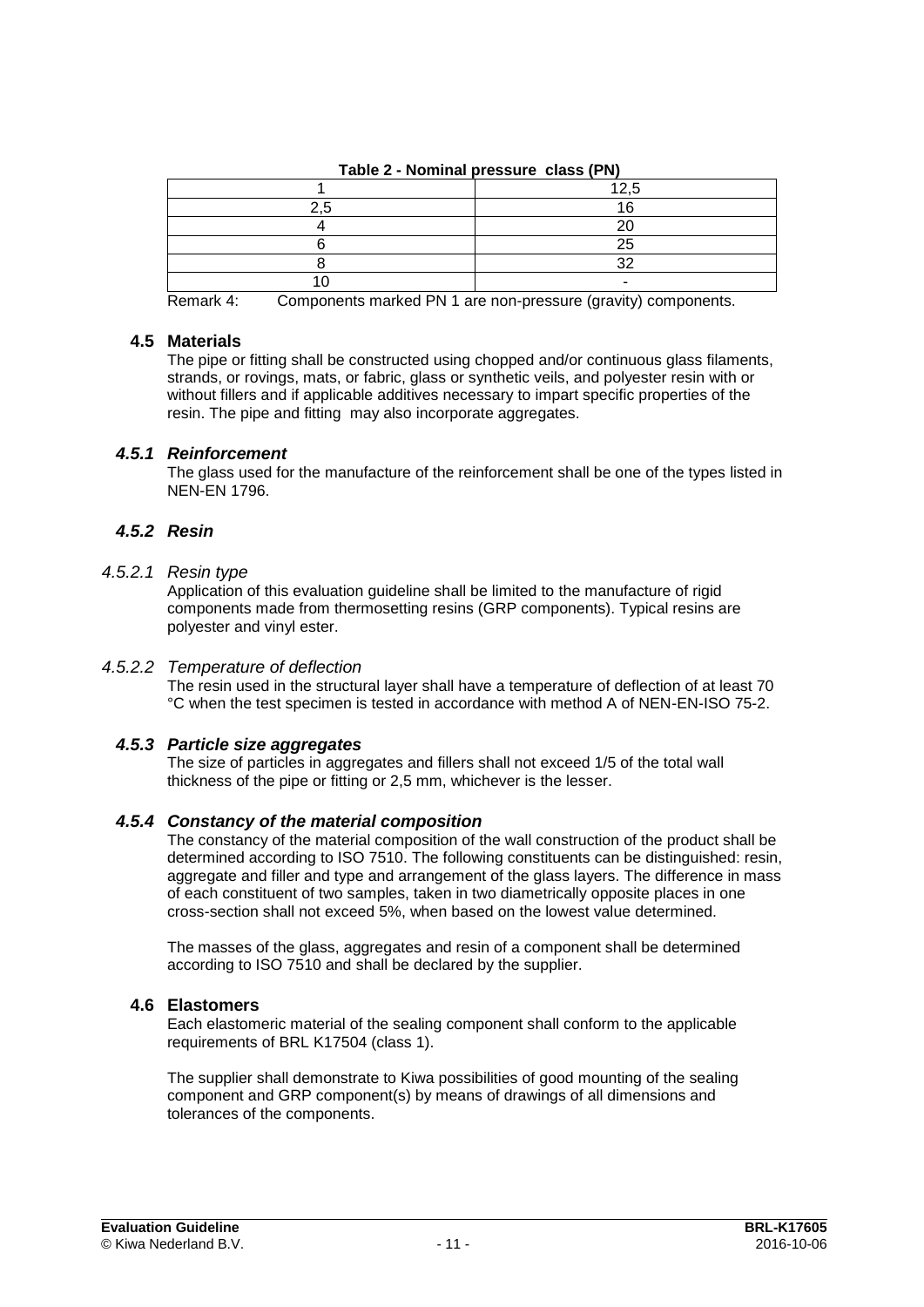## **4.7 Fixation of the elastomeric sealing element**

For judgement of the fixation of the elastomeric sealing element, the end of a pipe shall be pushed into the socket after the elastomeric sealing element is mounted into the socket. The pipe shall have a length of at least 3 meters.

The elastomeric sealing element shall be mounted into the inner side of the socket according to the instructions of the manufacturer. When pushing the pipe into the socket no measures concerning centring shall be taken, the test shall be carried out at a way similar to practice.

To meet the requirements concerning the fixation of the elastomeric sealing element, the pipe shall be able of being pushed into the socket without the elastomeric sealing element being pushed out of the groove.

Furthermore, flexible socket-spigot joints and flexible double socket couplings are considered to satisfy the requirements, if they can withstand the additional tests according to NEN-EN 1119, with maximum draw and angular deflection without leakage, after the joint is completed. See also clause 4.18 of this evaluation guideline.

## **4.8 Locking key**

The locking key of the rigid locked joint with elastomeric sealing ring shall be made of a pressure resistant and shear resistant material e.g. polyvinylchloride, polyamide or a material equivalent to it. In the latter case the equivalency shall be proved, whether by documentation or by testing.

## **4.9 Metals**

Where metal components are used, there shall be no evidence of corrosion of the components after the fitting has been immersed in an aqueous sodium chloride solution, 30 g/l for seven days at  $(23 \pm 2)$  °C.

## **4.10 Type test groups**

A type test group consists of a range or family of products made such that the results of the long-term type tests are applicable to all products in the group. A pipe type test group for example shall contain products:

- manufactured by the same process;
- with the same material specifications:
- with the same pipe wall construction (i.e. the sequence of layers, layer compositions, material properties);
- design method;
- tested with the same loading condition (end load bearing or not end load bearing).

The quality management system shall document all process details that could influence type test performance. The quality management system shall document the complete product design method and demonstrate how the results of the type tests are used to proven product designs and establish pipe type test groups.

## **4.11 Wall construction**

The wall construction consists of:

- inner layer (liner);
- structural layer;
- outer layer;

and shall consist the following constituents in the individual layers, when appropriate:

- glass fibre reinforcement;
- thermosetting polyester resin;
- fillers;
- aggregates.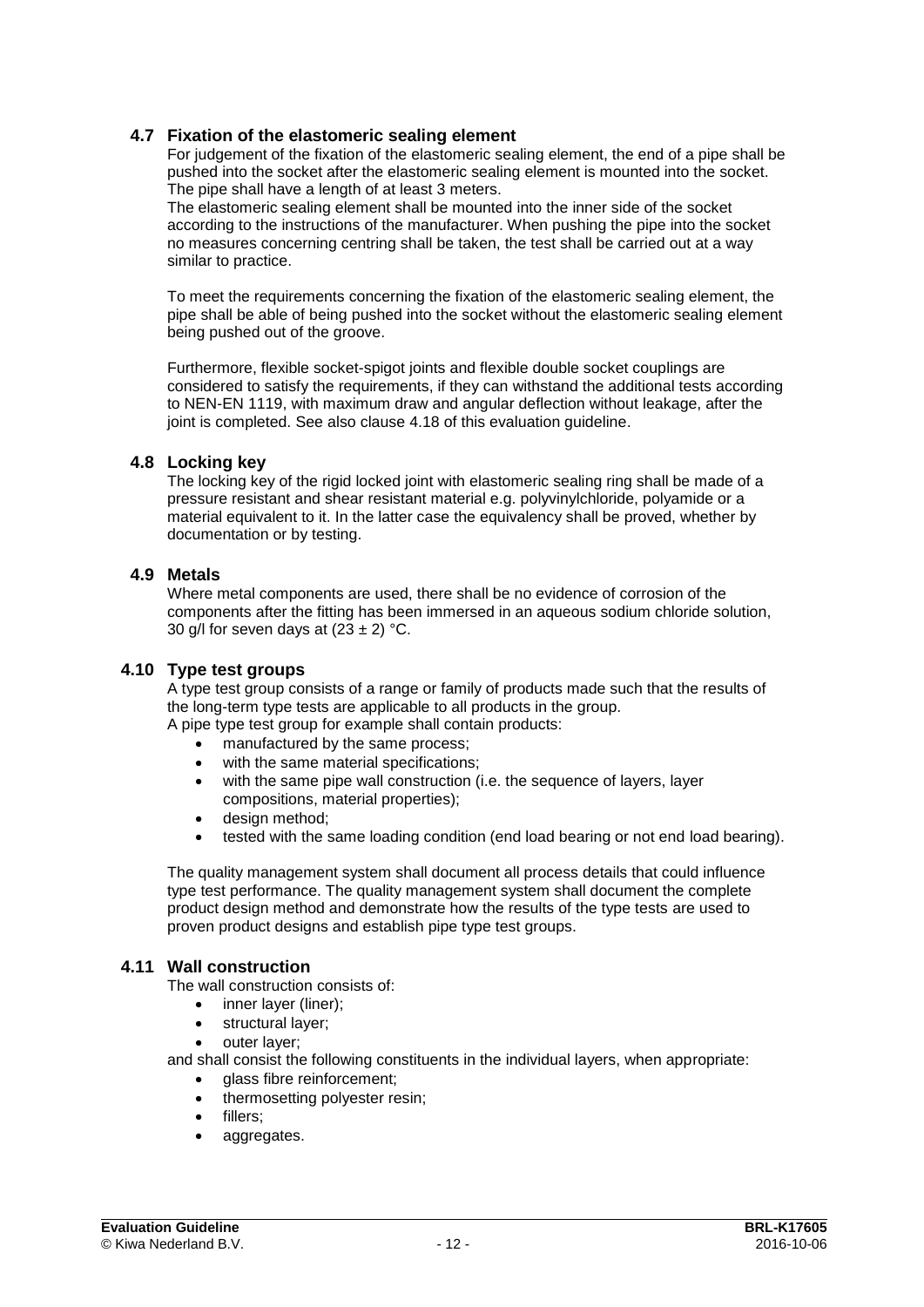The wall construction (the sequence and composition of the individual layers comprising the pipe or fitting) shall be documented by the supplier. The supplier shall translate the product design into detailed process specifications to control the amount and placement of material components.

The specifications of the constituents and semi-finished products shall be part of the IQC scheme (annex II) of the supplier.

The minimal total wall thickness, including the inner layer, shall be declared by the supplier and shall not be less than 3 mm.

The inner, structural and outer layer shall comply to the requirements of NEN-EN 1796.

#### **4.12 Determination of dimensions**

Measurements shall be made in accordance with NEN-EN 1796:2013 clause 4.5.5.

#### **4.13 Appearance of pipes and fittings**

Both internal and external surfaces shall be free from irregularities, which would impair the ability of the component to conform to the requirements of this evaluation guideline.

The supplier shall demonstrate to Kiwa which irregularities are allowable defects, repairable defects, and defects which shall impair the ability of the component to conform to the requirements of this evaluation guideline.

Remark: Classifying visual defects in glass-reinforced plastics laminate parts could be carried out according to ASTM D 2563.

## **4.14 Reference conditions for TT and AT**

The reference conditions for type testing and audit testing, such as:

- 1) temperature;<br>2) properties of
- 2) properties of the water for testing;<br>3) loading conditions;
- loading conditions;
- 4) pre-conditioning;
- 5) measurements of dimensions;

shall conform to the requirements listed in NEN-EN 1796:2013, clause 4.5.

#### **4.15 Reference conditions for BRT and PVT**

The manufacturer shall describe in his IQC-scheme the limits of the conditions for example temperature and relative humidity at which BRT's and PVT's shall be carried out in his laboratory.

#### **4.16 Elapsed or extrapolated time for determination of the long-term properties, (x)**

The subscript x, in for example  $S_{x, wet}$ , denotes the elapsed or extrapolated time for which the long-term property is to be determined. Unless otherwise specified, the long-term properties shall be determined at 50 years (438 000 h).

#### **4.17 Temperature effects**

When properties are determined at  $(23 \pm 5)$  °C their values are applicable to products used at temperatures up to, and including, 35 ºC. For service temperatures over 35 °C type tests have to be carried out, at least at the design service temperature  $^{+5}$ / $^{0}$ °C, to establish rerating factors for all properties used in design.

#### **4.18 Fitness for purpose of joints**

Joint performance shall conform to the requirements of NEN-EN 1796:2013, chapter 7. In table 3 a summary of tests required for the various types of joints is given.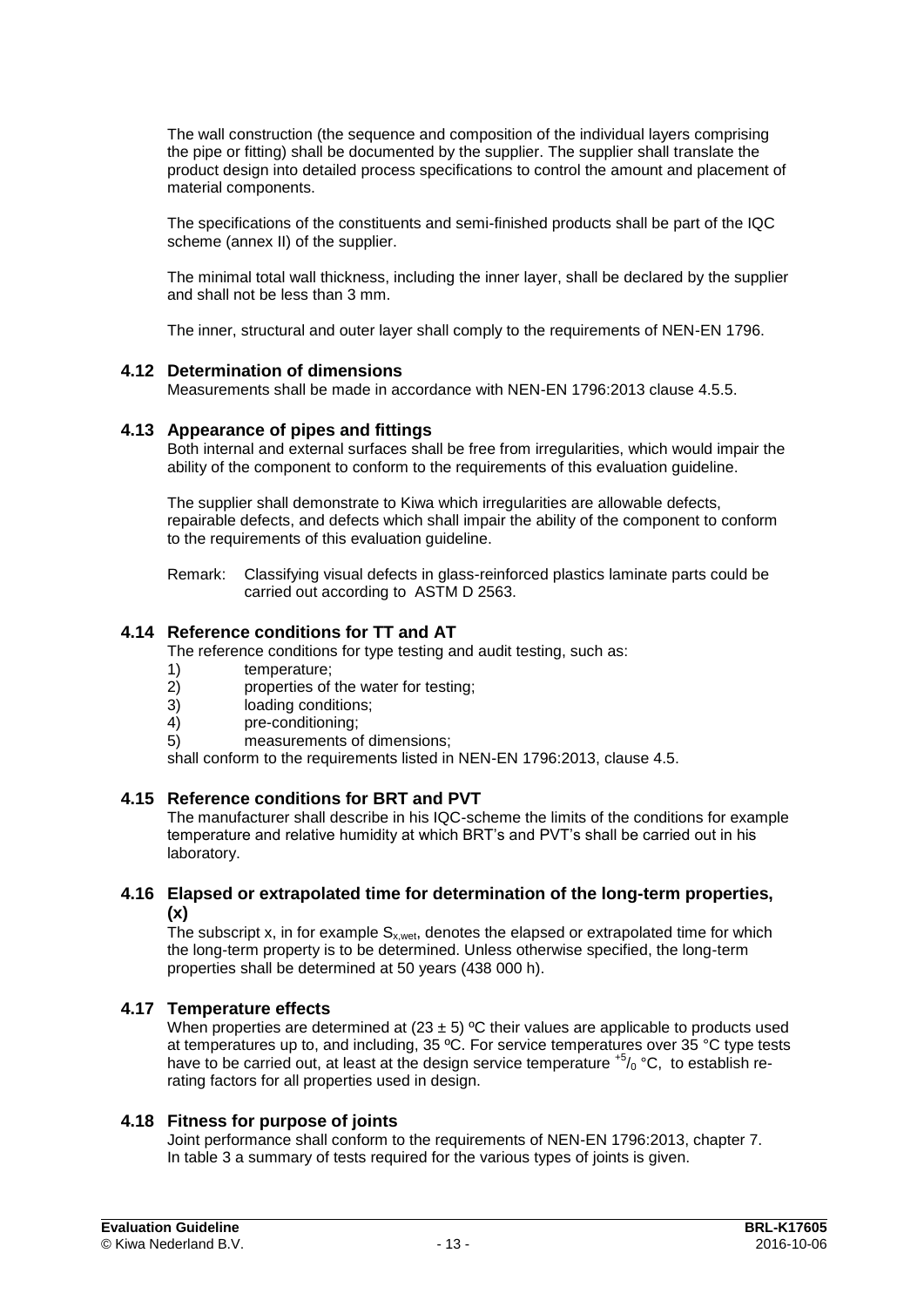The joint test shall be performed at a temperature of  $(23 \pm 15)$  °C. For non-pressure piping PN as used in the appropriate tables of NEN-EN 1796 is 1 bar. The supplier must demonstrate to Kiwa which joints are part of the supplier's certificate.

| Joint type / standard                                            | <b>Properties to be tested</b>                                                        |                                                    |  |
|------------------------------------------------------------------|---------------------------------------------------------------------------------------|----------------------------------------------------|--|
| Non-end-load-bearing                                             | Initial leakage - initial pressure                                                    |                                                    |  |
| flexible joint with elastomeric                                  | External pressure differential - negative pressure                                    |                                                    |  |
| sealing rings.                                                   | Misalignment and<br>Positive static pressure                                          |                                                    |  |
| (NEN-EN 1119)                                                    | draw                                                                                  | Positive cyclic pressure                           |  |
|                                                                  | Angular deflection and                                                                | Initial pressure                                   |  |
|                                                                  | draw                                                                                  | Positive static pressure                           |  |
| End-load-bearing flexible                                        | Initial leakage - initial pressure                                                    |                                                    |  |
| joints with elastomeric                                          | <b>External pressure</b>                                                              | Maintained pressure                                |  |
| sealing rings.                                                   | differential                                                                          | Positive cyclic pressure                           |  |
| (ISO 7432)                                                       | Short duration resistance - Maintained pressure                                       |                                                    |  |
|                                                                  | Resistance to bending                                                                 | Preliminary hydrostatic                            |  |
|                                                                  |                                                                                       | pressure                                           |  |
|                                                                  |                                                                                       | Maintained hydrostatic                             |  |
|                                                                  |                                                                                       | pressure                                           |  |
| Wrapped or cemented joints.                                      | Internal leakage - initial pressure                                                   |                                                    |  |
| (ISO 8533)                                                       |                                                                                       | External pressure differential - negative pressure |  |
|                                                                  | Resistance to bending                                                                 | Preliminary pressure                               |  |
|                                                                  | and pressure                                                                          | Maintained pressure                                |  |
|                                                                  |                                                                                       | Positive cycling pressure                          |  |
|                                                                  | Short duration resistance - maintained pressure                                       |                                                    |  |
| Bolted flange joints.                                            | Initial leakage - initial pressure                                                    |                                                    |  |
| (ISO 8483)<br>External pressure differential - negative pressure |                                                                                       |                                                    |  |
|                                                                  | Resistance to bending                                                                 | Preliminary pressure                               |  |
|                                                                  | and pressure                                                                          | Maintained pressure                                |  |
|                                                                  | Resistance to internal<br>Maintained pressure<br>pressure<br>Positive cyclic pressure |                                                    |  |
|                                                                  |                                                                                       |                                                    |  |
|                                                                  | Short duration resistance - maintained pressure                                       |                                                    |  |

| Table 3 - Summery of tests required for various types of joints. |
|------------------------------------------------------------------|
|------------------------------------------------------------------|

For a particular design of a non-end-load-bearing flexible joint, the supplier shall declare the allowable angular deflection and draw.

Test methods shall be used for type testing (TT) and audit tests (AT) and may be used for batch release test (BRT) and process verification test (PVT).

## **4.19 Protection of products during storage and transport**

The products shall be protected during storage and transport to prevent contamination of all product-parts intended to be in contact with drinking water. See for information annex III.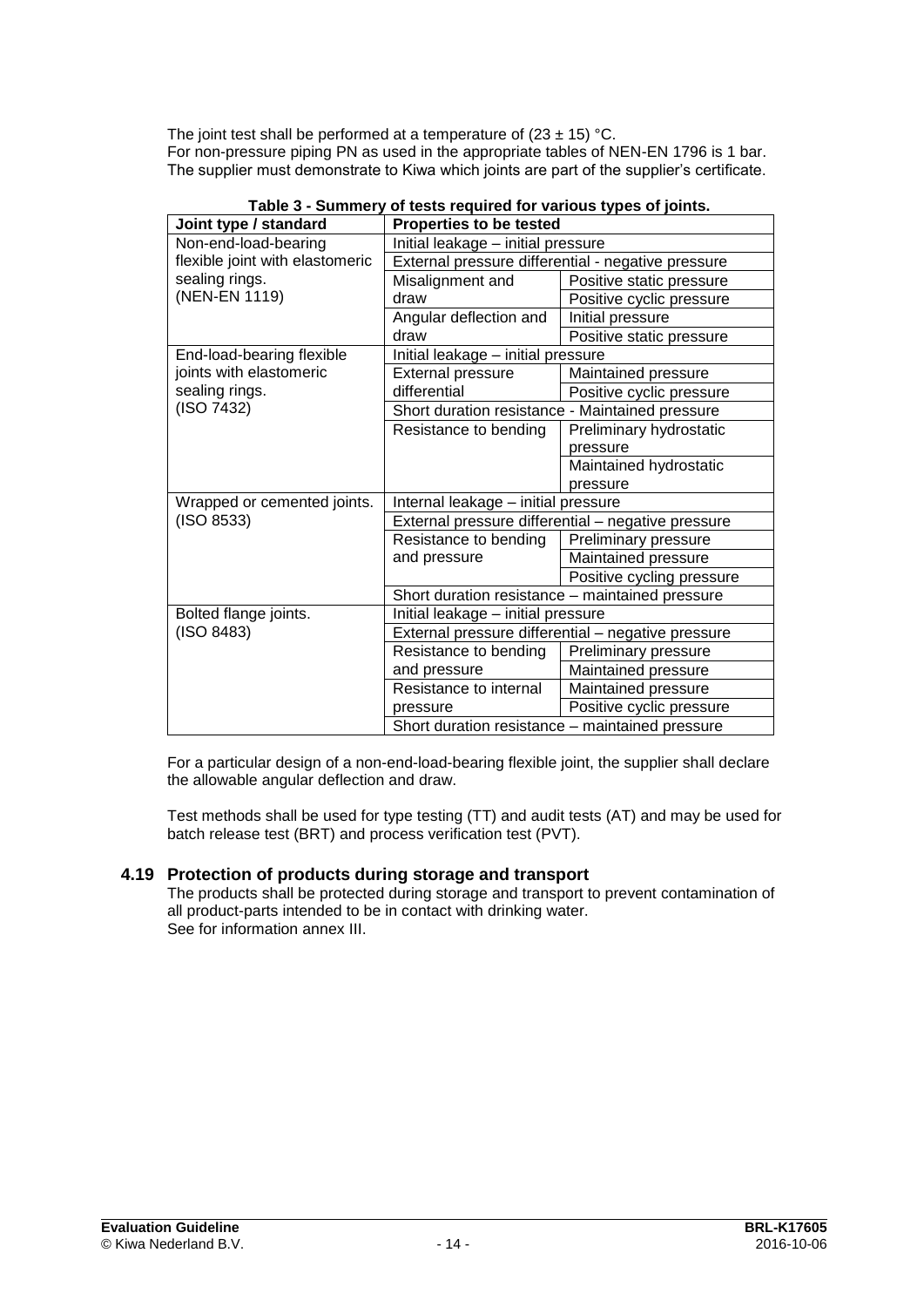## **5 Product requirements and test methods: pipes**

## **5.1 General**

The pipes shall conform to the requirements listed in NEN-EN1796.

## **5.2 Geometrical characteristics**

### *5.2.1 Diameter*

The diameter of the GRP-UP pipes shall be designated by nominal size (DN) in accordance with one of the following two series listed in NEN-EN 1796:

- **Series A** which specifies the internal diameters in millimetres (mm), DN-ID;
- **Series B** which specifies external diameters in millimetres (mm), DN -OD.
- Remark: In standardising the diameters of (GRP-UP) pipes, difficulties are encountered because of the varying methods of manufacture (e.g. filament winding, centrifugal casting or contact moulding). GRP-UP pipes are typically produced by controlling either the internal diameter, or the external diameter to a fixed value.

Tolerances on the internal diameter or external diameter shall conform to NEN-EN 1796.

## *5.2.2 Total wall thickness*

The minimum total wall thickness, including the inner layer, shall be declared by the supplier and shall not be less than 3 mm.

The wall construction comprise an:

- inner layer;
- structural layer;
- outer layer.

The inner layer shall comprise one of the following:

- a thermosetting resin layer with or without aggregates or fillers and with or without reinforcement of glass or synthetic filaments;
- a thermoplastic liner.

The wall construction shall be declared by the supplier.

#### *5.2.3 Thickness of structural layer (eeff) and inner and outer layers.*

The thickness of the structural layer (and when applicable its individual layers), and inner and outer layer shall be determined as follows. Cut a piece of cross section from the pipe (or fitting) and measure the thicknesses of the separate layers using a magnifying glass with a minimum magnification of seven and an accuracy of 0,1 mm.

Alternatively, the supplier may use its own test procedure. The test procedure shall be approved by Kiwa and shall be implemented in the supplier's quality system (IQCschedule).

## *5.2.4 Winding angle*

When applicable, the winding angle of the pipes for each type is recorded in the quality system of the supplier .

The winding angle is determined using a representative glass filament and the following equation:

tan ω = a/b where: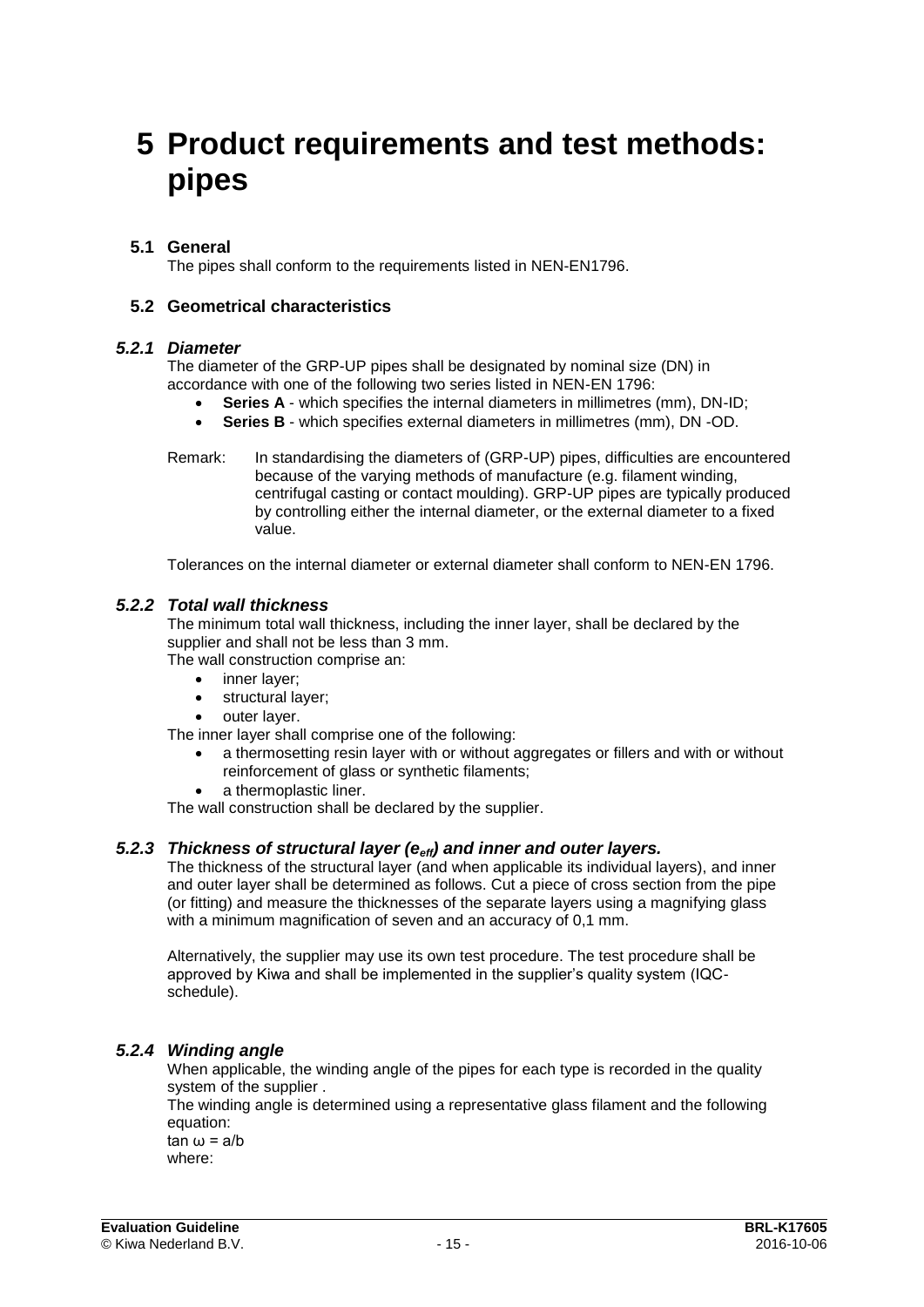a is the outside circumference of the pipe. b is the pitch of the winding.

## *5.2.5 Length*

The pipe shall confirm to the requirements of NEN-EN 1796:2013, clause 5.1.3.

### *5.2.6 Sockets and spigots formed at the pipe or formed on the pipe end provided with a elastomeric sealing*

The socket-spigot joint may be end load bearing or not end load bearing, depending on the practical situation. The dimensions and tolerances of the socket, the spigot, sealing element and locking key shall be recorded on drawings.

*5.2.6.1 Out-of-roundness of the socket*

End load bearing joint with elastomeric sealing element. Measure at one cross-section, at the place where the elastomeric sealing is located, the largest and the smallest internal diameter. In any cross-section of the socket, the difference between the largest and smallest internal

Not load bearing joint.

Measure at one cross-section, at the place where the elastomeric sealing is located, the largest and the smallest internal diameter at maximum draw. In any cross-section of the socket, the difference between the largest and smallest internal diameter may not exceed 0,007 times the average inner diameter di.

Remark: Maximum draw (i.e. total draw) of flexible joints means: the maximum permissible displacement of the spigot in the socket, when the leak tightness is maintained.

#### *5.2.6.2 Out-of-roundness of the spigot for elastomeric sealing elements*

diameter may not exceed 0,007 times the average inner diameter di.

Measure at the groove for the elastomeric sealing the largest and the smallest outer diameter and determine from this the out-of-roundness.

In any cross-section of the spigot, the difference between the largest and smallest external diameter may not exceed  $0,007$  times the average outer diameter  $d_u$ .

#### *5.2.7 Sockets and spigots formed on the pipe for the purpose of bonded joints* The dimensions and tolerances of the inner diameter of the socket, outer diameter of the spigot, insertion depth and conical shape, as well as the dimensions of the socket and spigot shall be recorded on drawings.

#### *5.2.7.1 Out-of-roundness of the spigot*

At midway of the spigot the difference between the largest and the smallest measured outer diameter shall not exceed 0,007 times de average outer diameter du.

#### *5.2.7.2 Out-of-roundness of the socket*

The socket is always manufactured at the factory and the tolerances of the dimensions, among which the out-of-roundness, shall be recorded on drawings, taking into account the volume that could be taken by the adhesive making the bound. In any cross-section of the socket, the difference between the largest and smallest external diameter may not exceed 0,007 times the average inner diameter du.

## **5.3 Material composition of the pipe**

See clause 4.5.4 of this evaluation guideline.

#### **5.4 Mechanical characteristics**

In table 4 the required mechanical characteristics of a pipe are listed.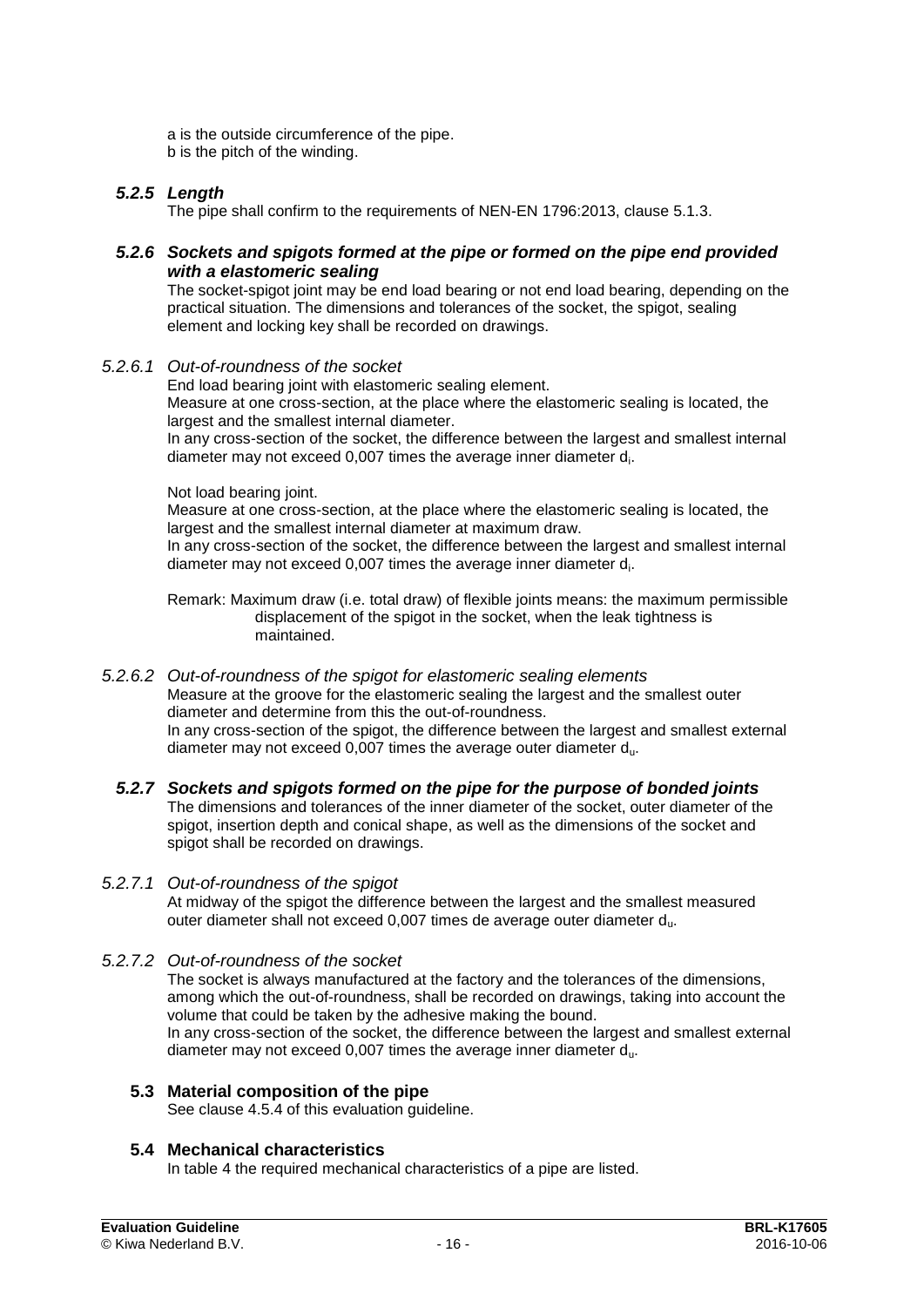| . apro + - moonamoar onaraotoristics, tost mothod and requirement. |                    |                                                   |  |
|--------------------------------------------------------------------|--------------------|---------------------------------------------------|--|
| Characteristic                                                     | <b>Test method</b> | Requirement                                       |  |
| Initial specific ring stiffness                                    | <b>ISO 7685</b>    | Declaration of nominal stiffness                  |  |
|                                                                    |                    | (SN)                                              |  |
| Reducing factors $\alpha$ (creep) and                              | <b>NEN 7037</b>    | $\alpha \times \beta$ > supplier's declared value |  |
| $\beta$ (ageing)                                                   |                    |                                                   |  |
| Long-term specific ring stiffness                                  | ISO 10468          | As mentioned in clause 5.2.2 of                   |  |
| under wet conditions and                                           |                    | NEN-EN 1796:2013.                                 |  |
| calculation of the wet creep                                       |                    |                                                   |  |
| factor                                                             |                    |                                                   |  |
| Resistance to initial ring                                         | ISO 10466          | As mentioned in clause 5.2.3.2 of                 |  |
| deflection                                                         |                    | NEN-EN 1796:2013.                                 |  |
| Long-term ultimate bending                                         | ISO 10471          | As mentioned in clause 5.2.4.2 of                 |  |
| strain and the long-term ultimate                                  |                    | NEN-EN 1796:2013.                                 |  |
| relative ring deflection under                                     |                    |                                                   |  |
| wet conditions                                                     |                    |                                                   |  |
| Initial longitudinal tensile                                       | ISO 8513,          | The requirements mentioned in                     |  |
| strength                                                           | method A, B or     | clause 5.2.5 (table 12) of NEN-EN                 |  |
|                                                                    | C                  | 1796:2013 are applicable.                         |  |
| Initial circumferential tensile                                    | ISO 8521,          | The requirements mentioned in                     |  |
| strength                                                           | method A, B,       | clause 5.2.6.2 of NEN-EN                          |  |
|                                                                    | $C, D, E$ or $F$   | 1796:2013 are applicable.                         |  |
| Long-term resistance to internal                                   | <b>NEN-EN 1447</b> | As mentioned in clause 5.2.7.2 of                 |  |
| pressure.                                                          |                    | NEN-EN 1796:2013                                  |  |
| Extrapolation procedure.                                           | ISO 10928          |                                                   |  |
| Resistance to shock or impact                                      | this guideline     | see clause 5.4.1.                                 |  |

**Table 4 - Mechanical characteristics, test method and requirement.**

Tests listed in table 4 shall be performed and evaluated according to NEN-EN 1796.

## *5.4.1 Resistance to shock or impact*

For the determination of the resistance to shock or impact an apparatus with the following features is needed:

- feature to acquire a constant hydrostatic pressure in the test sample;
- pressure gauge with an accuracy of 0,05 MPa, preferable a manometer setup capable of recording the pressure signal;
- end caps, to pursue an axial loading on the test sample;
- falling dart apparatus, an apparatus which is able to let a falling body fall down vertically without friction from a height varying from 500 to 1000 mm;
- the support of the test sample shall be a flat stiff plate;
- falling body having a mass of 500 g.;
- the falling body shall be spherical at the bottom with a 12,5 mm radius.

The length of the test sample of the pipe between end caps shall be at least 1,5 m.

Attach the end caps to the test sample. Fill the test sample with water and remove any entrapped air from the test sample. Place the test sample onto the support of the falling dart test apparatus. Execute the test by hitting the test sample four times at distances equally divided over the length of the test sample. In table 5 the mass and falling height required are listed.

Raise the hydrostatic pressure at the inside to 1,5 times the nominal pressure of the pipe. Repeat the falling dart test with the test sample under hydrostatic pressure but hit the sample at another location than during the falling dart test without hydrostatic pressure by turning the test sample. Keep the test sample at a constant hydrostatic pressure of 1,5 times the nominal pressure of the pipe for 168 hours. After the test the sample shall be examined for any defects or leakage.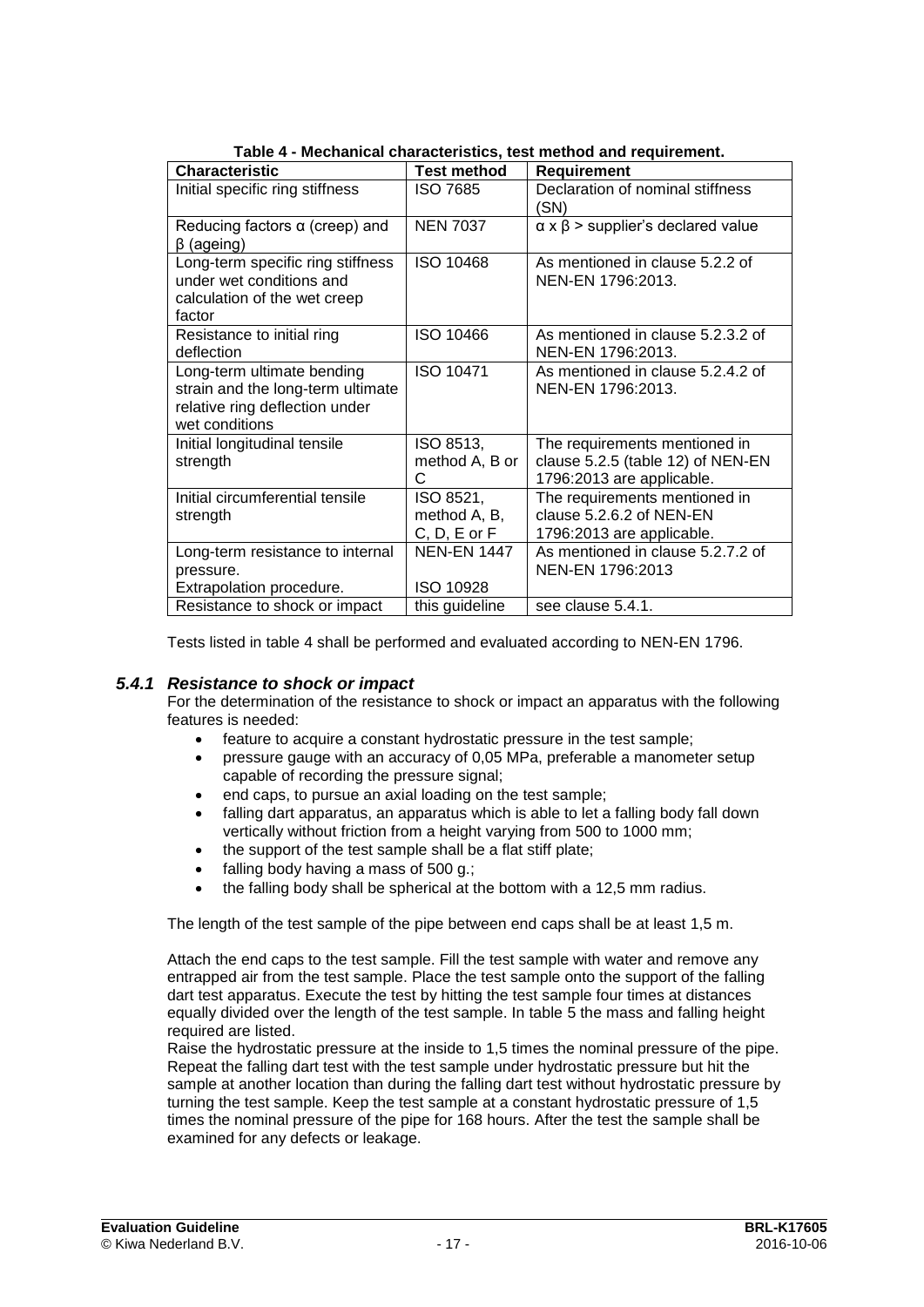The pipe shall either show any defects nor leakage.

| Internal diameter (mm)     | <b>Mass of the falling</b><br>body <sup>1)</sup> (g) | Falling height <sup>1)</sup> (mm) |
|----------------------------|------------------------------------------------------|-----------------------------------|
| < 80                       | 500                                                  | 500                               |
| 80 up and including to 150 |                                                      | 500                               |
| 200 up and including 300   |                                                      | 500                               |
| 350 up and including 700   |                                                      | 500                               |
| 750 up and including 900   |                                                      | 1000                              |
| 1000 up and including 3000 |                                                      | 1000                              |

**Table 5 - Mass of the falling body and falling height.**

1) allowed deviation from mentioned value  $(5/0)$ 

## **5.5 Marking of pipes**

## *5.5.1 General*

Marking details shall be printed or formed directly on the pipe in such a way that the marking does not initiate cracks or other types of failure. If printing is used, the colouring of the printed information shall differ from the basic colouring of the product and such that the markings shall be readable without magnification.

The marking details shall be on the outside of each fitting and comply with EN 1796:2013 clause 5.3 and the following:

- Number of this evaluation guideline, i.e. BRL-K17605 or EN 1796.
- Certificate number.

Remark: Pipe is supplied by the factory with a coupling installed on one end. Pipe and coupling may also be supplied separately upon request.

## *5.5.2 Certification mark*

After concluding a Kiwa certification agreement the certified products shall, beside the marks indicated in the respective standards, be indelible marked on the outside with:

- the certification mark: KIWA  $\lessapprox$ , or
- (for small fittings) the abbreviated certification mark: KK.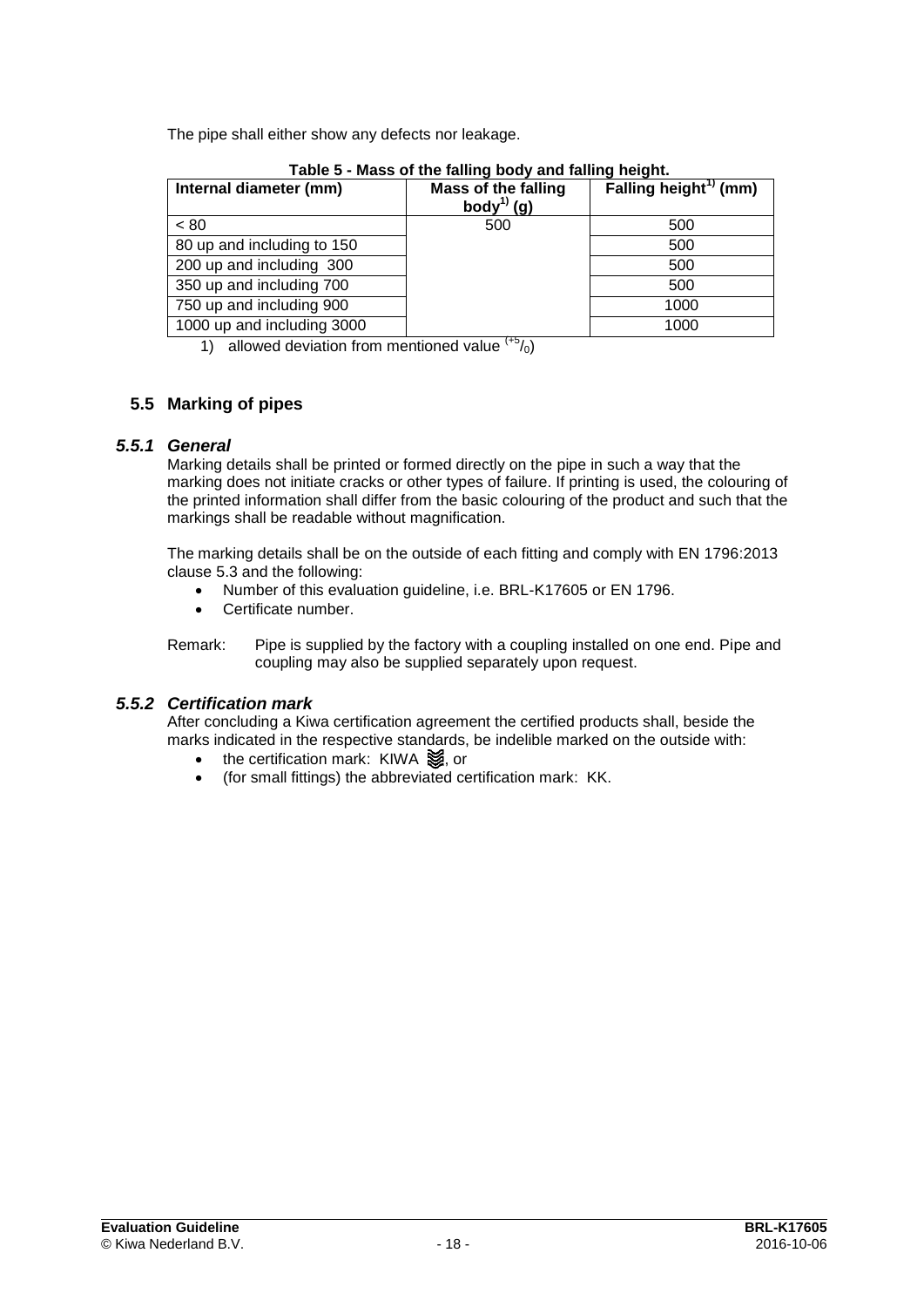## **6 Product requirements and test methods: Fittings**

## **6.1 General**

The fittings shall conform to the requirements listed in NEN-EN1796:2013 clause 6.

## **6.2 Dimension and tolerances**

The relevant dimensions (i.e. diameter, angle, radius, length, laying length, body length, concentric/eccentric, wall thickness, etc.) and tolerances of fittings shall conform to the appropriate requirements according to NEN-EN 1796:2013 clause 6.

Dimensions and tolerances are specified in drawings.

### **6.3 Structural design**

The structural design of a fitting shall be demonstrated according to ISO 18851. The required test parameters are set by the standard making reference to this international standard, i.e. NEN-EN 1796.

## **6.4 Marking of fittings**

### *6.4.1 General*

Marking details shall be printed or formed directly on the fitting in such a way that the marking does not initiate cracks or other types of failure. If printing is used, the colouring of the printed information shall differ from the basic colouring of the product and such that the markings shall be readable without magnification.

The marking details shall be on the outside of each fitting and comply with EN 1796:2013 clause 6.7 and the following:

- Number of this evaluation guideline, i.e. BRL-K17605 or EN 1796.
- Certificate number.

remark: In this BRL a coupling is a type of fitting.

## *6.4.2 Certification mark*

After concluding a Kiwa certification agreement the certified products shall, beside the marks indicated in the respective standards, be indelible marked on the outside with:

- the certification mark: KIWA  $\approx$ , or
- (for small fittings) the abbreviated certification mark: KK.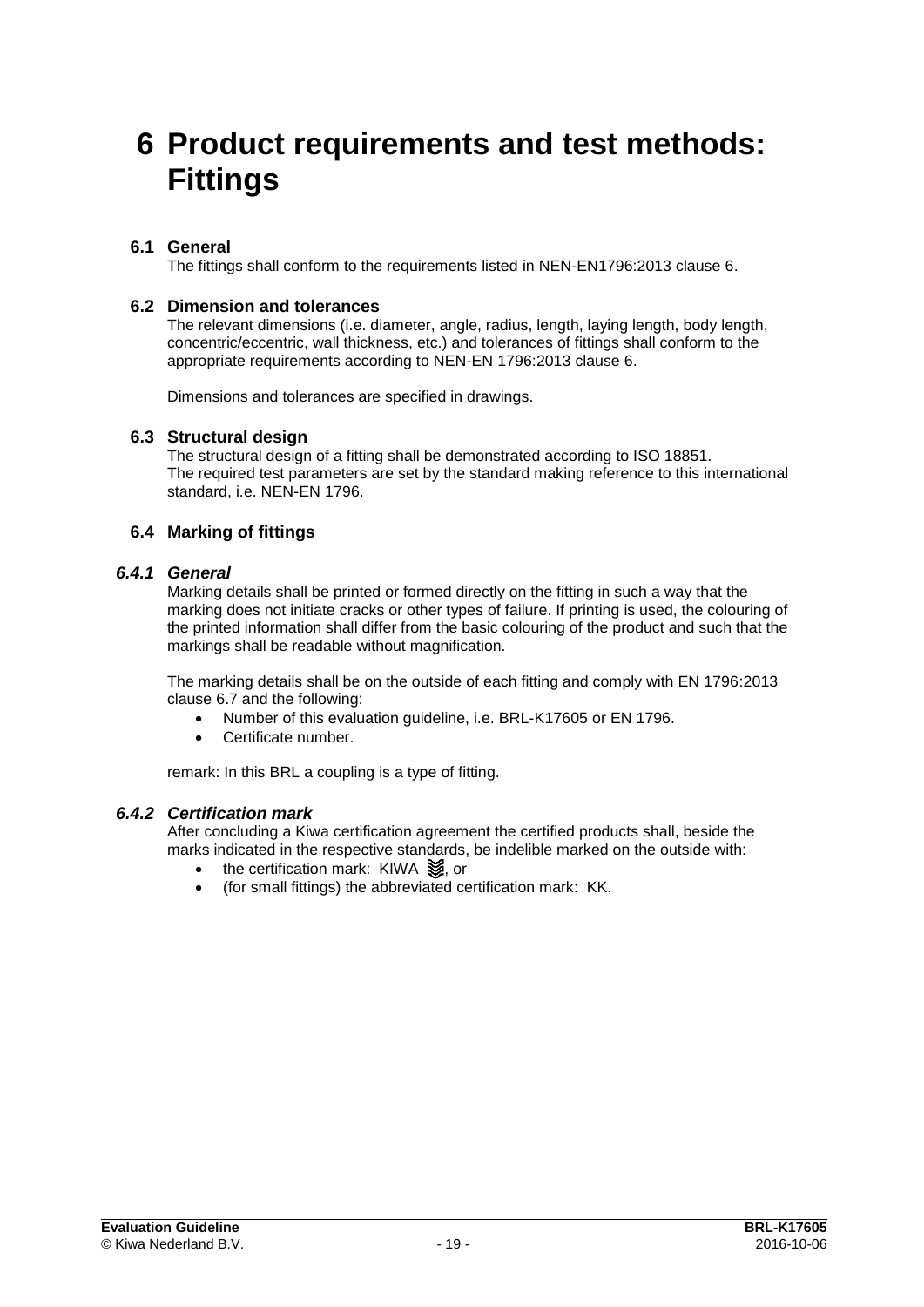## **7 Assessment of conformity**

## **7.1 General**

The conformity assessment shall comply with NPR-CEN/TS 14632.

The manufacturer shall describe in his quality plan and IQC scheme all relevant procedures relating to BRT and PVT.

## **7.2 Audit testing**

Those characteristics specified in NPR-CEN/TS 14632:2012, clause 6.3 shall be audit tested at the given minimum sampling frequency.

### **7.3 Quality contole tests**

The supplier shall describe in his quality plan the limits used to defines a batch for testing purposes. For details see NPR-CEN/TS 14632:2012, clause 6.4.

### **7.4 Manufacture of test pieces**

### *7.4.1 Effect of change*

To determine the effect of change the required test pieces may be manufactured on various production locations under the conditions:

- the manufacture process;
- raw material receipt;
- design;

on the various production location is the same.

## *7.4.2 Assessment of conformity*

For the assessment of conformity the required test pieces shall be manufactured by the supplier (certificate holder) under the conditions:

- the manufacture process;
- raw material receipt:
- design;

during the manufacture of the test pieces is the same as the manufacture of the test pieces used for the pre-certification.

It is not allowed to manufacture the test pieces for the assessment of conformity at different production locations.

## **7.5 Product changes / production changes**

Tests to be performed to material changes are listen in table 6.

The supplier shall not make any changes that may be related to the quality of the products before Kiwa has agreed to such changes. After the supplier's proposed changes have been reported to Kiwa, Kiwa assesses whether further investigation is required and informs the supplier thereof.

Remark: Definitions of changes in material, design and process are listed in NPR-CEN/TS 14632:2012 annex B.

The effects of changes shall be determined according to NPR-CEN/TS 14632:2012, annex C.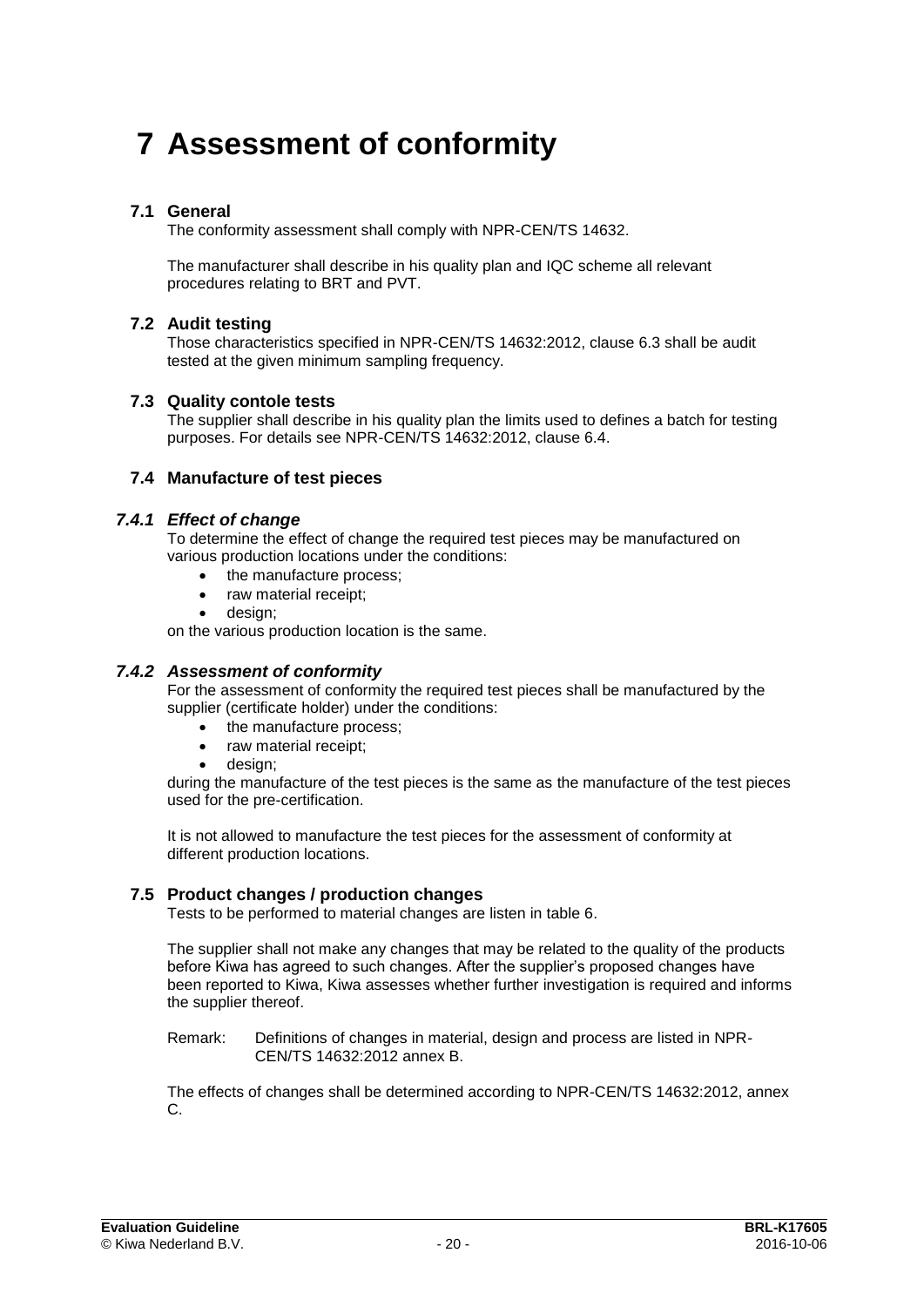| <b>Clause</b> | Property to be tested                          | <b>Standard</b>          |
|---------------|------------------------------------------------|--------------------------|
| 7.6.1         | Amount of constituents                         | <b>ISO 7510</b>          |
| 7.6.2         | Initial specific ring stiffness                | <b>ISO 7685</b>          |
| 7.6.3         | Initial resistance to ring deflection          | ISO 10466                |
| 7.6.4         | Initial circumferential tensile wall strength  | <b>ISO 8521</b>          |
| 7.6.5         | RLTT long-term resistance to internal pressure | <b>NEN-EN 1447</b>       |
| 7.6.6         | 24 hour Creep factor                           | <b>NPR-CEN/TS 14632,</b> |
|               |                                                | annex E                  |
| 7.6.7         | $\alpha$ and $\beta$ factors                   | <b>NPR-CEN/TS 14632,</b> |
|               |                                                | annex E                  |

**Table 6 - Test to be performed to material changes.**

Tests to be performed to changes in design, process or joint materials are listed in table 7.

| <b>Clause</b> | Property to be tested                          | <b>Method</b>      |
|---------------|------------------------------------------------|--------------------|
| 7.6.1         | Amount of constituents                         | <b>ISO 7510</b>    |
| 7.6.2         | Initial specific ring stiffness                | <b>ISO 7685</b>    |
| 7.6.7         | $\alpha$ and $\beta$ factors                   | NPR-CEN/TS 14632   |
| 7.6.3         | Initial resistance to ring deflection          | ISO 10466          |
| 7.6.4         | Initial circumferential tensile wall strength  | <b>ISO 8521</b>    |
| 7.6.5         | RLTT long-term resistance to internal pressure | <b>NEN-EN 1447</b> |
| 7.6.8         | Joint performance tests                        | NPR-CEN/TS 14632   |

**Table 7 - Test to be performed to changes in design, process and joint materials.**

The proposed change shall be implemented only when the applicable requirements detailed in the evaluation guideline are fulfilled.

## **7.6 Test methods**

## *7.6.1 Amount of constituents (material composition)*

The resin, glass, aggregate and filler contents and the type and arrangement of the constituent glass layers shall be determined according to ISO 7510.

A difference of more than 10% between the results before and after the proposed change, does require a new pre-certification of the product or type test, whichever is applicable. The results before the change refer to the declared values.

## *7.6.2 Initial Specific ring stiffness*

The initial specific ring stiffness shall be determined according to ISO 7685. The initial specific ring stiffness shall not be less than the declared SN classification.

## *7.6.3 Initial resistance to ring deflection*

The initial resistance to ring deflection shall be determined according to ISO 10466 and shall fulfil the requirements of NEN-EN 1796 clause "Initial resistance to failure in a deflected condition". This means that the test pieces shall be free from bore cracks and are without structural failure: i.e. interlaminar separation, tensile failure of the glass fibre reinforcement, buckling of the pipe wall, if applicable separation of the thermoplastic liner from the structural wall.

The results shall be evaluated in accordance with NPR-CEN/TS 14632.

#### *7.6.4 Initial circumferential tensile wall strength*

The initial circumferential tensile wall strength shall be determined according to ISO 8521.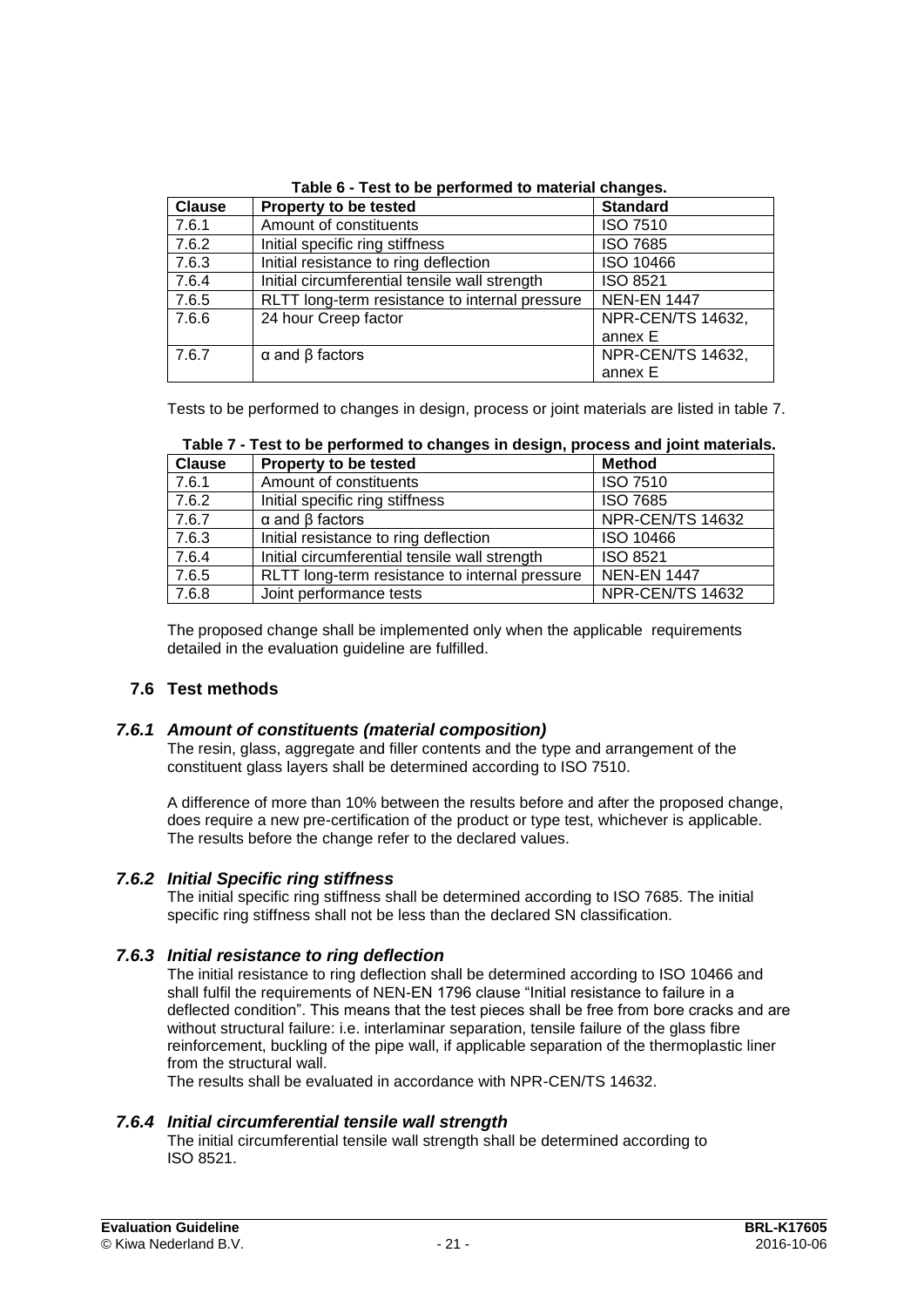The results shall be evaluated in accordance with NPR-CEN/TS 14632.

## *7.6.5 RLTT long-term resistance to internal pressure*

The RLTT shall be carried out on six test pieces according to NEN-EN 1447. The internal pressure levels shall be selected from the relevant pressure design curve derived in accordance with the relevant procedures described in ISO 10928 for the following expected times to failure: 100 h, 600 h and 2000 h. Two test pieces should be tested at each of the three determined pressures.

The results shall be evaluated in accordance with NPR-CEN/TS 14632:2012 annex D.3.

## *7.6.6 Creep factor (24 h)*

The dry creep factor is determined to assist in the evaluation of changes of resins and/or curing agents.

The test shall be performed and evaluated according to NPR-CEN/TS 14632:2012, annex E.

### *7.6.7 α and β factors*

The α and β factors are determined to assist in the evaluation of changes of resins and/or curing agents.

The test shall be performed and evaluated according to NPR-CEN/TS 14632:2012, annex E.

### *7.6.8 Joint performance tests*

Joint performance shall comply with NPR-CEN/TS 14632:2012 clause 6.3.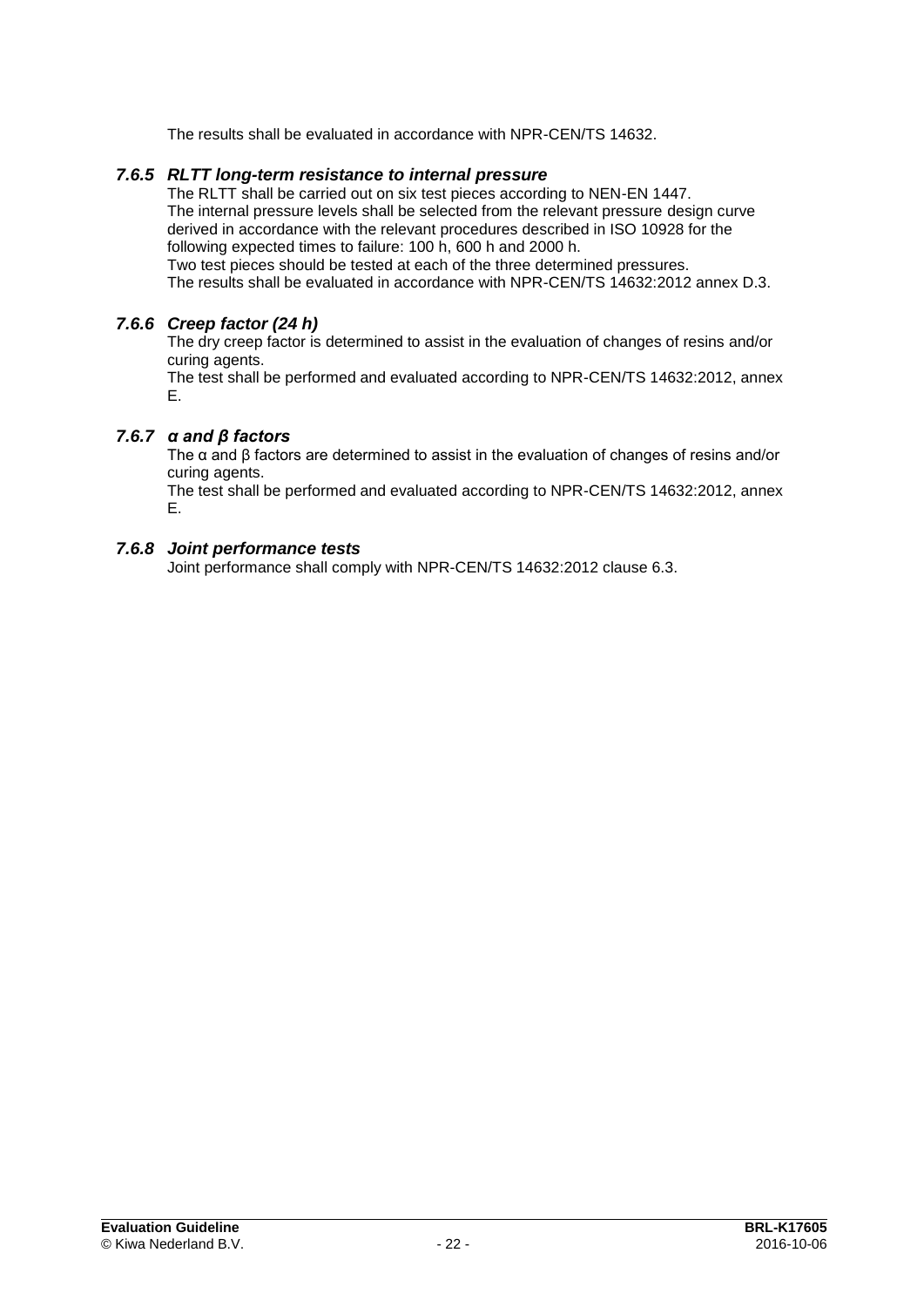## **8 Requirements in respect of the quality system**

This chapter contains the requirements which have to be met by the supplier's quality system.

## **8.1 Manager of the quality system**

Within the supplier's organizational structure, an employee who will be in charge of managing the supplier's quality system must have been appointed.

#### **8.2 Internal quality control/quality plan**

The supplier shall have an internal quality control scheme (IQC scheme) which is applied by him.

The following shall be demonstrably recorded in this IQC scheme:

- which aspects are checked by the producer;
- according to what methods such inspections are carried out;
- how often these inspections are carried out;
- in what way the inspection results are recorded and kept.

This IQC scheme should at least be an equivalent derivative of the model IQC scheme as shown in Annex II.

#### **8.3 Control of test and measuring equipment**

The supplier shall verify the availability of necessary test and measuring equipment for demonstrating product conformity with the requirements in this evaluation guideline. When required the equipment shall be kept calibrated ( e.g recalibration at interval). The status of actual calibration of each equipment shall be demonstrated by traceability through an unique ID.

The supplier must keep records of the calibration results.

The supplier shall review the validity of measuring data when it is established at calibration that the equipment is not suitable anymore.

#### **8.4 Procedures and working instructions**

The supplier shall be able to submit the following:

- procedures for:
	- $\circ$  dealing with products showing deviations:
	- o corrective actions to be taken if non-conformities are found;
	- o dealing with complaints about products and/or services delivered;
- the working instructions and inspection forms used.

#### **8.5 Other requirements**

- The supplier shall be able to submit the following:
- the organisation's organogram;
- qualification requirements of the personnel concerned.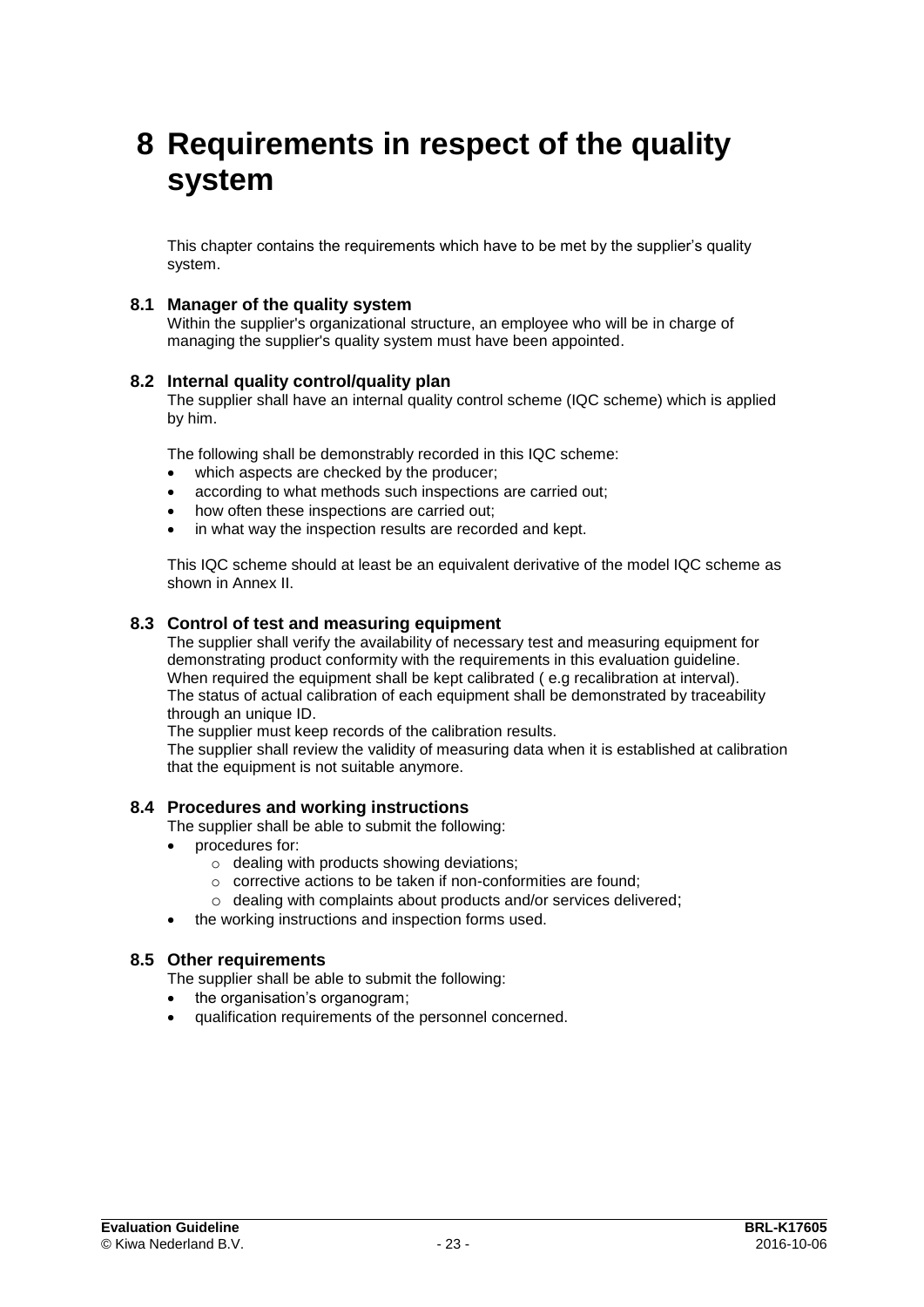## **9 Summary of tests and inspections**

This chapter contains a summary of the following tests and inspections to be carried out in the event of certification:

- Pre-certification: the investigation necessary in order to determine whether all requirements of the evaluation guideline are fulfilled.
- Inspection visit: the surveillance inspections carried out after issue of the certificate in order to determine whether the certified products continuously fulfil the requirements of this evaluation guideline. The inspections are carried out according to the frequency indicated.
- Inspection of the quality system: inspection with regard to the correct implementation of the IQC-schedule and procedures.

## **9.1 Investigation matrix for type testing and inspections**

During the pre-certification, type tests have to be performed to determine whether the product meets the specified performance and product requirements. The requirements that must be fulfilled in order to qualify for certification are listed in the tables 8, 9 and 10, in the column named pre-certification. After certification Kiwa shall periodically inspect the manufacturer for compliance with this evaluation guideline.

In case the product or production process changes significantly, the performance requirements must be determined once again as listed in clause 7.1 of this guideline.

All product properties that can be determined within the visiting time (maximum of one day) are determined by the inspector or by the supplier in the presence of the inspector. In case this is not possible, an agreement shall be made between the certification body and the supplier about how the inspection will take place.

When the frequency is not mentioned in the tables 8, 9 and. 10, the frequency can be found in the supplier's IQC-scheme.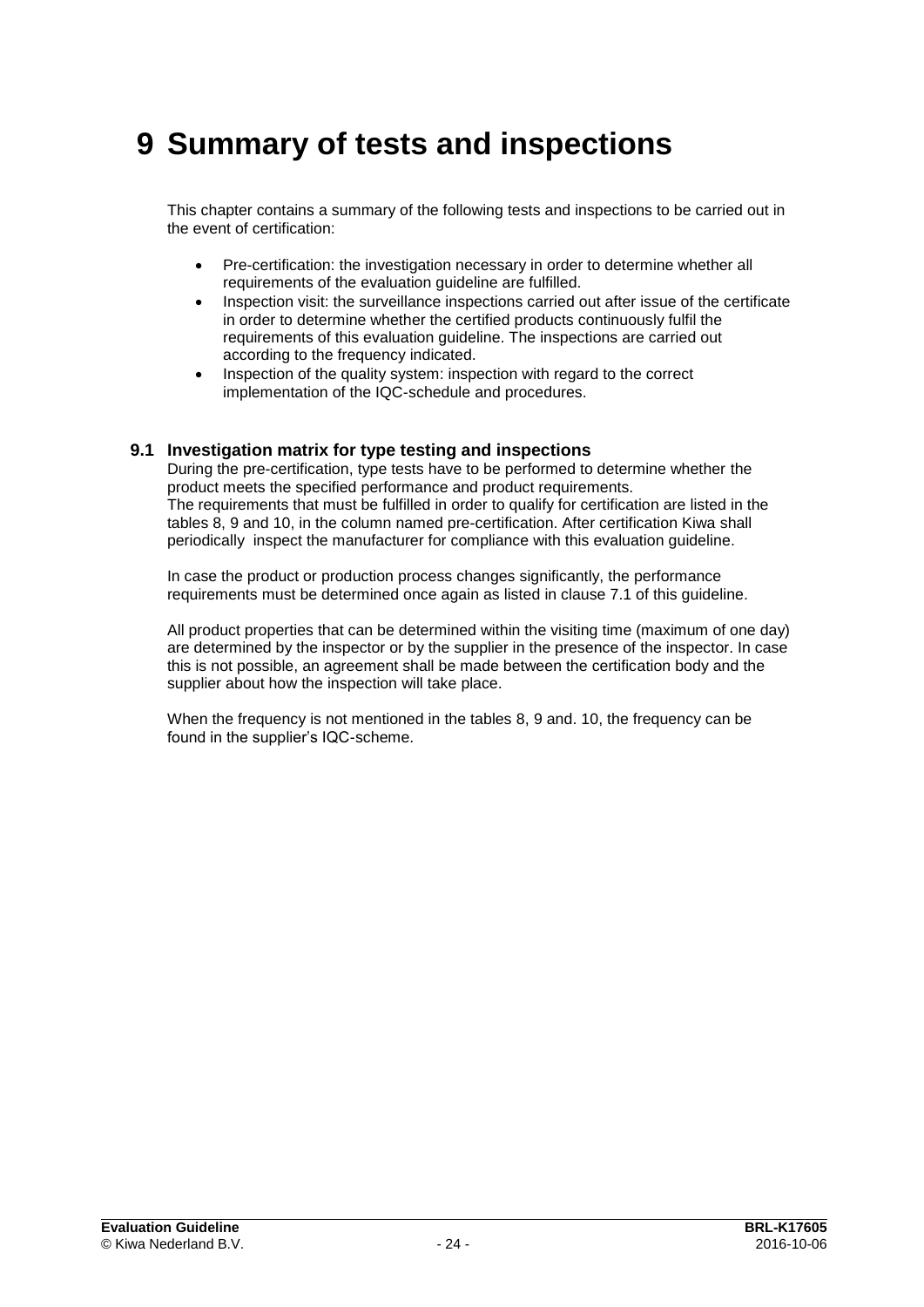| <b>Description of requirement</b>     |            | Clause Tests within the scope of    |                              |                  |
|---------------------------------------|------------|-------------------------------------|------------------------------|------------------|
|                                       | <b>BRL</b> | <b>Surveillance by Kiwa</b><br>Pre- |                              |                  |
|                                       |            | certification                       | after issue of the           |                  |
|                                       |            |                                     | certificate                  |                  |
|                                       |            |                                     | inspection                   | <b>Frequency</b> |
| Toxicological requirements            | 4.1        | X                                   | X                            | $1 /$ year       |
| Demonstration of soundness and        | 4.2        | X                                   |                              |                  |
| fittings and joints                   |            |                                     |                              |                  |
| Competence of personnel               | 4.3        | X                                   | X                            | $1 /$ year       |
| Classification (STIS-STES)            | 4.4        | X                                   | $\overline{X}^{(b)}$         | $1/2$ year       |
| <b>Materials</b>                      | 4.5        | X                                   | $x^{a}$                      |                  |
| Reinforcement                         | 4.5.1      | X                                   | $x^{a}$                      |                  |
| Resin                                 | 4.5.2      | X                                   | $\overline{x}$ <sup>a)</sup> |                  |
| Particle size aggregates              | 4.5.3      | X                                   | $\overline{\phantom{0}}$     | $\overline{a}$   |
| Constancy of the material composition | 4.5.4      | X                                   | $x^{b}$                      | $1/5$ year       |
| Elastomers                            | 4.6        | X                                   | $\frac{x}{x^{a}}$            | 1 / year         |
| Fixation of the elastomeric sealing   | 4.7        | X                                   |                              |                  |
| element                               |            |                                     |                              |                  |
| Locking key                           | 4.8        | X                                   | $\overline{x}^{a)}$          |                  |
| Metals                                | 4.9        | X                                   | $x^{a)}$                     |                  |
| Pipe type test groups                 | 4.10       | X                                   | $\overline{a}$               | L.               |
| Wall construction                     | 4.11       | X                                   | $\overline{x}$ <sup>a)</sup> |                  |
| Determination of dimensions           | 4.12       | X                                   | $\overline{x}^{a)}$          |                  |
| Appearance                            | 4.13       | X                                   | $x^{a}$                      |                  |
| Reference conditions for BRT and      | 4.15       | $\mathsf{x}$                        | $\mathsf{x}$                 | 1 / year         |
| <b>PVT</b>                            |            |                                     |                              |                  |
| Fitness for purpose of joints         | 4.18       | x                                   | $\overline{X}^{(b)}$         | $1/5$ year       |
| Protection of products during storage | 4.19       | $\mathsf{x}$                        | X                            | 1 / year         |
| and transport                         |            |                                     |                              |                  |

**Table 8 - Test and audit matrix – performance piping system.**

a) Requirement is compared with the for this aspect ascertained values that are listed in the supplier's IQC scheme;

b) Requirement that is part of audit testing.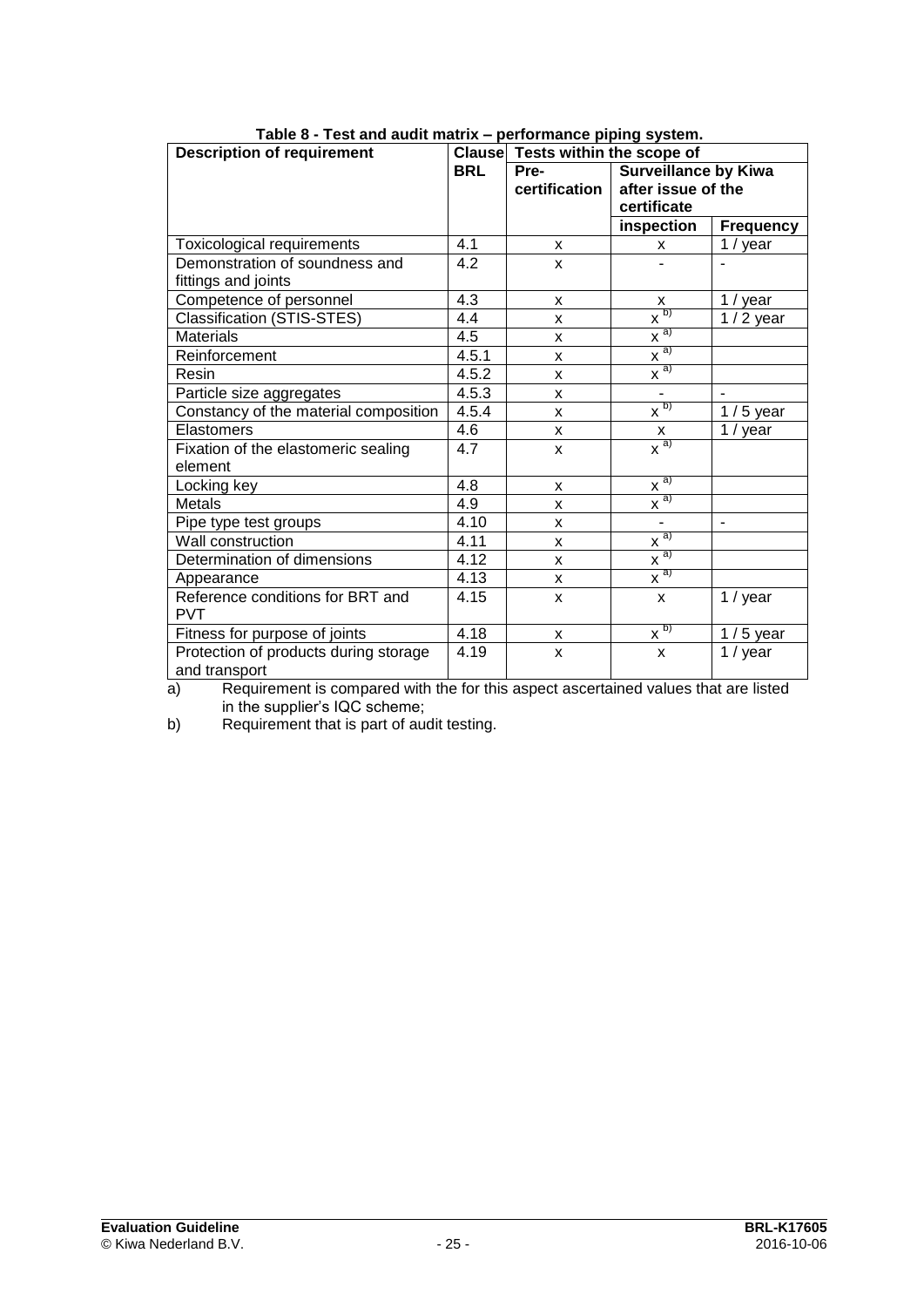| <b>Description of requirement</b>        |                  | Clause Tests within the scope of    |                              |                  |
|------------------------------------------|------------------|-------------------------------------|------------------------------|------------------|
|                                          | <b>BRL</b>       | <b>Surveillance by Kiwa</b><br>Pre- |                              |                  |
|                                          |                  | certification                       | after issue of the           |                  |
|                                          |                  |                                     | certificate                  |                  |
|                                          |                  |                                     | inspection                   | <b>Frequency</b> |
| Diameter                                 | 5.2.1            | X                                   | $x^{\overline{a}}$           |                  |
| Total wall thickness                     | 5.2.2            | X                                   | $\overline{x}^{a)}$          |                  |
| Thickness of layers of structural layer, | 5.2.3            | X                                   | $\overline{x}^{a)}$          |                  |
| inner and outer layer                    |                  |                                     |                              |                  |
| Winding angle (when applicable)          | 5.2.4            | X                                   | $\overline{X}^{a)}$          |                  |
| Length                                   | 5.2.5            | X                                   | $\frac{\overline{x}}{x}$     |                  |
| Sockets and spigots at the pipe or       | 5.2.6            | X                                   | $\overline{x}^{a)}$          |                  |
| formed on the pipe end provided with     |                  |                                     |                              |                  |
| a elastomeric sealing                    |                  |                                     |                              |                  |
| Sockets and spigots formed on the        | 5.2.7            | X                                   | $\overline{x}^{a}$           |                  |
| pipe for the purpose of bonded joints    |                  |                                     |                              |                  |
| Material composition                     | 5.3              | X                                   | $\overline{x}^{a)}$          |                  |
| Initial specific ring stiffness          | $\overline{5.4}$ | X                                   | $\sqrt{a}$                   |                  |
| Determination of $\alpha \times \beta$   | 5.4              | x                                   | $\overline{x^{b)}}$          | $1/2$ years      |
| Long-term specific ring stiffness under  | $\overline{5.4}$ | X                                   | x <sub>p</sub>               | $1/5$ years      |
| wet conditions and calculation of the    |                  |                                     |                              |                  |
| wet creep factor                         |                  |                                     |                              |                  |
| Resistance to initial ring deflection    | 5.4              | X                                   | $\overline{x}$ <sup>a)</sup> |                  |
| Long-term ultimate bending strain and    | $\overline{5.4}$ | X                                   | $\overline{x}^{b)}$          | $1/5$ years      |
| the long-term ultimate relative ring     |                  |                                     |                              |                  |
| deflection under wet conditions          |                  |                                     |                              |                  |
| Initial longitudinal tensile strength    | 5.4              | X                                   | $\overline{x}^{a)}$          |                  |
| Initial circumferential tensile strength | 5.4              | X                                   | $\overline{x}$ <sup>a)</sup> |                  |
| Long-term resistance to internal         | 5.4              | X                                   | $x^{b}$                      | $1/5$ years      |
| pressure.                                |                  |                                     |                              |                  |
| Resistance to shock or impact            | 5.4.1            | X                                   | $\blacksquare$               |                  |
| Marking of pipe                          | $\overline{5.5}$ | X                                   | X                            | 2 / year         |

| Table 9 - Test and audit matrix (pipe) |  |  |
|----------------------------------------|--|--|
|                                        |  |  |

a) Requirement is compared with the for this aspect ascertained values that are listed in the supplier's IQC scheme;

b) Requirement that is part of to audit testing according to NPR-CEN/TS 14632.

When the manufacturer fabricates fittings using pipes of the same classification from which the fittings are to be used, the audit test for the pipes covering mechanical and chemical characteristics cover these fittings. Where tests have been witnessed during routine inspections additional tests for audit purposes will not be required.

Reduced long-term type tests (RLTT) as detailed in NPR-CEN/TS 14632 may be used for satisfying the relevant audit test requirements, as well as proving that products still conform to the original specifications. Reduced long-term tests can thus be used as a comparison with existing long-term data, but not as a basis for a new design.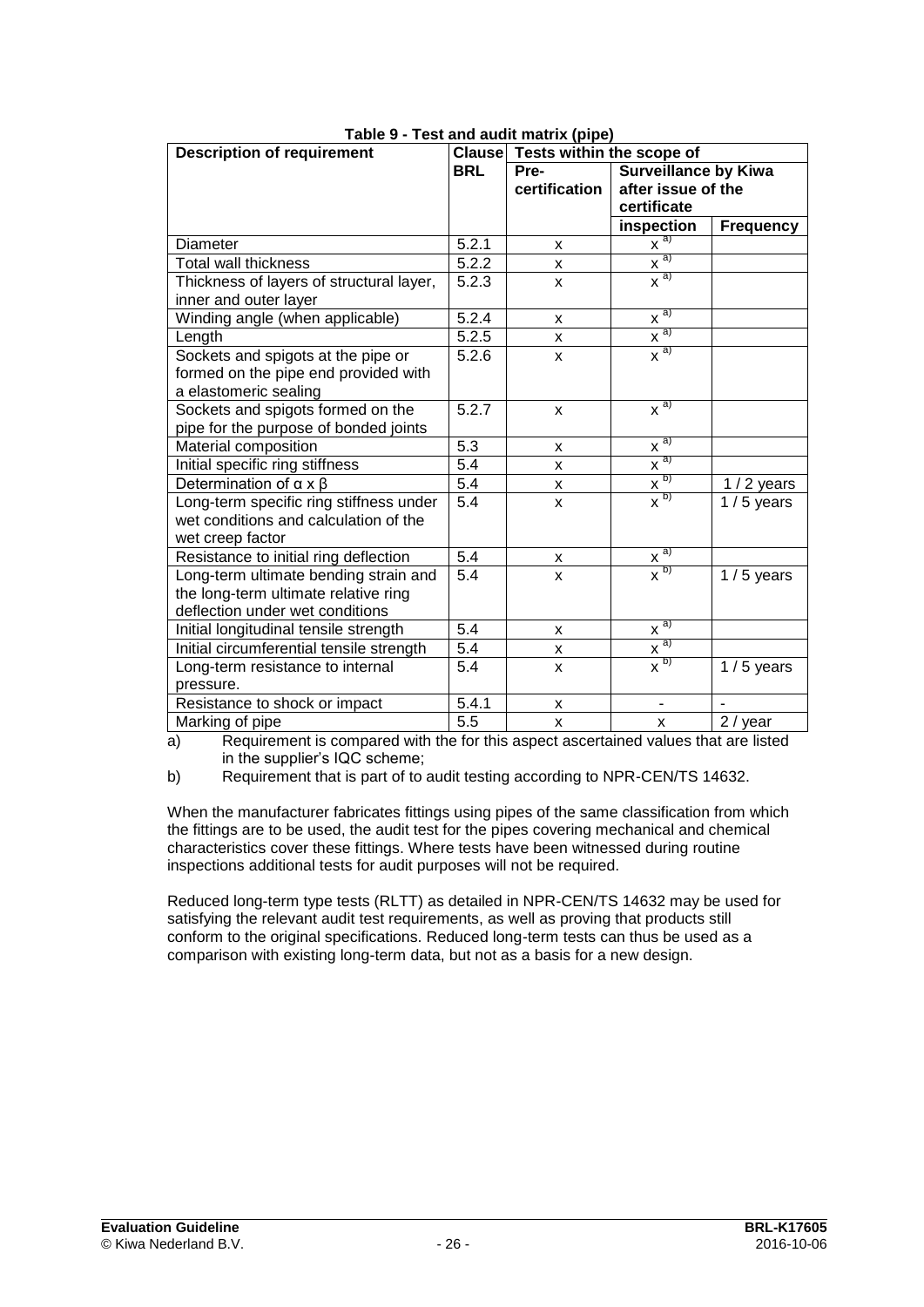| <b>Description of requirement</b> | <b>Clause</b> | Tests within the scope of |                                                                  |                  |
|-----------------------------------|---------------|---------------------------|------------------------------------------------------------------|------------------|
|                                   | <b>BRL</b>    | Pre-<br>certification     | <b>Surveillance by Kiwa</b><br>after issue of the<br>certificate |                  |
|                                   |               |                           | inspection                                                       | <b>Frequency</b> |
| Dimension and tolerances          | 6.2           | x                         | $\mathbf{v}^{(\mathsf{a})}$                                      |                  |
| Structural design                 | 6.3           | x                         | $\mathbf{v}^{(a)}$                                               |                  |
| Marking of fittings               | 6.4           |                           |                                                                  | vear             |

## **Table 10 - Test and audit matrix (fittings)**

a) Requirement is compared with the for this aspect ascertained values that are listed in the supplier's IQC scheme.

b) Requirement that is subject to audit testing according to NPR-CEN/TS 14632.

## **9.2 Inspection of the quality system**

The quality system will be checked by Kiwa on the basis of the IQC scheme. The inspection contains at least those aspects mentioned in the Kiwa Regulations for Product certification

The manufacturer shall describe in his quality plan the limits used to define a batch for testing purposes. Typically, a quality control batch consists of products of a particular diameter, stiffness class and pressure class.

A batch may be released for supply when all the relevant tests and inspections have been carried out and the requirements have been met. If one or more items fail one or more tests or inspections, then the retest procedures detailed in NPR-CEN/TS 14632 shall be performed.

The manufacturer shall detail in his quality plan a verification procedures (PVT) and the frequency they are carried out. The frequency of these tests shall complement the frequency of audit tests (AT), if applicable.

The purpose of PVT tests is to assess the conformity of the long-term properties of the product.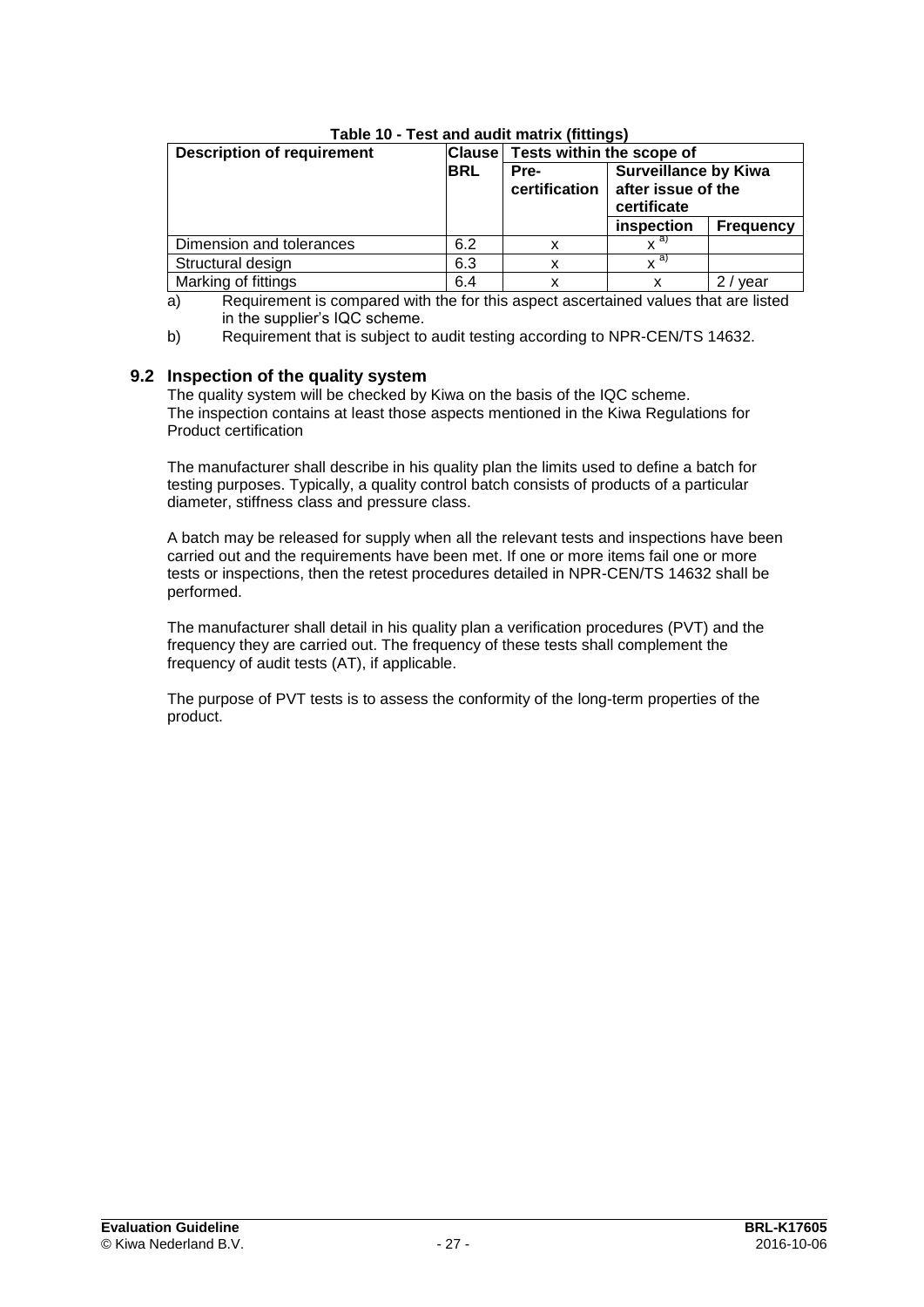## **10 Agreements on the implementation of certification**

## **10.1 General**

Beside the requirements included in these evaluation guidelines, the general rules for certification as included in the Kiwa Regulations for Product Certification also apply.

These rules are in particular:

- the general rules for conducting the pre-certification tests, in particular:
	- $\circ$  the way suppliers are to be informed about how an application is being handled;
	- o how the test are conducted;
	- o the decision to be taken as a result of the pre-certification tests.
	- the general rules for conducting inspections and the aspects to be audited,
- the measures to be taken by Kiwa in case of Non-Conformities,
- the measures taken by Kiwa in case of improper use of Certificates, Certification Marks, Pictograms and Logos,
- terms for termination of the certificate,
- the possibility to lodge an appeal against decisions of measures taken by Kiwa.

### **10.2 Certification staff**

The staff involved in the certification may be sub-divided into:

- Certification assessor (**CAS**): in charge of carrying out the pre-certification tests and assessing the inspectors' reports;
- Site assessor (**SAS**): in charge of carrying out external inspections at the supplier's works;
- Decision maker (**DM**): in charge of taking decisions in connection with the precertification tests carried out, continuing the certification in connection with the inspections carried out and taking decisions on the need to take corrective actions.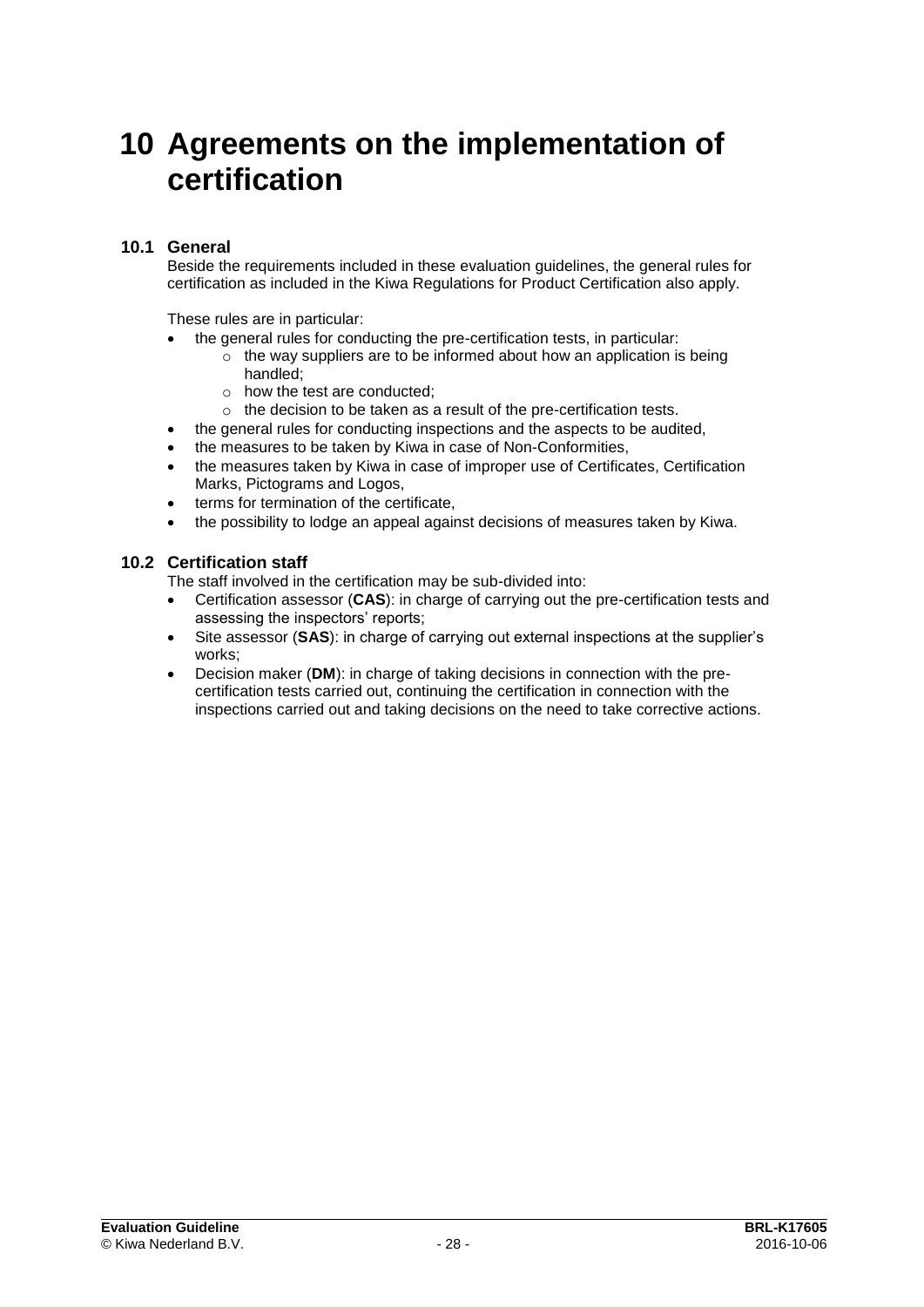## *10.2.1 Qualification requirements*

The following qualification requirements have been set by the Board of Experts for the subject matter of this evaluation guideline (see Table 11):

| <b>Basis requirements</b>                                                                    | <b>Evaluation criteria</b>                                                                               |
|----------------------------------------------------------------------------------------------|----------------------------------------------------------------------------------------------------------|
| Knowledge of company processes                                                               | Relevant experience: in the field                                                                        |
| Requirements for conducting professional                                                     | <b>SAS, CAS</b> : 1 year                                                                                 |
| audits on products, processes, services,<br>installations, design and management<br>systems. | DM: 5 years inclusive 1 year with respect to<br>certification                                            |
|                                                                                              | Relevant technical knowledge and experience on<br>the level of:                                          |
|                                                                                              | <b>SAS:</b> High school (MBO)                                                                            |
|                                                                                              | <b>CAS, DM: Bachelor (HBO)</b>                                                                           |
| Competence for execution of site<br>assessments.                                             | <b>SAS:</b> Kiwa Audit training or similar and 4 site<br>assessments including 1 autonomic under review. |
| Adequate communication skills                                                                |                                                                                                          |
| (e.g. reports, presentation skills and<br>interviewing technique).                           |                                                                                                          |
| Execution of initial examination                                                             | <b>CAS:</b> 3 initial audits under review.                                                               |
|                                                                                              |                                                                                                          |
| Conducting review                                                                            | <b>CAS:</b> conducting 3 reviews                                                                         |

|                              | <b>Certification assessor</b>                                                                                                      | Site assessor                                                                                                                     | <b>Decision maker</b>                           |  |
|------------------------------|------------------------------------------------------------------------------------------------------------------------------------|-----------------------------------------------------------------------------------------------------------------------------------|-------------------------------------------------|--|
| <b>Education - specific</b>  | <b>BRL-relevant</b><br>٠<br>technical education<br>specific studies and<br>training (know-how<br>and skills)                       | <b>BRL-relevant</b><br>$\bullet$<br>technical education<br>specific studies and<br>$\bullet$<br>training (know-how<br>and skills) | not applicable.<br>$\bullet$                    |  |
| <b>Experience - specific</b> | Detailed knowledge<br>$\bullet$<br>of the BRL and 4<br>certification tests<br>carried out on the<br>basis of the BRL or<br>similar | Detailed knowledge<br>of the BRL and 4<br>inspections carried<br>out on the basis of<br>the BRL or one<br>similar.                | general<br>$\bullet$<br>knowledge of<br>the BRL |  |

The level of education and experience of the certification staff involved should be demonstrably recorded.

Legend:

- Site assessor (**SAS**)
- Certification assessor (**CAS**)
- Decision maker (**DM**)

## *10.2.2 Qualification*

The qualification of the Certification staff shall be demonstrated by means of assessing the education and experience to the above mentioned requirements. In case staff is to be qualified on the basis of deflecting criteria, written records shall be kept.

The authority to qualify staff rests with the:

- Decision maker: qualification of Certification and Site assessors;
- Management of the certification body: qualification of Decision makers.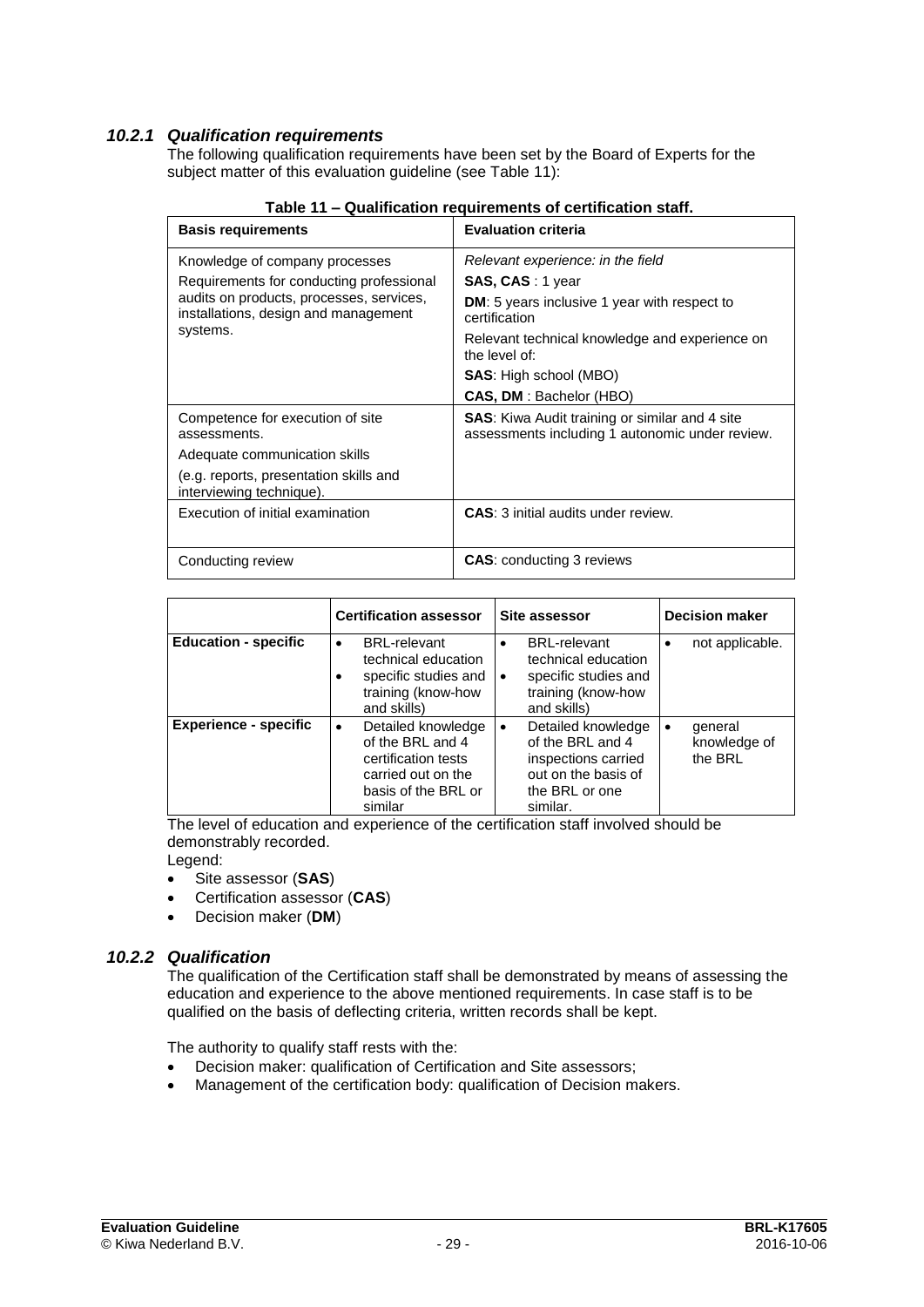## **10.3 Report Pre-certification tests**

The certification body records the results of the pre-certification tests in a report. This report shall comply with the following requirements:

- completeness: the report provides a verdict about all requirements included in the evaluation guideline;
- traceability: the findings on which the verdicts have been based shall be recorded and traceable;
- basis for decision: the Decision maker shall be able to base his decision on the findings included in the report.

#### **10.4 Decision for granting the certificate**

The decision for granting the certificate shall be made by a qualified Decision maker which has not been involved in the pre-certification tests. The decision shall be recorded in a traceable manner.

### **10.5 Layout of quality declaration**

The product certificate shall be in accordance with the model included in Annex I.

### **10.6 Nature and frequency of third party audits**

The certification body shall carry out audits on site at the supplier at regular intervals to check whether the supplier complies with his obligations. The Board of Experts decides on the frequency of audits.

At the time this BRL entered into force, the frequency of audits amounts two audits on site per year for suppliers with a quality management system (in accordance with ISO 9001) for their production, which has been certified by an acknowledged body (in accordance with ISO/IEC 17021) and where the IQC scheme forms an integral part of the quality management system.

In case the production of the supplier is not certified against ISO 9001, the frequency of the audits on site may be increased to three per year.

The audit program on site shall cover at least:

- the product requirements;
- the production process at the place of manufacturing;
- the suppliers IQC scheme and the results obtained from inspections carried out by the supplier;
- the correct way of marking certified products;
- compliance with required procedures;
- handling complaints.

For suppliers with a private label certificate the frequency of audits amounts to two audit per two years. These audits are conducted at the site of the private label certificate holder. The audits are focussed on the aspects inserted in the IQC scheme and the results of the control performed by the private label holder with respect to at least

- the correct way of marking certified products;
- compliance with required procedures for receiving and final inspection;
- the storage of products and goods;
- handling complaints.

The results of each audit shall be recorded by Kiwa in a traceable manner in a report.

#### **10.7 Report to the Board of Experts**

De certification body shall report annually about the performed certification activities. In this report the following aspects are included:

- mutations in number of issued certificates (granted/withdrawn);
- number of executed audits in relation to the required minimum.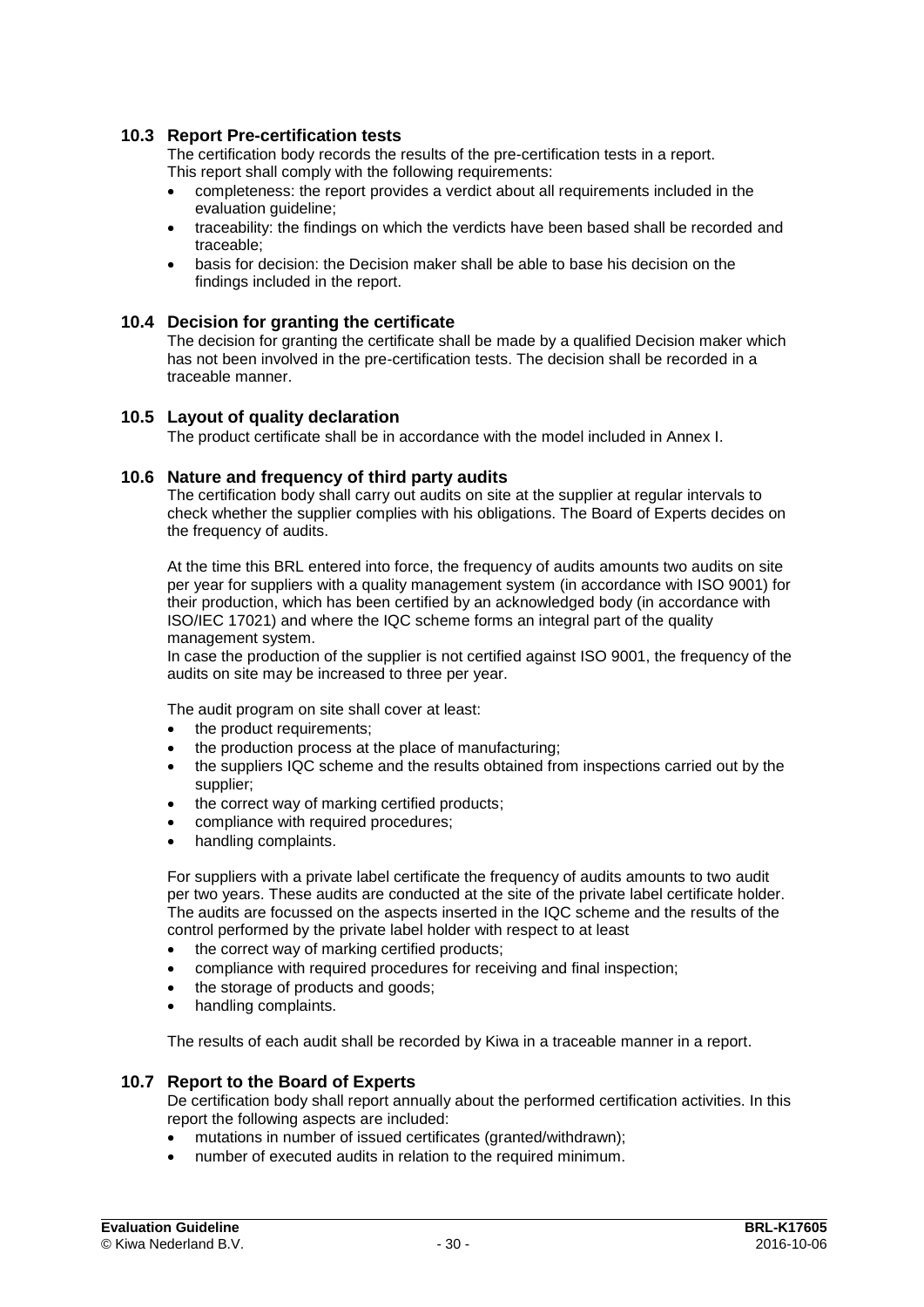## **10.8 Non conformities**

When the certification requirements are not met, measures are taken by Kiwa in accordance with the sanctions policy what is published on the Kiwa service portal [\(www.kiwa.nl\)](http://www.kiwa.nl/) in the corresponding BRL.

## **10.9 Interpretation of requirements**

The Board of Experts may record the interpretation of requirements of this evaluation guideline in one separate interpretation document.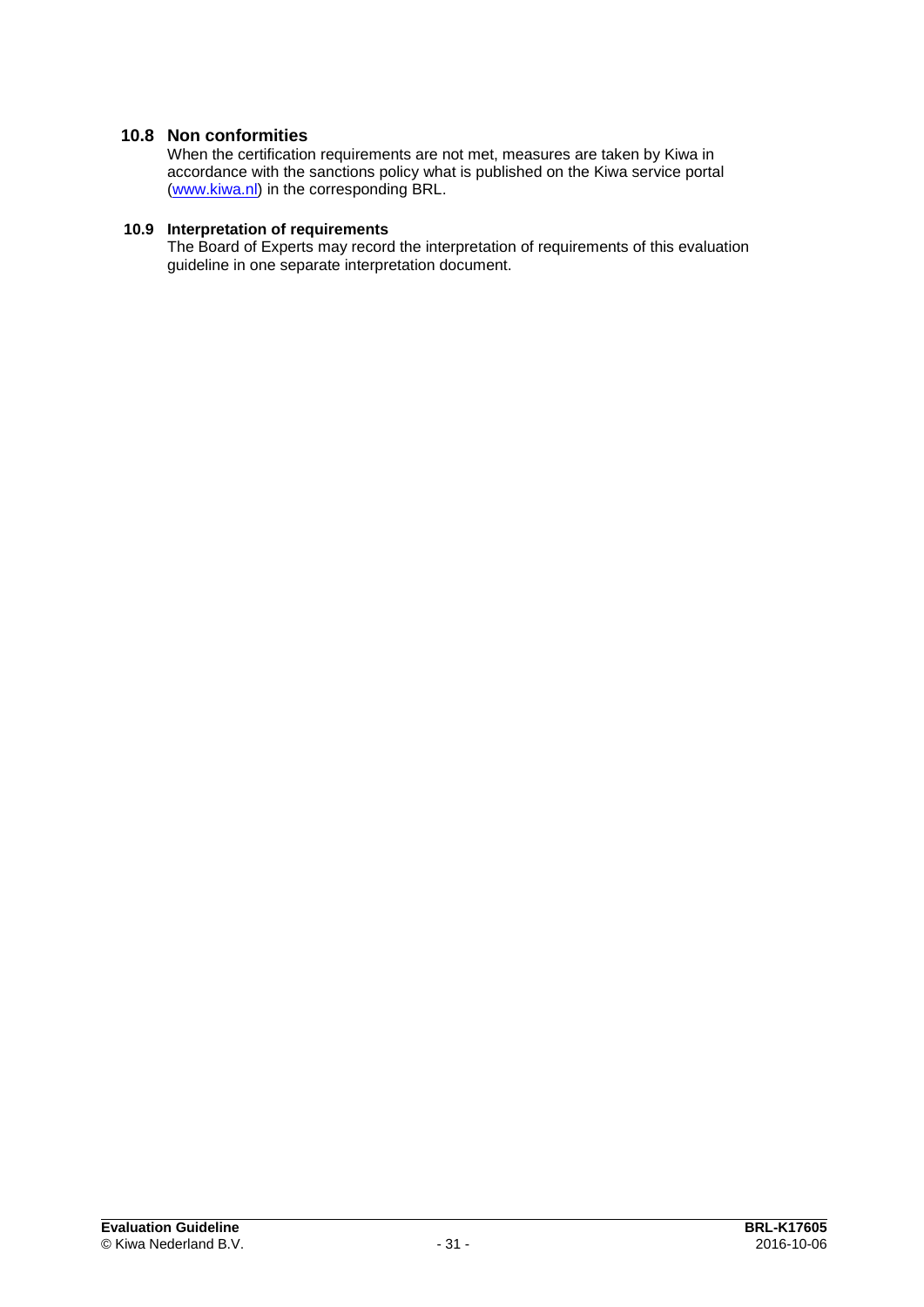## **11 Titles of standards**

## **11.1 Public law rules**

In Table 12, the public rules that have to be fulfilled are listed.

|  |  | Table 12 - Public law rules (in force for The Netherlands). |
|--|--|-------------------------------------------------------------|
|  |  |                                                             |

| <b>Standard</b>                       | Title                                                                                     |
|---------------------------------------|-------------------------------------------------------------------------------------------|
| "Staatscourant" (Dutch Government     | "Regeling Materialen en Chemicaliën drink-                                                |
| Gazette) from 18 July 2011, no. 11911 | en warm tapwatervoorziening" (Regulation on<br>materials and chemicals drinking water and |
|                                       | warm tap water supply)                                                                    |

## **11.2 Standards / normative documents**

The relevant normative documents (standards) for this evaluation guideline are listed in the Table 13.

| Standard <sup>17</sup> | Title                                                                                                                                                                                                    |
|------------------------|----------------------------------------------------------------------------------------------------------------------------------------------------------------------------------------------------------|
| <b>ASTM D 2563</b>     | Standard Practice for Classifying Visual Defects in<br>Glass-Reinforced Plastic Laminate Parts.                                                                                                          |
| <b>BRL 2013</b>        | Evaluation guideline for the KOMO® product<br>certificate for vulcanized rubber products for cold<br>and hot non-drinking water applications                                                             |
| <b>DVS 2220</b>        | Qualification testing of plastics laminators and<br>adhesive bonders. Laminates as well as laminate<br>and adhesive-bonded joints between GFRPs (UP-<br>GF and EP-GF).                                   |
| <b>ISO 7432</b>        | Glass-reinforced thermosetting plastics (GRP)<br>pipes and fittings - Test methods to prove the<br>design of locked socket-and-spigot joints, including<br>double-socket joints, with elastomeric seals. |
| <b>ISO 7510</b>        | Plastics piping systems - Glass-reinforced plastics<br>(GRP) components - Determination of the<br>amounts of constituents using the gravimetric<br>method.                                               |
| <b>ISO 7684</b>        | Plastics piping systems - Glass-reinforced<br>thermosetting plastics (GRP) pipes -<br>Determination of the creep factor under dry<br>conditions                                                          |
| <b>ISO 7685</b>        | Plastics piping systems - Glass-reinforced<br>thermosetting plastics (GRP) pipes -<br>Determination of initial specific ring stiffness.                                                                  |
| <b>ISO 8483</b>        | Glass-reinforced thermosetting plastics (GRP)<br>pipes and fittings - Test methods to prove the<br>design of bolted flange joints.                                                                       |
| <b>ISO 8513</b>        | Plastics piping systems - Glass-reinforced<br>thermosetting plastics (GRP) pipes -<br>Determination of longitudinal tensile properties.                                                                  |
| <b>ISO 8521</b>        | Plastics piping systems - Glass-reinforced<br>thermosetting plastics (GRP) pipes - Test methods<br>for the determination of the apparent initial<br>circumferential tensile strength.                    |

**Table 13 – List of in evaluation guideline mentioned documents**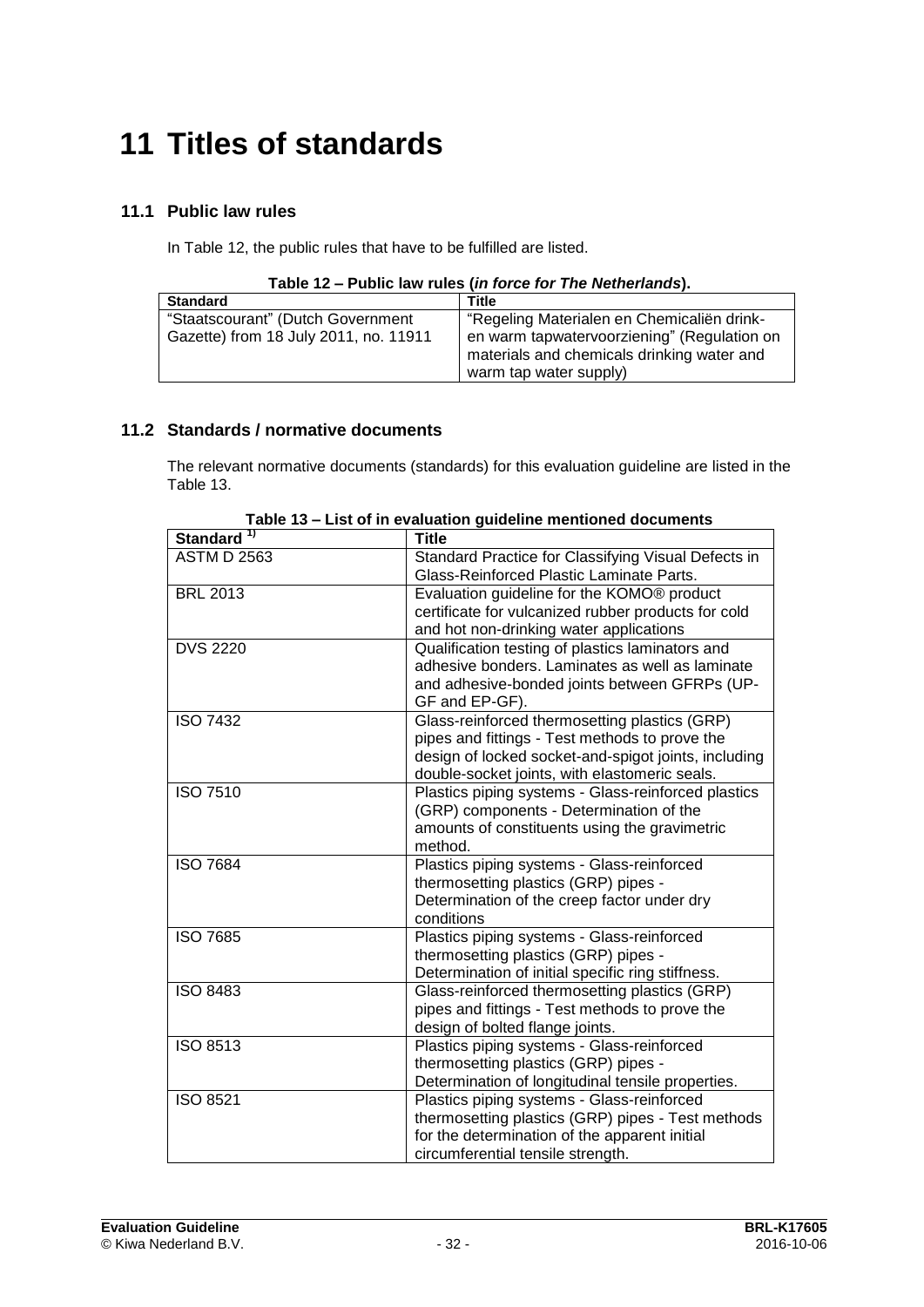| <b>ISO 8533</b>        | Glass-reinforced thermosetting plastics (GRP)<br>pipes and fittings - Test methods to prove the<br>design of cemented or wrapped joints.              |
|------------------------|-------------------------------------------------------------------------------------------------------------------------------------------------------|
| ISO 10466              | Plastics piping systems - Glass-reinforced<br>thermosetting plastics (GRP) pipes - Test method<br>to prove the resistance to initial ring deflection. |
| ISO 10468              | Glass-reinforced thermosetting plastics (GRP)                                                                                                         |
|                        | pipes - Determination of the long-term specific ring                                                                                                  |
|                        | creep stiffness under wet conditions and                                                                                                              |
|                        | calculation of the wet creep factor.                                                                                                                  |
| <b>ISO 10471</b>       | Glass-reinforced thermosetting plastics (GRP)                                                                                                         |
|                        | pipes - Determination of the long-term ultimate                                                                                                       |
|                        | bending strain and the long-term ultimate relative                                                                                                    |
|                        | ring deflection under wet conditions.                                                                                                                 |
| ISO 10928              | Plastics piping systems - Glass-reinforced                                                                                                            |
|                        | thermosetting plastics (GRP) pipes and fittings -                                                                                                     |
|                        | Methods for regression analysis and their use.                                                                                                        |
| ISO 15306:2003/Amd1    | Glass-reinforced thermosetting plastics (GRP)                                                                                                         |
|                        | pipes - Determination of the resistance to cyclic                                                                                                     |
|                        | internal pressure.                                                                                                                                    |
| <b>NEN-EN-ISO 75-2</b> | Plastics - Determination of temperature of                                                                                                            |
|                        | deflection under load - Part 2: Plastics and                                                                                                          |
|                        | ebonite.                                                                                                                                              |
| <b>NEN-EN 1119</b>     | Plastics piping systems - Joints for glass-                                                                                                           |
|                        | reinforced thermosetting plastics (GRP) pipes and                                                                                                     |
|                        | fittings - Test methods for leak tightness and                                                                                                        |
|                        | resistance to damage of non-thrust resistant                                                                                                          |
|                        | flexible joints with elastomeric sealing elements.                                                                                                    |
| <b>NEN-EN 1447</b>     | Plastics piping systems - Glass-reinforced                                                                                                            |
|                        | thermosetting plastics (GRP) pipes -                                                                                                                  |
|                        | Determination of long-term resistance to internal                                                                                                     |
|                        | pressure.                                                                                                                                             |
| <b>NEN-EN 1796</b>     | Plastics piping systems for water supply with or                                                                                                      |
|                        | without pressure - Glass-reinforced thermosetting                                                                                                     |
|                        | plastics (GRP) based on unsaturated polyester<br>resin (UP)                                                                                           |
| <b>NEN 7037</b>        | Buizen van met glasvezel versterkte thermoharde                                                                                                       |
|                        | kunststoffen voor buitenriolering - Eisen en                                                                                                          |
|                        | beproevingsmethoden.                                                                                                                                  |
| <b>NEN-EN-ISO 9001</b> | Quality management systems - Requirements                                                                                                             |
| NEN-EN-ISO/IEC 17020   | Conformity assessment -General criteria for the                                                                                                       |
|                        | operation of various types of bodies performing                                                                                                       |
|                        | inspection.                                                                                                                                           |
| NEN-EN-ISO/IEC 17021   | Conformity assessment - Requirements for bodies                                                                                                       |
|                        | providing audit and certification of management                                                                                                       |
|                        | systems                                                                                                                                               |
| NEN-EN-ISO/IEC 17024   | Conformity assessment - General requirements for                                                                                                      |
|                        | bodies operating certification of persons.                                                                                                            |
| NEN-EN-ISO/IEC 17025   | General requirements for the competence of                                                                                                            |
|                        | testing and calibration laboratories.                                                                                                                 |
| NEN-EN-ISO/IEC 17065   | Conformity assessment - Requirements for bodies                                                                                                       |
|                        | certifying products, processes and services                                                                                                           |
| NPR-CEN/TR 15729       | Plastics piping systems - Glass-reinforced                                                                                                            |
|                        | thermosetting plastics (GRP) based on                                                                                                                 |
|                        | unsaturated polyester resin (UP) - Report on the                                                                                                      |
|                        | determination of mean abrasion after a defined                                                                                                        |
|                        | number of test cycles                                                                                                                                 |
| NPR-CEN/TS 14632       | Plastics piping systems for drainage, sewerage                                                                                                        |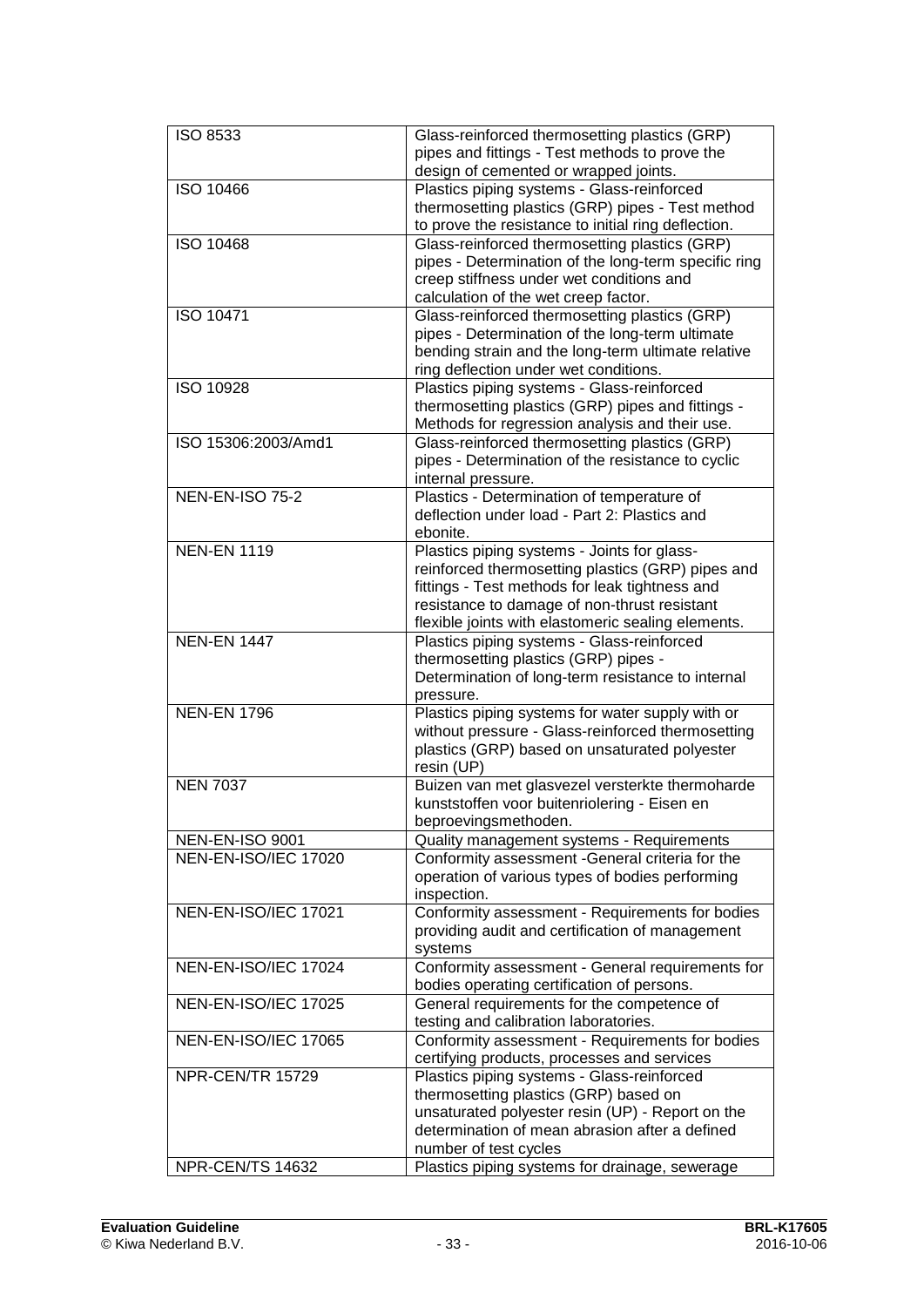|                              | and water supply, pressure and non-pressure -<br>Glass-reinforced thermosetting plastics (GRP)<br>based on unsaturated polyester resin (UP) -<br>Guidance for the assessment of conformity                    |
|------------------------------|---------------------------------------------------------------------------------------------------------------------------------------------------------------------------------------------------------------|
| <b>NEN-ISO 10952</b>         | Plastics piping systems - Glass-reinforced<br>thermosetting plastics (GRP) pipes and fittings -<br>Determination of the resistance to chemical attack<br>for the inside of a section in a deflected condition |
| the latest version is valid. |                                                                                                                                                                                                               |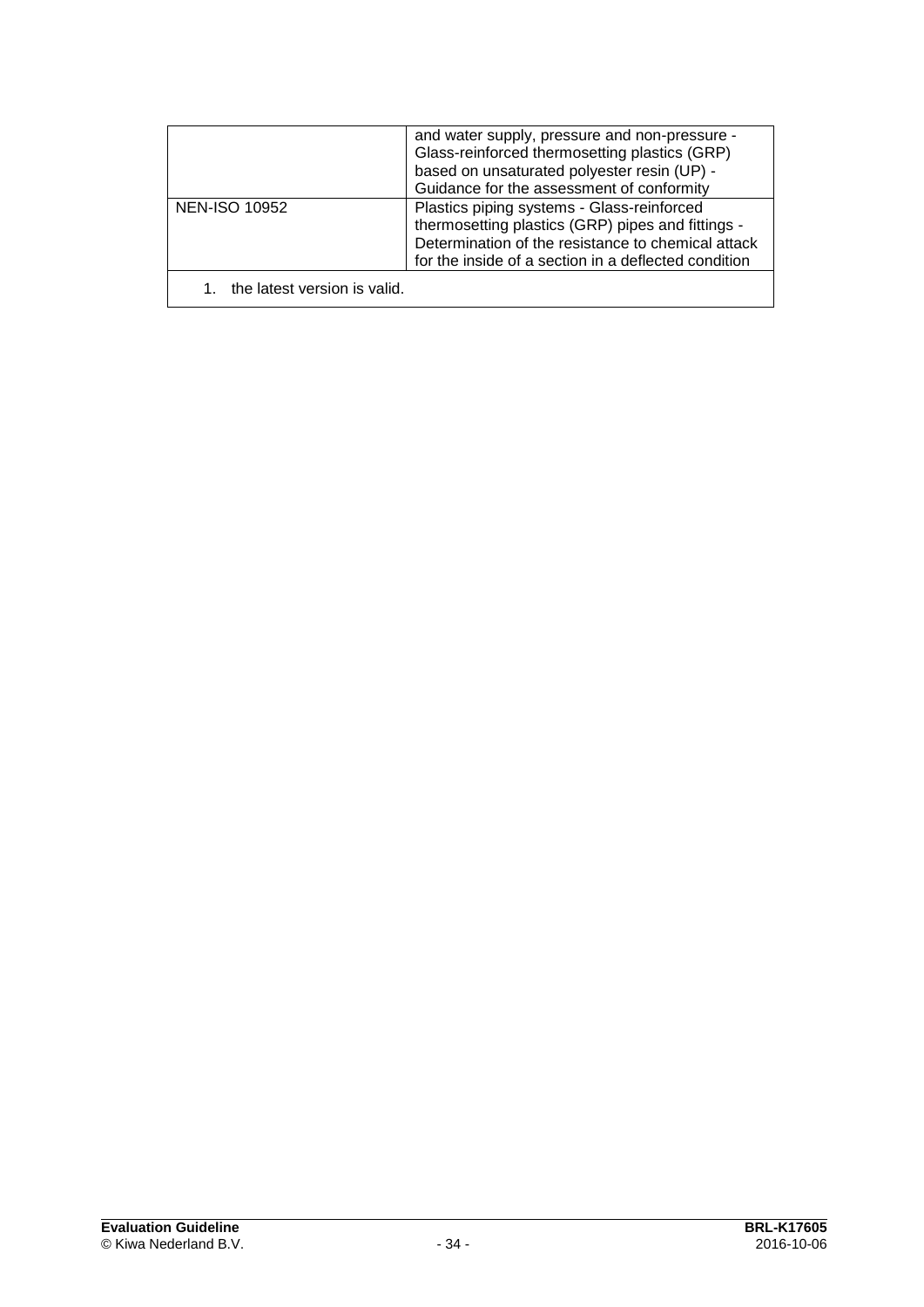## **<sup>I</sup> Model Certificate (informative)**

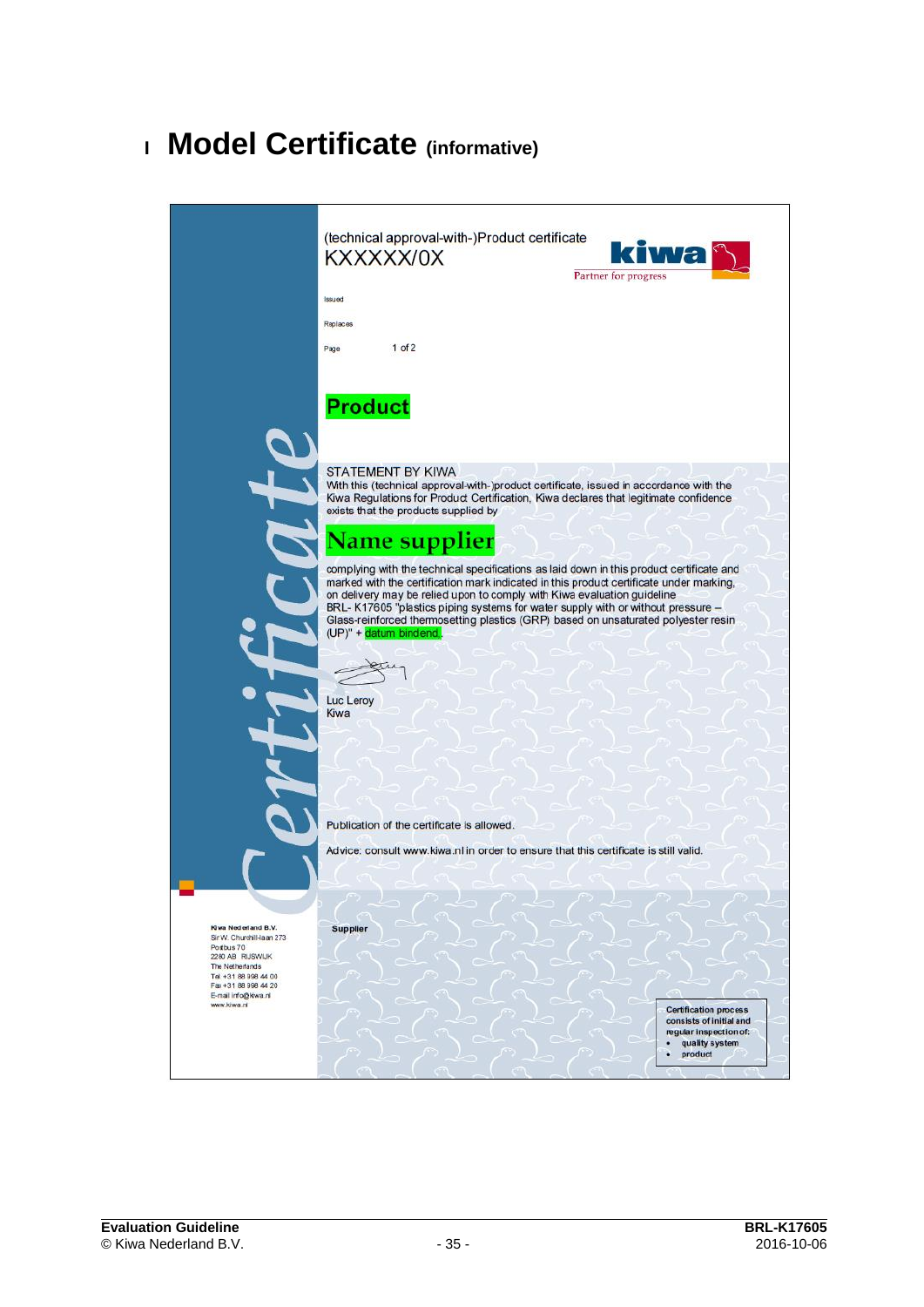## **II Model IQC Scheme (informative)**

| IQC-schedule                                                                                                                                                                                             | Manufacturer / supplier<br>Production location address : |                                                                                                                                                                                                                                                                                                                                                  | Number of appendices: |
|----------------------------------------------------------------------------------------------------------------------------------------------------------------------------------------------------------|----------------------------------------------------------|--------------------------------------------------------------------------------------------------------------------------------------------------------------------------------------------------------------------------------------------------------------------------------------------------------------------------------------------------|-----------------------|
| <b>INTERNAL QUALITY PLAN</b>                                                                                                                                                                             |                                                          |                                                                                                                                                                                                                                                                                                                                                  |                       |
| Field(s) of application<br><b>According Evaluation Guideline(s)</b>                                                                                                                                      |                                                          |                                                                                                                                                                                                                                                                                                                                                  |                       |
| Number of production shifts:<br>Quality Control<br>Total number of employees in QC department<br>Number of QC-operators per shift                                                                        |                                                          | Quality manual, procedures and working instructions<br>Is the Quality Management System (QMS) certified according to ISO 9001 <sup>1)</sup> ?<br>If yes, by which certification body:<br>If yes, is the certification body accredited for the particular scope of certification?<br>The following procedure for dealing with complaints applies: |                       |
| If no QC-inspections are carried out during night shifts, state the QC<br>procedure(s)/instruction(s) to be followed:<br>Inspection and test records<br>All records shall be maintained for a minimum of | , documented in:<br>years.                               | In case the QMS is <b>not</b> certified according to ISO 9001:<br>Working instructions, test instructions and procedures are documented as follows:<br>$\bullet$<br>The following procedure for <b>nonconformity</b> review applies:<br>$\bullet$                                                                                                |                       |
| Specific agreements/comments/explanations                                                                                                                                                                |                                                          | Signature of the manufacturer/supplier:<br>Date:                                                                                                                                                                                                                                                                                                 |                       |

<sup>1)</sup> In case the QMS is ISO 9001 certified and covers the scope of the product certificate(s), reference to the applicable procedure(s) on the next pages is sufficient and the tables A till F do in principle not have to be further filled-out except for the frequency of tests/inspections (to be approved by Kiwa) in tables B, C and D.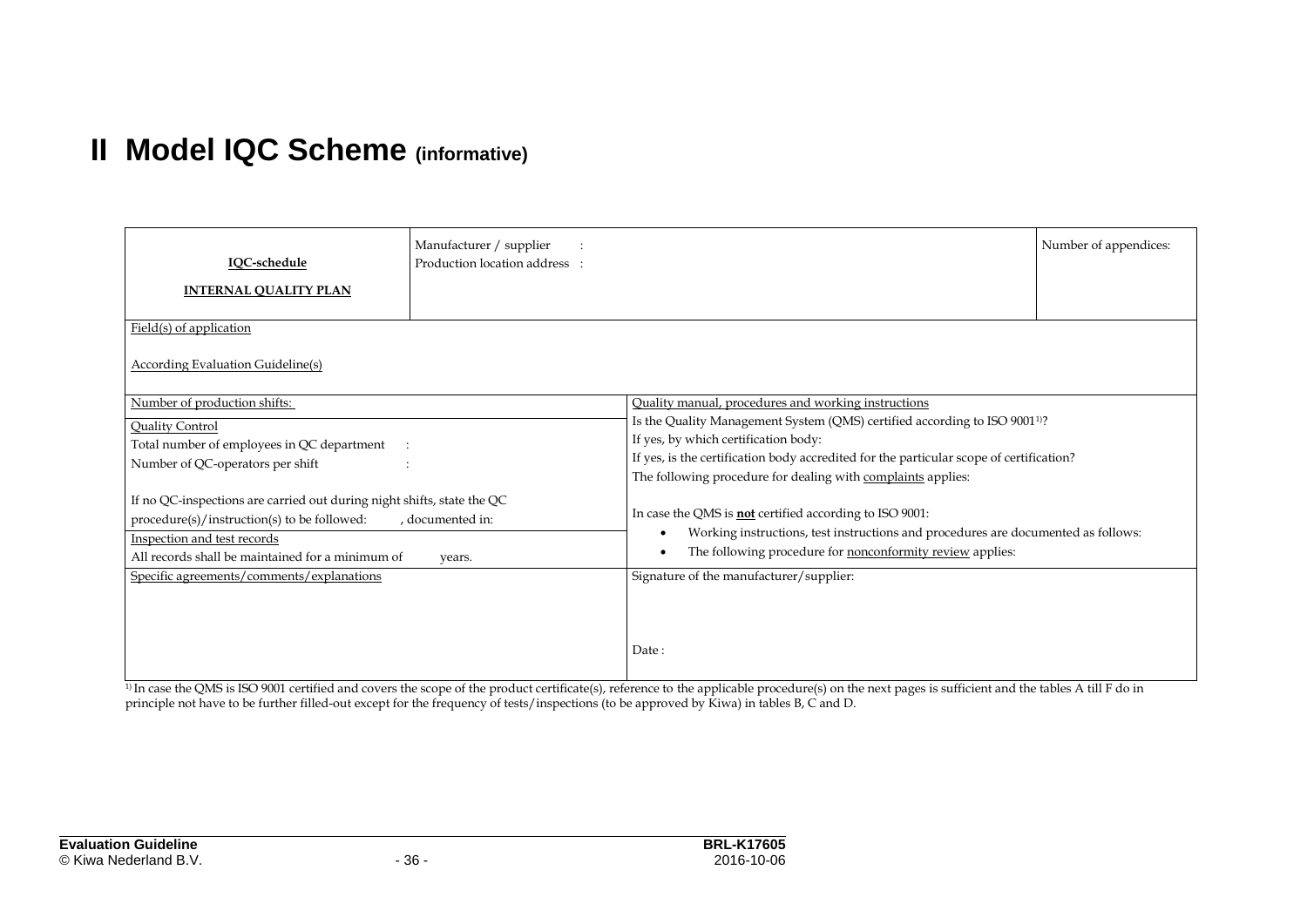| Calibration of measuring and test equipment<br>А.<br>Applicable procedure(s) nr(s):             |  |  |                  |                     |
|-------------------------------------------------------------------------------------------------|--|--|------------------|---------------------|
| Equipment to be calibrated<br>Calibration method<br>Calibration aspect<br>Calibration frequency |  |  | Calibration file |                     |
|                                                                                                 |  |  |                  | (name and location) |
|                                                                                                 |  |  |                  |                     |
|                                                                                                 |  |  |                  |                     |
|                                                                                                 |  |  |                  |                     |

| <b>B.</b>  | Raw material and additives<br>Applicable procedure(s) nr(s):                                                                                   |                   |                   |                      |                     |  |
|------------|------------------------------------------------------------------------------------------------------------------------------------------------|-------------------|-------------------|----------------------|---------------------|--|
| <b>B.1</b> | Receipt<br>For each delivery of raw material or additives data with respect to dates, producers, types and quantities are recorded as follows: |                   |                   |                      |                     |  |
| B.2        | Entry control                                                                                                                                  |                   |                   |                      |                     |  |
|            | Type of raw material                                                                                                                           | Inspection aspect | Inspection method | Inspection frequency | Registration file   |  |
|            |                                                                                                                                                |                   |                   |                      | (name and location) |  |
|            |                                                                                                                                                |                   |                   |                      |                     |  |
|            |                                                                                                                                                |                   |                   |                      |                     |  |

| Batch release tests per machine (including in-process and finished product testing)<br>I C.<br>Applicable procedure(s) nr(s):<br>Production process(es): |              |             |                |                                          |
|----------------------------------------------------------------------------------------------------------------------------------------------------------|--------------|-------------|----------------|------------------------------------------|
| Type of product                                                                                                                                          | Type of test | Test method | Test frequency | Registration file<br>(name and location) |
|                                                                                                                                                          |              |             |                |                                          |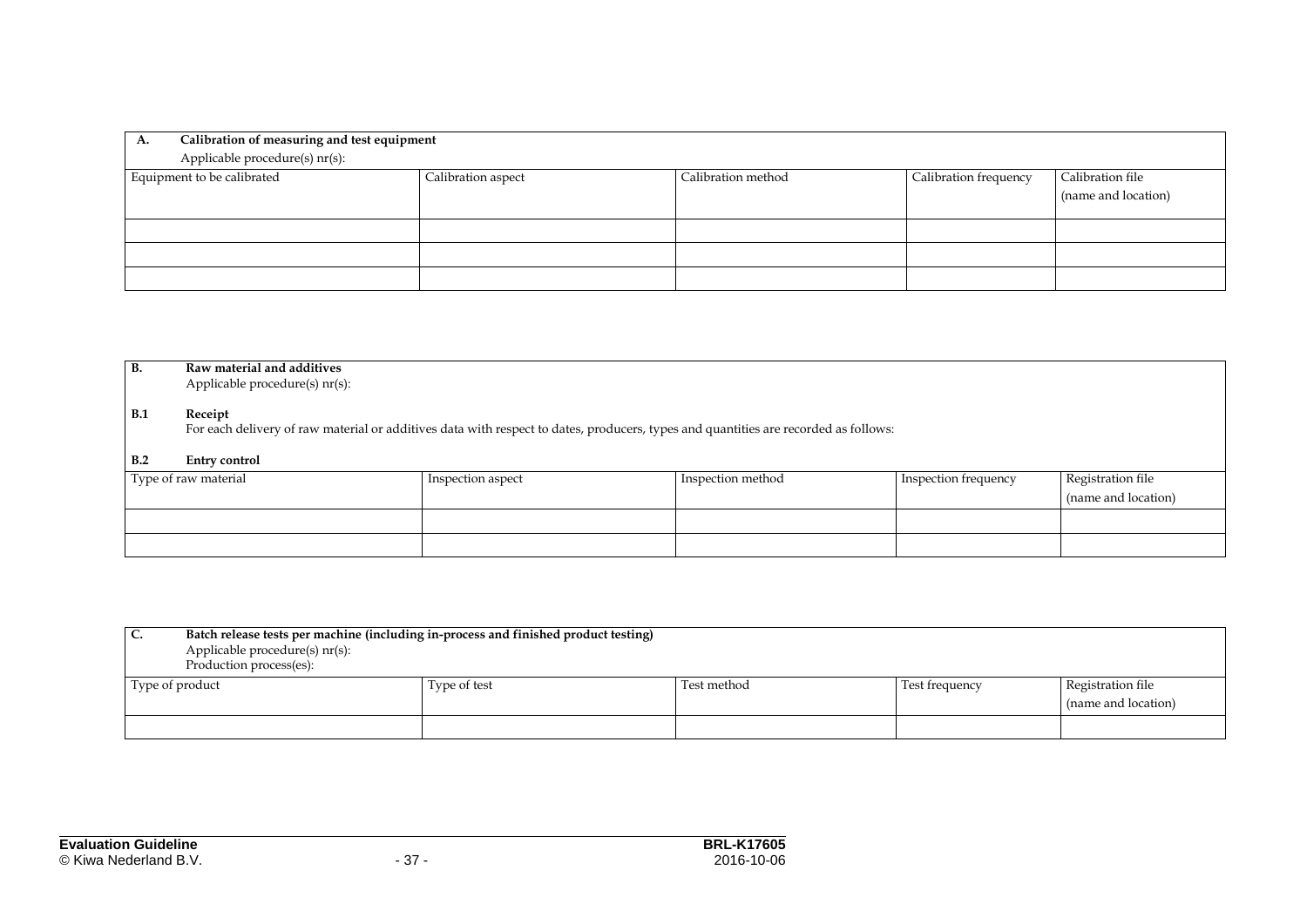Specific agreements/comments/explanations: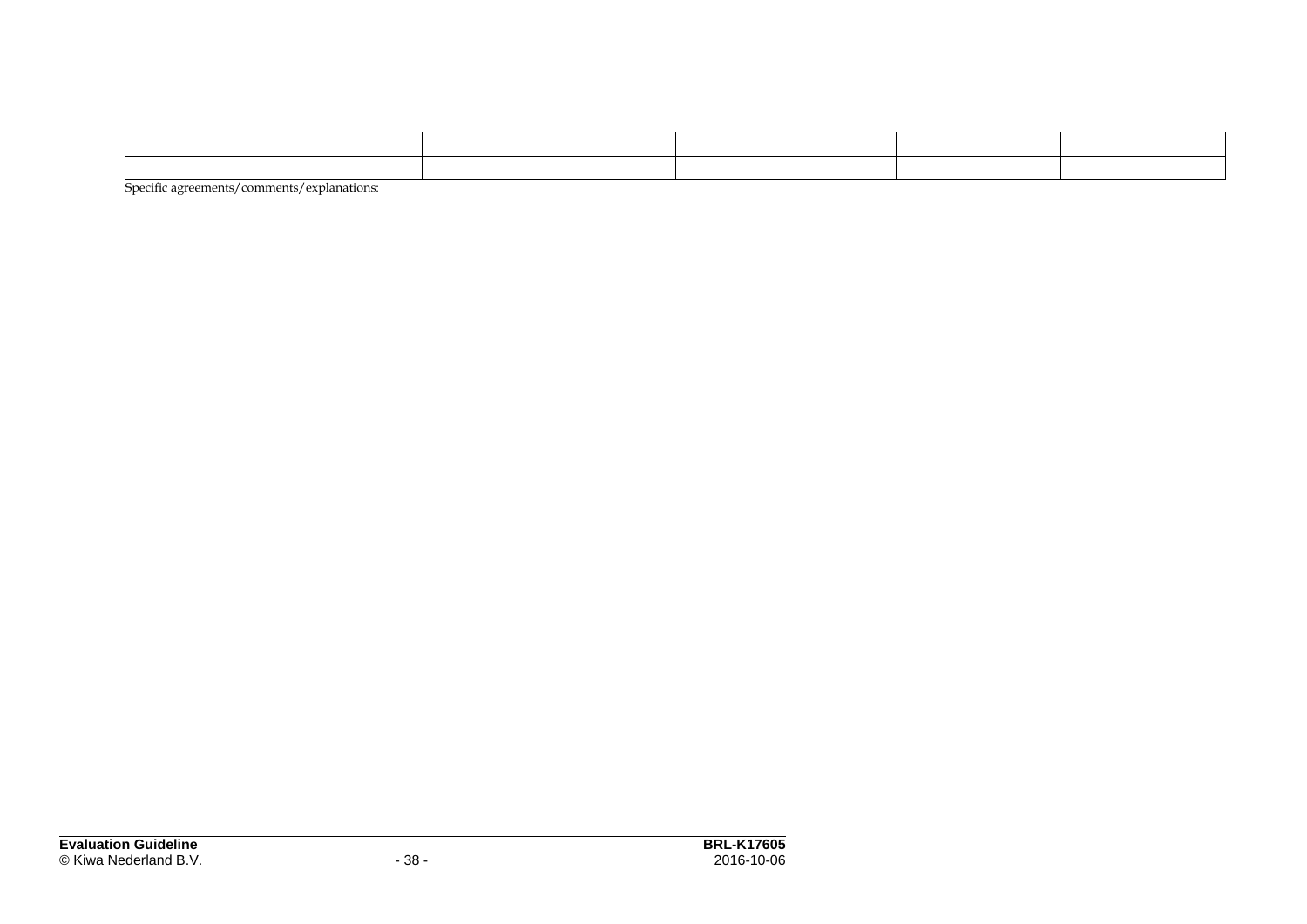| D.  | <b>Process verification tests</b><br>Applicable procedure(s) nr(s):                                                       |              |                   |                      |                                          |  |
|-----|---------------------------------------------------------------------------------------------------------------------------|--------------|-------------------|----------------------|------------------------------------------|--|
|     | Type of product                                                                                                           | Type of test | Test method       | Test frequency       | Registration file<br>(name and location) |  |
|     |                                                                                                                           |              |                   |                      |                                          |  |
| E.  | Control of nonconforming and/or rejected products<br>Applicable procedure(s) nr(s):                                       |              |                   |                      |                                          |  |
| E.1 | Method of registration                                                                                                    |              |                   |                      |                                          |  |
| E.2 | Method of identification                                                                                                  |              |                   |                      |                                          |  |
| E.3 | Method of nonconformity review and disposition                                                                            |              |                   |                      |                                          |  |
| F.  | Inspection with regard to packaging, storage and transportation of the finished product<br>Applicable procedure(s) nr(s): |              |                   |                      |                                          |  |
|     | Inspection aspects                                                                                                        |              | Inspection method | Inspection frequency | Registration file<br>(name and location) |  |
| F.1 | Packaging/storage/ transportation etc                                                                                     |              |                   |                      |                                          |  |
|     |                                                                                                                           |              |                   |                      |                                          |  |
|     |                                                                                                                           |              |                   |                      |                                          |  |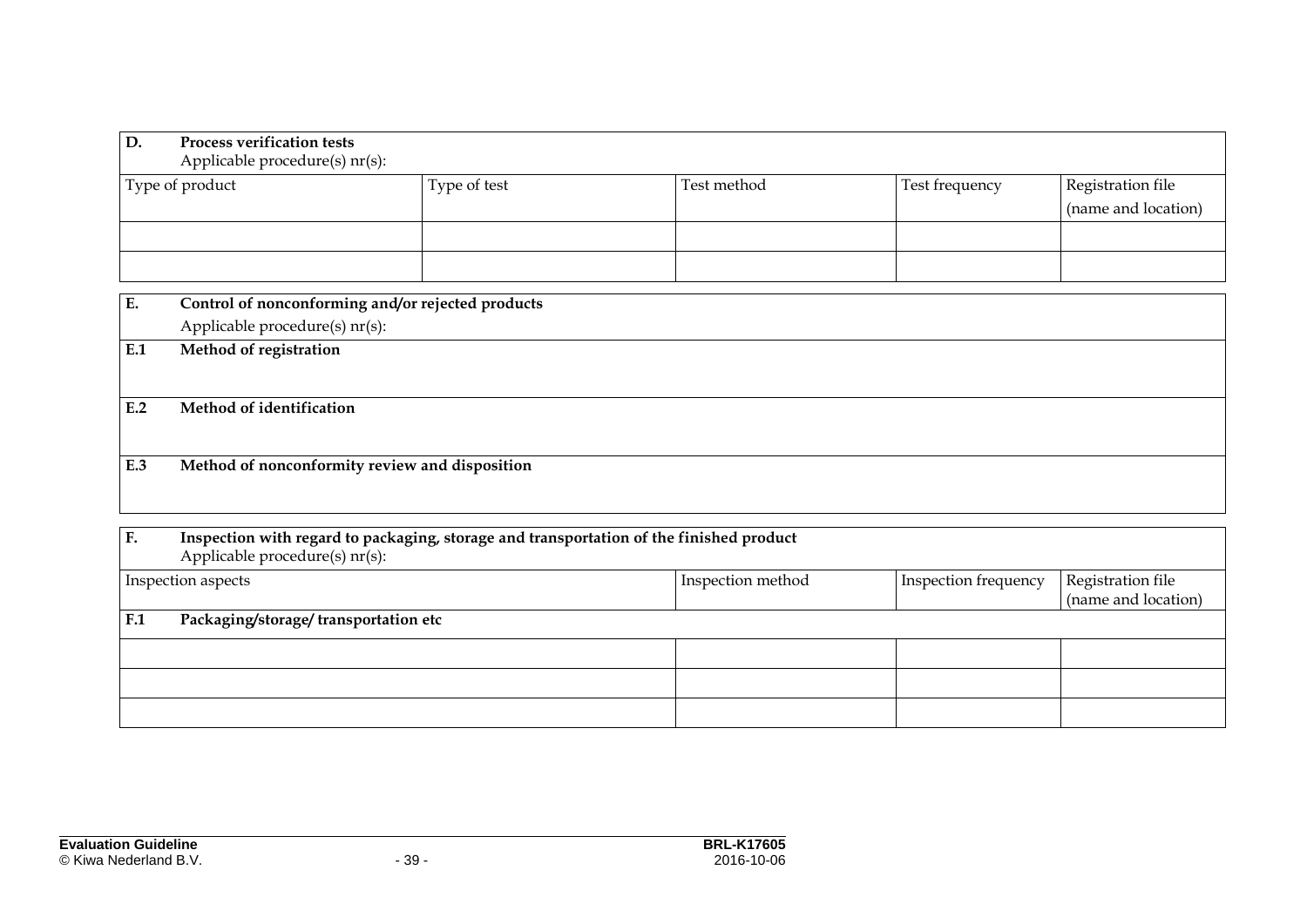Specific agreements/comments/explanations:

|     | Raw materials list                                                                                                                                                                                                                                                                                                                                                                                                                                                                                                                                                                                                                  | Appendix I    |
|-----|-------------------------------------------------------------------------------------------------------------------------------------------------------------------------------------------------------------------------------------------------------------------------------------------------------------------------------------------------------------------------------------------------------------------------------------------------------------------------------------------------------------------------------------------------------------------------------------------------------------------------------------|---------------|
|     | (not required to fill-out this appendix in case reference can be made to the Kiwa ATA part of the certification agreement)                                                                                                                                                                                                                                                                                                                                                                                                                                                                                                          | Date: $\dots$ |
| I.1 | The product is built-up of the following raw materials:<br>a) In case of products made from ready-made raw materials: listing of name and/or unique code of the raw material(s);<br>b) In case of products made from own compounded raw materials: reference to raw material/compound sheets which are (only) available at the<br>production location and which have to be authenticated by Kiwa (e.g. by the Kiwa inspector);<br>c) In case of composed products (e.g. plastics fitting body, with separate nut, clamp ring and rubber sealing ring): of each part a specification<br>according to a) or b) (whatever applicable). |               |
|     |                                                                                                                                                                                                                                                                                                                                                                                                                                                                                                                                                                                                                                     |               |
|     |                                                                                                                                                                                                                                                                                                                                                                                                                                                                                                                                                                                                                                     |               |
|     |                                                                                                                                                                                                                                                                                                                                                                                                                                                                                                                                                                                                                                     |               |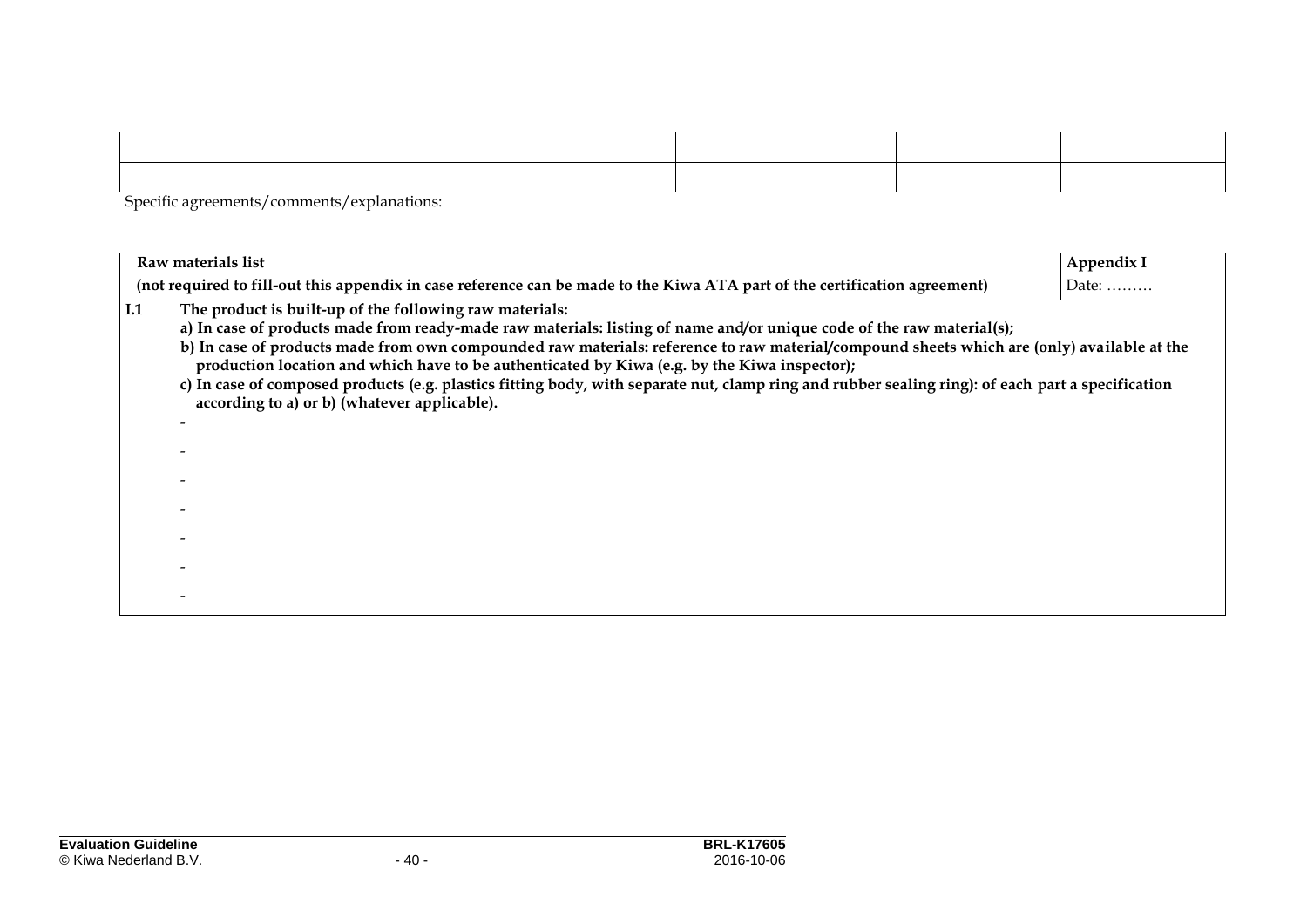| List of technical drawings |              |                          | Appendix II  |
|----------------------------|--------------|--------------------------|--------------|
|                            |              |                          | Date:        |
| Drawing title and number   | Drawing date | Drawing title and number | Drawing date |
|                            |              |                          |              |
|                            |              |                          |              |
|                            |              |                          |              |
|                            |              |                          |              |
|                            |              |                          |              |
|                            |              |                          |              |
|                            |              |                          |              |
|                            |              |                          |              |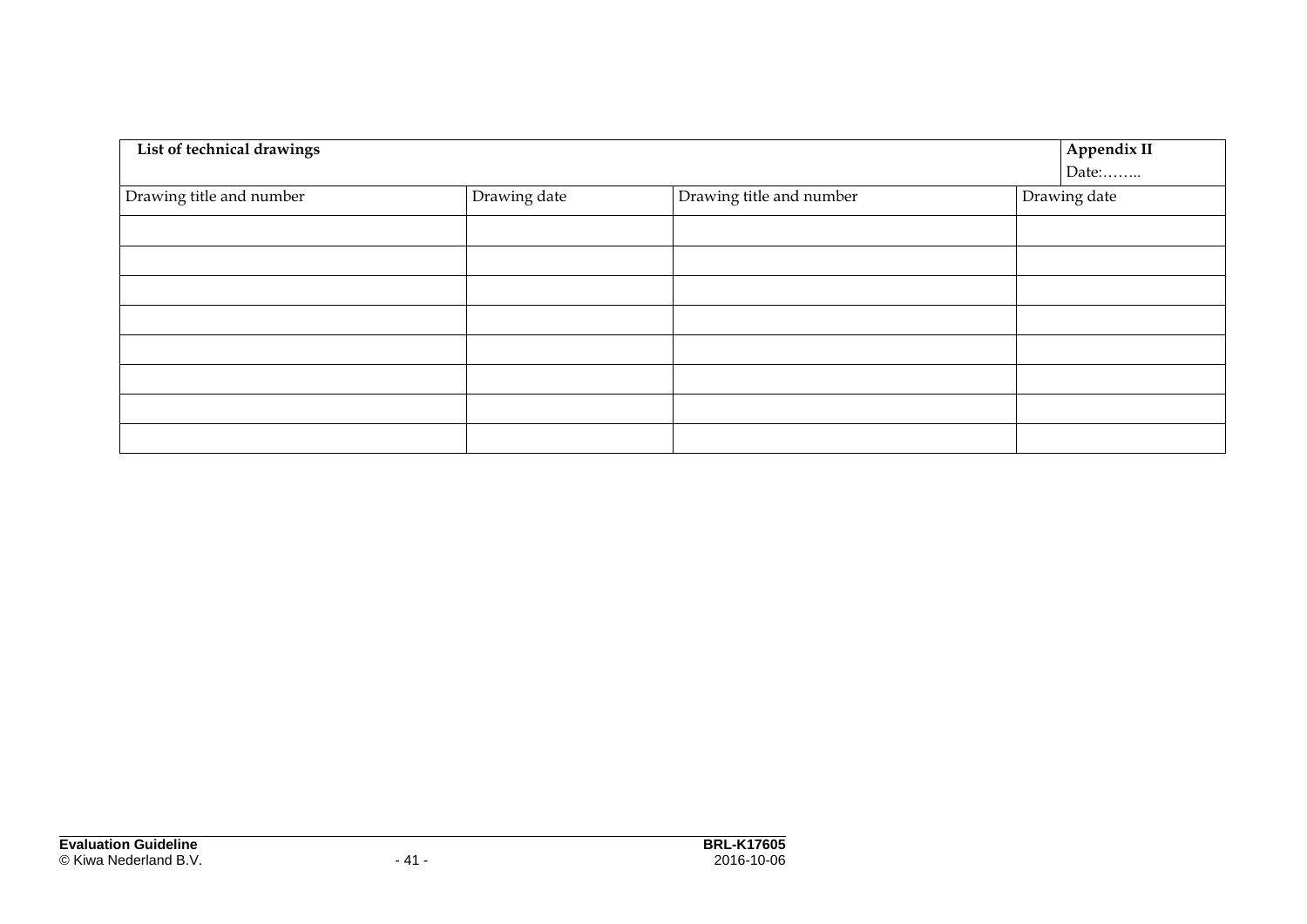## **III Prevention of contamination (informative)**

Products for transport of drinking water: Guidance for prevention of contamination during transport and storage

#### **Importance of a hygienic operation**

A hygienic operation is since decades an important issue for the transport and distribution of drinking water in the Netherlands.

The impact of pollution can have big consequences for the water distribution<sup>1)</sup> (normally chlorine is not used) and need substantial efforts to clean the system.

Already in the 1983 published "guideline for installation of PVC-U piping systems", this is described with chapter § 4.2: " 'Opslag' van de 'Richtlijnen voor de aanleg van hoofdleidingen van ongeplastificeerd polyvinylchloride (PVC) voor het transport van drinkwater' "

Also the aspect hygiene is mentioned in the Dutch "'Hygiënecode Drinkwater; Opslag, transport en distributie', 2010, including manuals for installers.

As result of the Hygienic code a wide range of courses for parties involved (installers, personnel of water companies, etc.) can be followed.

Last but not least the "Hygiëne code" is also mentioned in the drinking water law of 1 July 2011 and is therefore part of the Dutch law.

#### **Protection of the used products**

In the 'Hygiënecode Drinkwater; Opslag, transport en distributie" the aspect how to work hygienically extensively is described. Here actions for all used parts as pipes, fittings and valves in the complete system, from construction until operation are described. The primary task in this case is "prevention". Secondary is also important the preparation of the main for the actual drinking water transport.

For all products coming from the production location, until installation in the drinking water system the same "preventive" measurements shall be taken<sup>2),</sup> to prevent pollution. Therefore manufacturers shall demonstrate a procedure how to prevent pollution of certified (drinking water) products during production, transport and storage.

#### **Requirements for the protection of products**

For all preventive (protective) actions taken to protect the products against pollution it is important that the protection will last for the complete process of storage, transport and again storage.

remark :

- 1) mostly this is a microbiological contamination coming from the surrounding area on macro- and micro scale (like dust, but also faeces and dead beasts.
- $2)$  "protection" is the combination of packaging and closing the pipe/fitting ends.